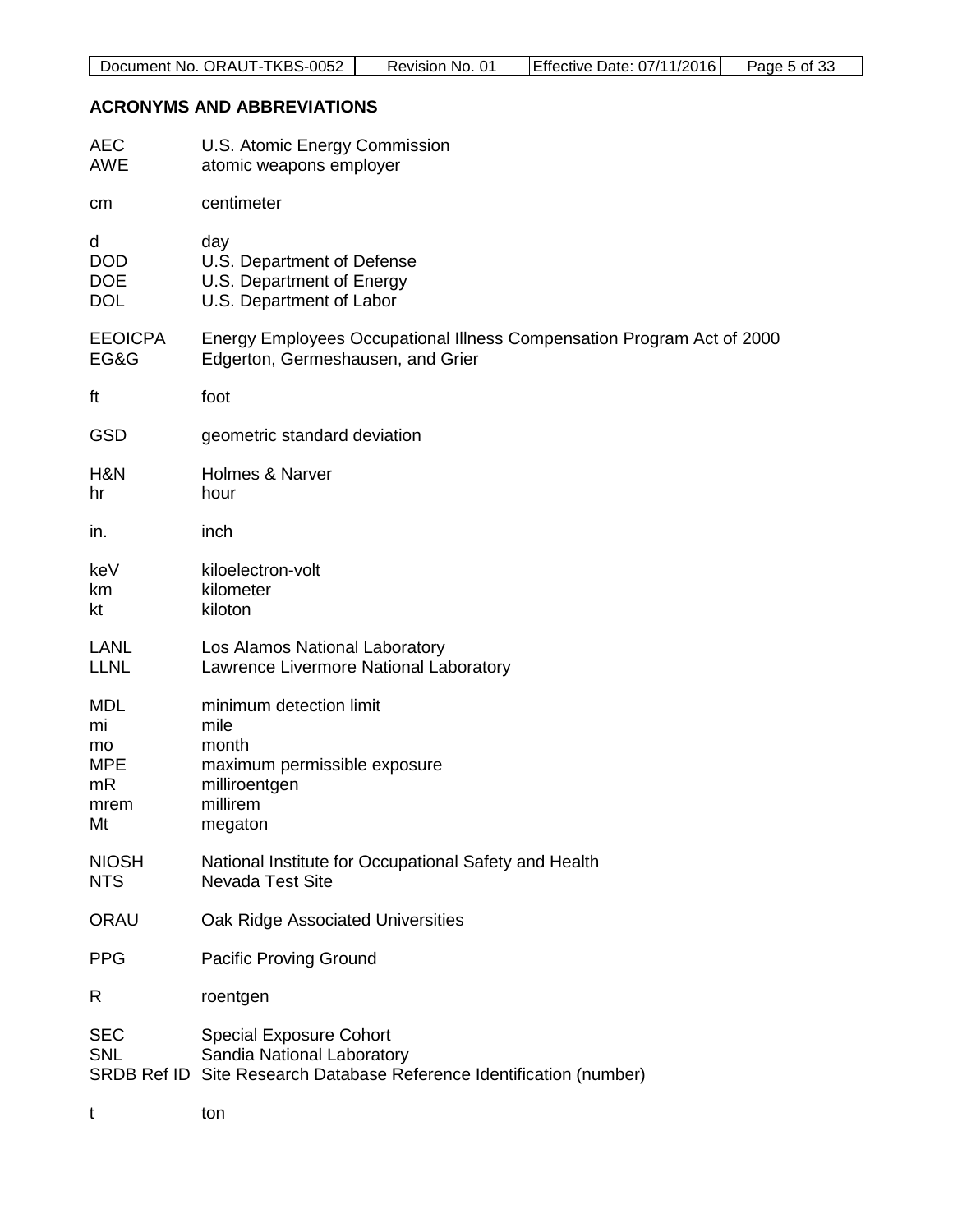| Document No. ORAUT-TKBS-0052 | Revision No. 01 | <b>Effective Date: 07/11/2016</b> | Page 6 of 33 |
|------------------------------|-----------------|-----------------------------------|--------------|

- TBD technical basis document
- U.S.C. United States Code
- wk week
- yd yard<br>yr year
- year
- § section or sections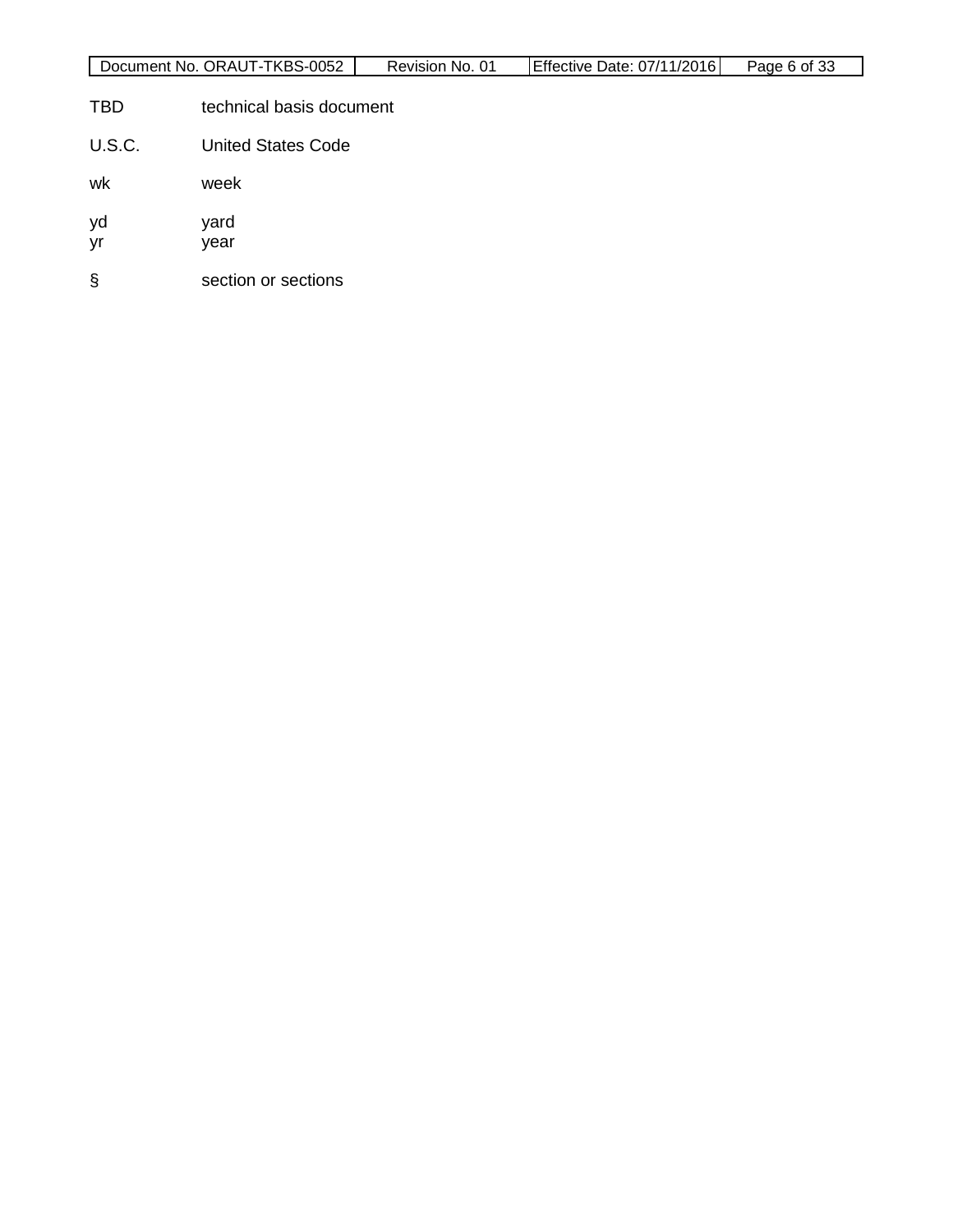| Document No. ORAUT-TKBS-0052 | Revision No. 01 | Effective Date: 07/11/2016 | Page 7 of 33 |
|------------------------------|-----------------|----------------------------|--------------|
|                              |                 |                            |              |

## **1.0 INTRODUCTION**

Technical basis documents and site profile documents are not official determinations made by the National Institute for Occupational Safety and Health (NIOSH) but are rather general working documents that provide historical background information and guidance to assist in the preparation of dose reconstructions at particular Department of Energy (DOE) or Atomic Weapons Employer (AWE) facilities or categories of DOE or AWE facilities. They will be revised in the event additional relevant information is obtained about the affected DOE or AWE facility(ies). These documents may be used to assist NIOSH staff in the evaluation of Special Exposure Cohort (SEC) petitions and the completion of the individual work required for each dose reconstruction.

In this document the word "facility" is used to refer to an area, building, or group of buildings that served a specific purpose at a DOE or AWE facility. It does not mean nor should it be equated to an "AWE facility" or a "DOE facility." The terms AWE and DOE facility are defined in sections 7384l(5) and (12) of the Energy Employees Occupational Illness Compensation Program Act of 2000 (EEOICPA), respectively. An AWE facility means "a facility, owned by an atomic weapons employer, that is or was used to process or produce, for use by the United States, material that emitted radiation and was used in the production of an atomic weapon, excluding uranium mining or milling." 42 U.S.C. § 7384l(5). On the other hand, a DOE facility is defined as "any building, structure, or premise, including the grounds upon which such building, structure, or premise is located … in which operations are, or have been, conducted by, or on behalf of, the [DOE] (except for buildings, structures, premises, grounds, or operations … pertaining to the Naval Nuclear Propulsion Program);" and with regard to which DOE has or had a proprietary interest, or "entered into a contract with an entity to provide management and operation, management and integration, environmental remediation services, construction, or maintenance services." 42 U.S.C. § 7384l(12). The Department of Energy (DOE) determines whether a site meets the statutory definition of an AWE facility and the Department of Labor (DOL) determines if a site is a DOE facility and, if it is, designates it as such.

Accordingly, a Part B claim for benefits must be based on an energy employee's eligible employment and occupational radiation exposure at a DOE or AWE facility during the facility's designated time period and location (i.e., covered employee). After DOL determines that a claim meets the eligibility requirements under EEOICPA, DOL transmits the claim to NIOSH for a dose reconstruction. EEOICPA provides, among other things, guidance on eligible employment and the types of radiation exposure to be included in an individual dose reconstruction. Under EEOICPA, eligible employment at a DOE facility includes individuals who are or were employed by DOE and its predecessor agencies, as well as their contractors and subcontractors at the facility. Unlike the abovementioned statutory provisions on DOE facility definitions that contain specific descriptions or exclusions on facility designation, the statutory provision governing types of exposure to be included in dose reconstructions for DOE covered employees only requires that such exposures be incurred in the performance of duty. As such, NIOSH broadly construes radiation exposures incurred in the performance of duty to include all radiation exposures received as a condition of employment at covered DOE facilities in its dose reconstructions for covered employees. For covered employees at DOE facilities, individual dose reconstructions may also include radiation exposures related to the Naval Nuclear Propulsion Program at DOE facilities, if applicable. No efforts are made to determine the eligibility of any fraction of total measured exposure for inclusion in dose reconstruction.

NIOSH does not consider the following types of exposure as those incurred in the performance of duty as a condition of employment at a DOE facility. Therefore these exposures are not included in dose reconstructions for covered employees (NIOSH 2010):

- Background radiation, including radiation from naturally occurring radon present in conventional structures
- Radiation from X-rays received in the diagnosis of injuries or illnesses or for therapeutic reasons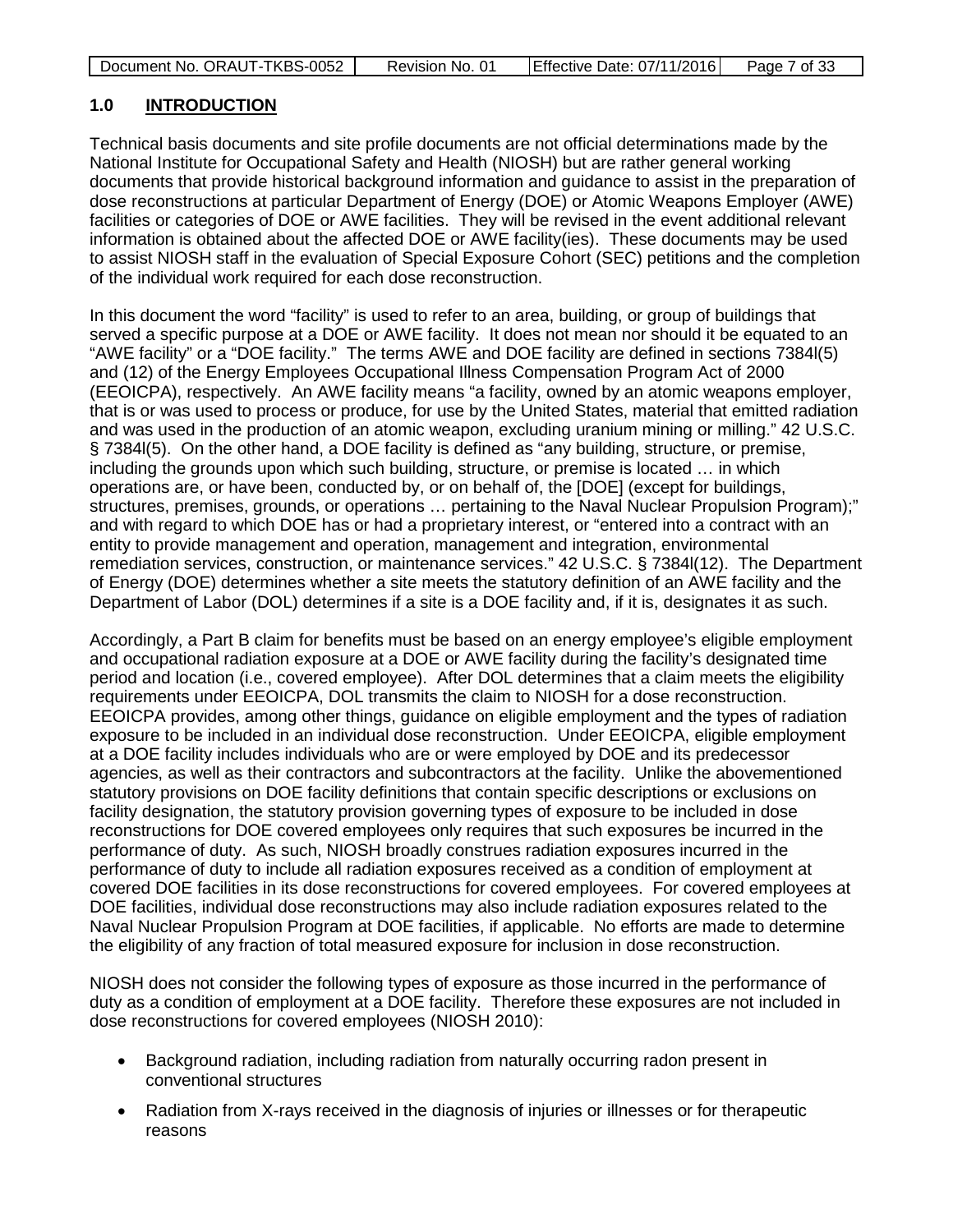| Document No. ORAUT-TKBS-0052 | Revision No. 01 | Effective Date: 07/11/2016 | Page 8 of 33 |
|------------------------------|-----------------|----------------------------|--------------|
|                              |                 |                            |              |

## **1.1 PURPOSE**

The purpose of this document is to provide guidance for dose reconstruction of non-SEC cancers and those presumptive cancer claims that have less than 250 days of employment for EEOICPA claimants who participated in Pacific Proving Ground (PPG) operations.

## **1.2 SCOPE**

This site profile consists of the following sections: Introduction, Site Description, Occupational Medical Dose, Occupational Environmental Dose, Occupational Internal Dose, Occupational External Dose, and Summary. Attributions and annotations, indicated by bracketed callouts and used to identify the source, justification, or clarification of the associated information, are presented in Section 8.0.

## **1.3 SPECIAL EXPOSURE COHORT**

The designated SEC class for the PPG includes all employees of DOE, DOE contractors, or subcontractors who worked at the PPG from 1946 through 1962 who were monitored or should have been monitored for exposure to ionizing radiation (as a result of nuclear weapons testing) at the PPG (NIOSH 2005, 2006). This SEC class applies to workers with covered cancers who were employed for a number of workdays aggregating at least 250 workdays occurring either solely under this employment or in combination with workdays within the parameters (excluding aggregate workday requirements) established for other classes of employees included in the SEC (Leavitt 2006).

The 250-workday requirement for PPG workers was subsequently interpreted by DOL in two separate bulletins. EEOICPA Bulletin No. 06-15 states (DOL 2006):

*1. This new addition to the SEC affects DOE employees and DOE contractor employees or subcontractor employees employed at the PPG from 1946 through 1962 for a number of work days aggregating at least 250 work days, either solely under this employment or in combination with work days established for other classes of employees included in the SEC…. This new SEC designation is established for workers who were "monitored or should have been monitored" while employed at the PPG. Using the current standards for monitoring of workers at a nuclear facility site, DOL is interpreting "monitored or should have been monitored" as including all employees who worked at the PPG during the period from 1946 to 1962….* 

*Please note that for this new SEC class, the 250 work day calculation includes any time spent at any of the islands or atolls that make up the PPG during its SEC time period. This includes time spent working or living at the PPG during the SEC time period. In addition, employees were evacuated to ships from the PPG prior to nuclear weapons tests being performed. Time spent on ships just prior to a nuclear weapons test is counted toward meeting the 250 work day requirement. For any 24-hour period that the employee was present (either worked or lived) on the PPG or on ships (evacuated prior*  to a nuclear weapon testing), the CE would credit the employee with the equivalent of *three (8-hour) work days. If there is evidence the employee was present at the PPG or on ships for 24 hours in a day for 83 days, the employee would have the equivalent of 250 work days and would meet the 250 work day requirement.* 

*Since continuous time spent at this site is credited toward the calculation of 250 work days, it is important the CE establish any period when the employee was not present at the site and exclude these periods from the 250 work day calculation. In determining the actual employment period, the CE must have clear and convincing evidence of a*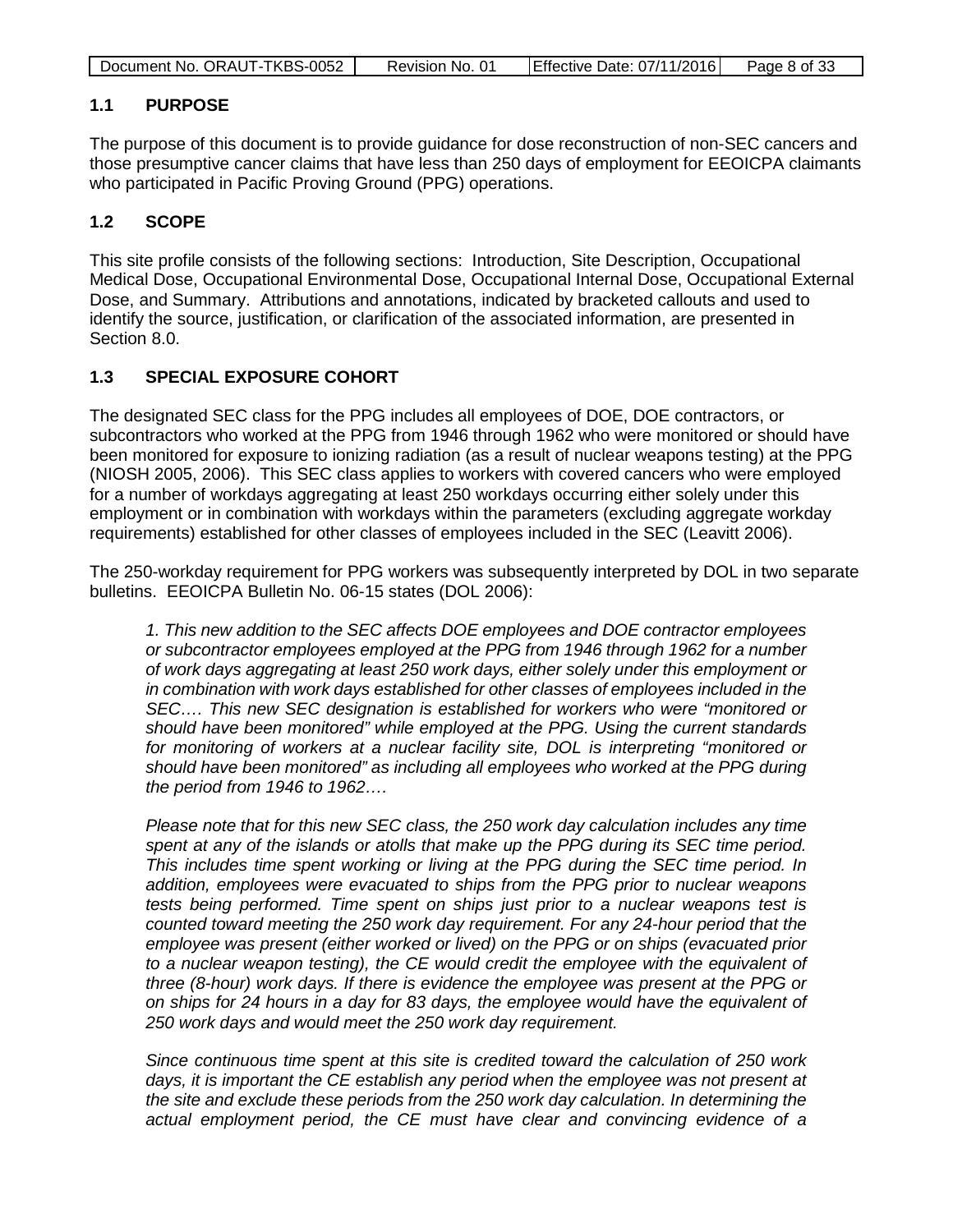| Document No. ORAUT-TKBS-0052 | Revision No. 01 | <b>IEffective Date: 07/11/2016</b> | Page 9 of 33 |
|------------------------------|-----------------|------------------------------------|--------------|
|------------------------------|-----------------|------------------------------------|--------------|

*beginning date (hire) and end date (termination) of employment at the PPG. Where the evidence is not clear and convincing or consists only of film badge date(s) without a beginning date or end date, the CE must await further policy guidance before proceeding with the verification of covered SEC employment at the site. The National Office of DEEOIC continues to explore methods by which confirmation of employment can occur for workers alleging employment at the PPG.*

EEOICPA Bulletin No. 07-05, states (DOL 2007):

*1. This bulletin is in addition to the guidance specifically referenced in Item 5 of Bulletin 06-15….* 

*Absent evidence of hire and end dates of employment, the CE may utilize external film badge (dosimetry) records to establish covered employment at PPG. As confirmed by DEEOIC, employees working at PPG during its SEC period were issued individual film badges to monitor for radiation exposure. These individual film badges were generally issued for one day, one week or a month depending on potential exposure to the individual. Typically, film badge records would include the issue date and the end (return) date which can be used to document employment periods at the PPG.* 

*As noted for this SEC class in Bulletin 06-15, continuous time spent (including working or living) at PPG is credited toward the calculation of 250 work days. If the film badge records include an issue date and end (return) date within the PPG SEC time period, the CE is to credit the employee with the equivalent of three (8-hour) work days for each date the employee was badged, inclusive of the issue date and end (return) date. For example, an employee with a film badge with the issue date of 3/27/1954 and the end (return) date of 3/31/1954 would be credited with 15 (8-hour) work days.*

## **2.0 SITE DESCRIPTION**

Between 1946 and 1962, the U.S. Atomic Energy Commission (AEC; a DOE predecessor agency) conducted over a hundred atmospheric and underwater nuclear weapon tests at sites at the PPG (DOE 2000). In the Pacific, 29 atolls and 5 islands spread over 770,000 mi2 with a total land area of about 70 mi<sup>2</sup> make up the Marshall Islands. Enewetak Atoll, Bikini Atoll, and Johnston Island in the Marshall Islands, and Christmas Island in the Indian Ocean are known collectively as the PPG (NIOSH 2005).

Oceanic nuclear testing by the United States consisted mostly of the unconfined detonation of nuclear devices in the atmosphere. An operation includes one or more individual tests, typically designed and conducted for a common purpose. Table 2-1 summarizes the PPG tests, including test name, date, sponsor(s), location, type, purpose, and yield.

Personnel who worked on the PPG tests were based at various DOE sites and traveled to the test location for part or all of an operation. Los Alamos National Laboratory (LANL, previously known as the Los Alamos Scientific Laboratory), Lawrence Livermore National Laboratory (LLNL, previously known as the University of California Research Laboratory), Sandia National Laboratory (SNL, previously known as Sandia Corporation), and the Nevada Test Site (NTS) were the main work locations for most civilian participants during the various operations. However, DOE contractors such as Edgerton, Germeshausen, and Grier (EG&G) and Holmes & Narver (H&N) for example, provided civilian participants who usually worked at other locations. The U.S. Department of Defense (DOD) cosponsored some tests with the national laboratories.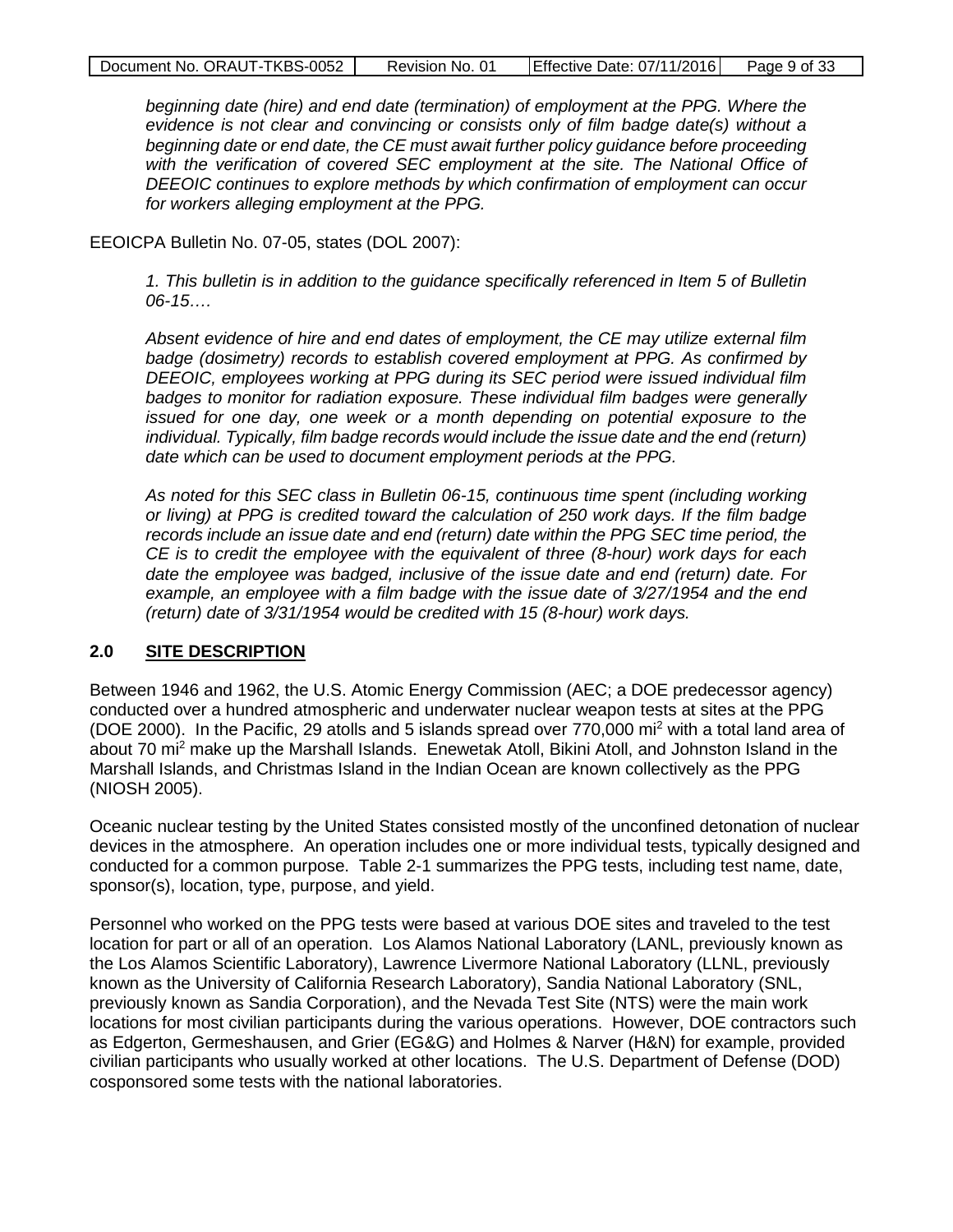| Document No. ORAUT-TKBS-0052 |
|------------------------------|
|------------------------------|

Revision No. 01 Effective Date:  $07/11/2016$  Page 10 of 33

Table 2-1. PPG tests.<sup>a</sup>

| $2000 + 110000$<br><b>Test</b>                                                                                  | Date <sup>b</sup> | <b>Sponsor</b> | Location      | <b>Type</b>  | <b>Purpose</b>         | Yield             |
|-----------------------------------------------------------------------------------------------------------------|-------------------|----------------|---------------|--------------|------------------------|-------------------|
| Operation Crossroads - To determine effects on ships                                                            |                   |                |               |              |                        |                   |
| Able                                                                                                            | 06/30/46          | LANL/DOD       | <b>Bikini</b> | Airdrop      | Weapons effects        | 21 kt             |
| <b>Baker</b>                                                                                                    | 07/24/46          | LANL/DOD       | <b>Bikini</b> | Underwater   | Weapons effects        | 21 kt             |
| Operation Sandstone - AEC scientific tests to proof-test improved design                                        |                   |                |               |              |                        |                   |
| X-ray                                                                                                           | 04/14/48          | <b>LANL</b>    | Enewetak      | Tower        | Weapons related        | 37 kt             |
| Yoke                                                                                                            | 04/30/48          | LANL           | Enewetak      | Tower        | Weapons related        | 49 kt             |
| Zebra                                                                                                           | 05/14/48          | <b>LANL</b>    | Enewetak      | Tower        | Weapons related        | 18 kt             |
| Operation Greenhouse - Thermonuclear weapon development and observation of physical and biological              |                   |                |               |              |                        |                   |
| effects of nuclear weapons                                                                                      |                   |                |               |              |                        |                   |
| Dog                                                                                                             | 04/07/51          | <b>LANL</b>    | Enewetak      | Tower        | Weapons related        | 81 kt             |
| Easy                                                                                                            | 04/20/51          | <b>LANL</b>    | Enewetak      | <b>Tower</b> | Weapons related        | 47 kt             |
| George                                                                                                          | 05/08/51          | <b>LANL</b>    | Enewetak      | Tower        | Weapons related        | 225 kt            |
| Item                                                                                                            | 05/24/51          | <b>LANL</b>    | Enewetak      | Tower        | Weapons related        | 45.5 kt           |
| Operation Ivy - Thermonuclear weapon development                                                                |                   |                |               |              |                        |                   |
| Mike                                                                                                            | 10/31/52          | <b>LANL</b>    | Enewetak      | Surface      | Weapons related        | 10.4 Mt           |
| King                                                                                                            | 11/15/52          | <b>LANL</b>    | Enewetak      | Airdrop      | Weapons related        | 500 kt            |
| Operation Castle - To gage military effects of the explosions (i.e., measure power and efficiency of devices)   |                   |                |               |              |                        |                   |
| <b>Bravo</b>                                                                                                    | 02/28/54          | <b>LANL</b>    | <b>Bikini</b> | Surface      | Weapons related        | 15 Mt             |
| Romeo                                                                                                           | 03/26/54          | <b>LANL</b>    | <b>Bikini</b> | <b>Barge</b> | Weapons related        | 11 Mt             |
| Koon                                                                                                            | 04/06/54          | <b>LLNL</b>    | <b>Bikini</b> | Surface      | Weapons related        | 110 kt            |
| Union                                                                                                           | 04/25/54          | <b>LANL</b>    | <b>Bikini</b> | Barge        | Weapons related        | 6.9 Mt            |
| Yankee                                                                                                          | 05/04/54          | <b>LANL</b>    | <b>Bikini</b> | Barge        | Weapons related        | 13.5 Mt           |
| Nectar                                                                                                          | 05/13/54          | <b>LANL</b>    | Enewetak      | Barge        | Weapons related        | 1.69 Mt           |
| Operation Wigwam <sup>c</sup> - To determine lethal distances for nuclear effects vs. submerged submarines; one |                   |                |               |              |                        |                   |
| detonation was conducted in 16,000 ft of water                                                                  |                   |                |               |              |                        |                   |
| Wigwam <sup>c</sup>                                                                                             | 05/14/55          | LANL/DOD       | Pacific       | Underwater   | <b>Weapons effects</b> | 30 kt             |
| Operation Redwing - High-yield thermonuclear tests to gage military effects and measure power and               |                   |                |               |              |                        |                   |
| efficiency of devices                                                                                           |                   |                |               |              |                        |                   |
| Lacrosse                                                                                                        | 05/04/56          | <b>LANL</b>    | Enewetak      | Surface      | Weapons related        | 40 kt             |
| Cherokee                                                                                                        | 05/20/56          | <b>LANL</b>    | <b>Bikini</b> | Airdrop      | Weapons related        | 3.8 Mt            |
| Zuni                                                                                                            | 05/27/56          | <b>LLNL</b>    | <b>Bikini</b> | Surface      | Weapons related        | 3.5 Mt            |
| Yuma                                                                                                            | 05/27/56          | <b>LLNL</b>    | Enewetak      | Tower        | Weapons related        | 190 t             |
| Erie                                                                                                            | 05/30/56          | <b>LANL</b>    | Enewetak      | Tower        | Weapons related        | 14.9 kt           |
| Seminole                                                                                                        | 06/06/56          | <b>LANL</b>    | Enewetak      | Surface      | Weapons related        | 13.7 kt           |
| Flathead                                                                                                        | 06/11/56          | LANL           | <b>Bikini</b> | <b>Barge</b> | Weapons related        | 365 kt            |
| Blackfoot                                                                                                       | 06/11/56          | LANL           | Enewetak      | Tower        | Weapons related        | 8 kt              |
| Kickapoo                                                                                                        | 06/13/56          | LLNL           | Enewetak      | Tower        | Weapons related        | 1.49 kt           |
| Osage                                                                                                           | 06/16/56          | LANL           | Enewetak      | Airdrop      | Weapons related        | 1.7 <sub>kt</sub> |
| Inca                                                                                                            | 06/21/56          | <b>LLNL</b>    | Enewetak      | Tower        | Weapons related        | 15.2 kt           |
| Dakota                                                                                                          | 06/25/56          | LANL           | <b>Bikini</b> | <b>Barge</b> | Weapons related        | 1.1 Mt            |
| Mohawk                                                                                                          | 07/02/56          | <b>LLNL</b>    | Enewetak      | Tower        | Weapons related        | 360 kt            |
| Apache                                                                                                          | 07/08/56          | <b>LLNL</b>    | Enewetak      | <b>Barge</b> | Weapons related        | 1.85 Mt           |
| Navajo                                                                                                          | 07/10/56          | LANL           | <b>Bikini</b> | <b>Barge</b> | Weapons related        | 4.5 Mt            |
| Tewa                                                                                                            | 07/20/56          | <b>LLNL</b>    | <b>Bikini</b> | <b>Barge</b> | Weapons related        | 5 Mt              |
| Huron                                                                                                           | 07/20/56          | LANL           | Enewetak      | Barge        | Weapons related        | 250 kt            |
| Hardtack I – Three parts to test: (1) continued development of nuclear weapons with detonation of               |                   |                |               |              |                        |                   |
| experimental devices from various AEC laboratories, (2) underwater tests to improve understanding of effects    |                   |                |               |              |                        |                   |
| on underwater explosions on ships and material, and (3) nuclear weapons in air and ballistic missile defense    |                   |                |               |              |                        |                   |
| (first high-yield rocket tests)                                                                                 |                   |                |               |              |                        |                   |
| Yucca                                                                                                           | 04/28/58          | LANL/DOD       | Pacific       | Balloon      | Weapons effects        | 1.7 <sub>kt</sub> |
| (Operation Newsreel)                                                                                            |                   |                |               |              |                        |                   |
| Cactus                                                                                                          | 05/05/58          | LANL           | Enewetak      | Surface      | Weapons effects        | 18 kt             |
| Fir                                                                                                             | 05/11/58          | <b>LLNL</b>    | <b>Bikini</b> | <b>Barge</b> | Weapons related        | 1.36 Mt           |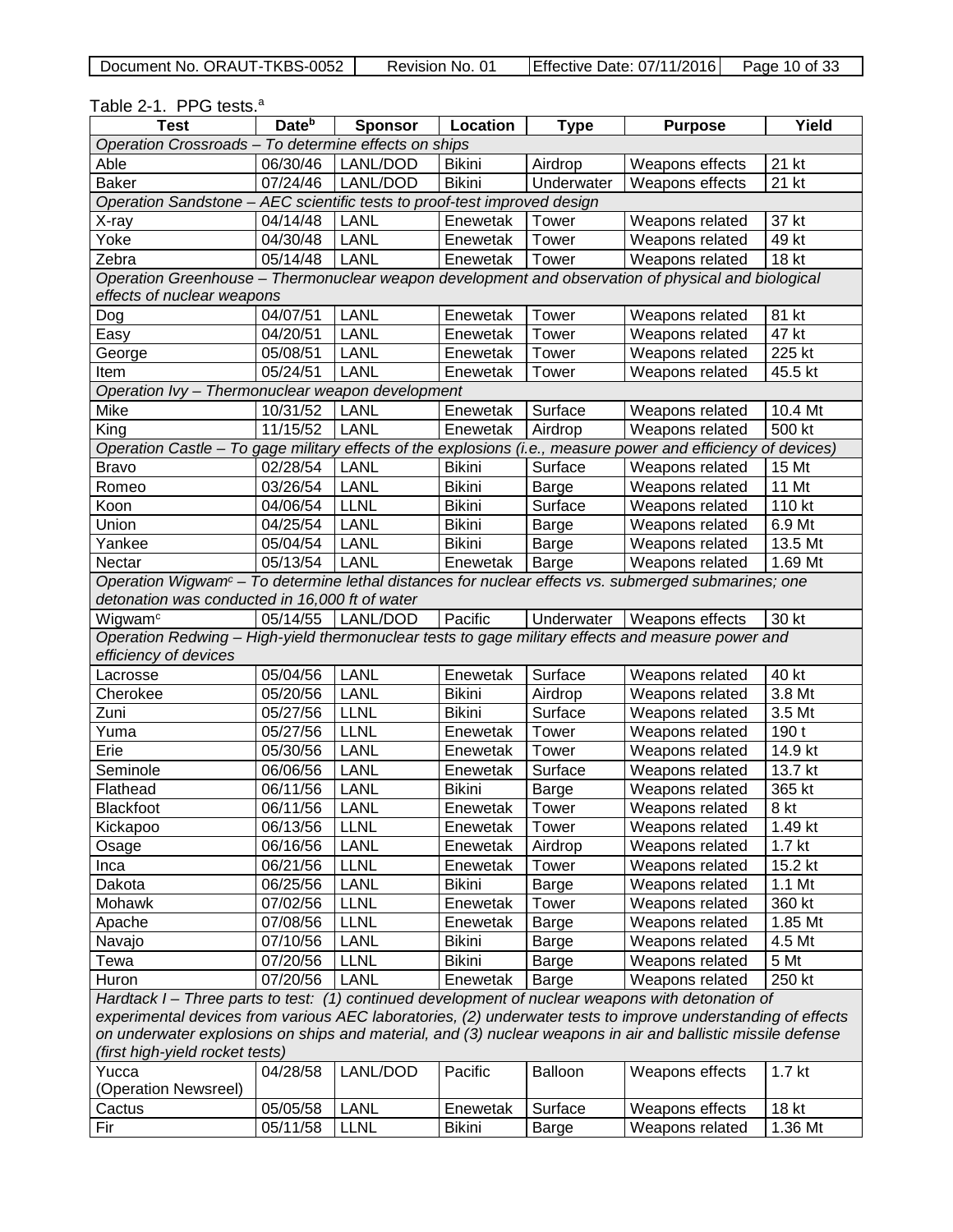| 05/11/58<br><b>LANL</b><br>Weapons related<br>81 kt<br><b>Butternut</b><br>Enewetak<br><b>Barge</b><br>Koa<br>05/12/58<br><b>LANL</b><br>Weapons related<br>1.37 Mt<br>Enewetak<br>Surface<br>LANL/DOD<br>Wahoo<br>05/16/58<br>Underwater<br>Weapons related<br>9 kt<br>Enewetak<br>5.9 kt<br>Holly<br><b>LANL</b><br>05/20/58<br>Enewetak<br>Weapons related<br>Barge<br>$25.1$ kt<br>05/21/58<br><b>LLNL</b><br>Nutmeg<br><b>Bikini</b><br>Weapons related<br>Barge<br>Yellowwood<br><b>LANL</b><br>330 kt<br>05/26/58<br>Weapons related<br>Enewetak<br>Barge<br><b>LANL</b><br>57 kt<br>Magnolia<br>05/26/58<br>Enewetak<br>Weapons related<br><b>Barge</b><br>11.6 kt<br><b>LANL</b><br>Tobacco<br>05/30/58<br>Enewetak<br>Weapons related<br><b>Barge</b><br><b>LLNL</b><br><b>Bikini</b><br>92 kt<br>Sycamore<br>05/31/58<br>Weapons related<br>Barge<br><b>LANL</b><br>15 kt<br>06/02/58<br>Weapons related<br>Rose<br>Enewetak<br><b>Barge</b><br>Umbrella<br>LANL/DOD<br>8 kt<br>06/08/58<br>Enewetak<br>Underwater<br>Weapons effects<br>213 kt<br><b>LLNL</b><br><b>Bikini</b><br>Maple<br>06/10/58<br>Weapons related<br>Barge<br><b>LLNL</b><br>06/14/58<br><b>Bikini</b><br>319 kt<br>Weapons related<br>Aspen<br><b>Barge</b><br>Walnut<br><b>LANL</b><br>1.45 Mt<br>06/14/58<br>Enewetak<br>Weapons related<br><b>Barge</b><br>11 kt<br><b>LANL</b><br>Linden<br>06/18/58<br>Enewetak<br>Weapons related<br>Barge<br>412 kt<br>Redwood<br>06/27/58<br><b>LLNL</b><br><b>Bikini</b><br>Weapons related<br>Barge<br>Elder<br>880 kt<br>06/27/58<br><b>LANL</b><br>Weapons related<br>Enewetak<br>Barge<br><b>LANL</b><br>8.9 Mt<br>Oak<br>06/28/59<br>Weapons related<br>Enewetak<br>Barge<br>14 kt<br>Hickory<br>06/29/58<br><b>LLNL</b><br><b>Bikini</b><br>Weapons related<br><b>Barge</b><br>$5.2$ kt<br>07/01/58<br><b>LANL</b><br>Enewetak<br>Weapons related<br>Sequoia<br><b>Barge</b><br>Cedar<br><b>LLNL</b><br>220 kt<br>07/02/58<br><b>Bikini</b><br>Weapons related<br><b>Barge</b><br><b>LLNL</b><br>397 kt<br>07/05/58<br>Weapons related<br>Dogwood<br>Enewetak<br><b>Barge</b><br>Poplar<br>07/12/58<br><b>LLNL</b><br>9.3 Mt<br><b>Bikini</b><br>Weapons related<br><b>Barge</b><br>07/14/58<br><b>LANL</b><br>Scaevola<br>Enewetak<br>Safety experiment<br>$\Omega$<br><b>Barge</b><br>Pisonia<br><b>LANL</b><br>07/17/58<br>Weapons related<br>225 kt<br>Enewetak<br><b>Barge</b><br>07/22/58<br><b>LLNL</b><br>65 kt<br>Juniper<br><b>Bikini</b><br>Weapons related<br><b>Barge</b><br>Olive<br>07/22/58<br><b>LLNL</b><br>Weapons related<br>202 kt<br>Enewetak<br>Barge<br>Pine<br>07/26/58<br><b>LLNL</b><br>Weapons related<br>2 Mt<br>Enewetak<br><b>Barge</b><br>Teak<br>LANL/DOD<br>3.8 Mt<br>08/01/58<br>Weapons effects<br>Johnston<br>Rocket<br>(Operation Newsreel)<br>08/06/58<br>LLNL/DOD<br>Surface<br>$\mathbf 0$<br>Quince<br>Enewetak<br>Weapons related<br>3.8 Mt<br>08/12/58<br>LANL/DOD<br>Weapons effects<br>Orange<br>Johnston<br>Rocket<br>(Operation Newsreel)<br>LLNL/DOD<br>08/18/58<br>Enewetak<br>Surface<br>Fig<br>Weapons related<br>20 tons<br>Argus <sup>c</sup> - Tests in upper regions of atmosphere to test Christofilos theory, which argued that high-altitude<br>nuclear detonations would create radiation belt in upper regions of Earth's atmosphere that would include<br>degradation of radio and radar transmissions, etc.<br>$1-2$ kt<br>Argus I <sup>c</sup><br>08/27/58<br>LANL/DOD<br>S. Atlantic<br>Rocket<br>Weapons effects<br>Argus II <sup>c</sup><br>S. Atlantic<br>Rocket<br>Weapons effects<br>$1-2$ kt<br>08/30/58<br>LANL/DOD<br>Argus III <sup>c</sup><br>09/06/58<br>LANL/DOD<br>S. Atlantic<br>Weapons effects<br>$1-2$ kt<br>Rocket<br>Dominic - Primarily high-altitude air bursts with little fallout<br><b>LANL</b><br>190 kt<br>04/25/62<br>Christmas<br>Airdrop<br>Weapons related<br>Adobe<br>Weapons related<br>410 kt<br>04/27/62<br><b>LANL</b><br>Airdrop<br>Aztec<br>Christmas<br><b>LLNL</b><br>1.09 Mt<br>05/02/62<br>Christmas<br>Airdrop<br>Weapons related<br>Arkansas<br>Weapons related<br>670 kt<br>05/04/62<br><b>LANL</b><br>Christmas<br>Airdrop<br>Questa<br><b>Frigate Bird</b><br>05/06/62<br>LLNL/DOD<br>Pacific<br>Rocket<br>Weapons related<br>200-1,000<br>kt<br><b>LLNL</b><br>100 kt<br>Yukon<br>05/08/62<br>Airdrop<br>Weapons related<br>Christmas<br>Mesilla<br>05/09/62<br>LANL<br>Airdrop<br>Weapons related<br>100 kt<br>Christmas<br>50 kt<br>05/11/62<br><b>LLNL</b><br>Christmas<br>Airdrop<br>Weapons related<br>Muskegon<br>05/11/62<br>LANL/DOD<br>Weapons effects<br>Swordfish<br>Pacific<br>Underwater<br>Low<br>05/12/62<br>LANL<br>Weapons related<br>Encino<br>Christmas<br>Airdrop<br>500 kt<br>05/14/62<br><b>LLNL</b><br>Airdrop<br>Weapons related<br>97 kt<br>Christmas<br>Swanee | <b>Test</b> | Date <sup>b</sup> | <b>Sponsor</b> | Location  | <b>Type</b> | <b>Purpose</b>  | Yield |
|-------------------------------------------------------------------------------------------------------------------------------------------------------------------------------------------------------------------------------------------------------------------------------------------------------------------------------------------------------------------------------------------------------------------------------------------------------------------------------------------------------------------------------------------------------------------------------------------------------------------------------------------------------------------------------------------------------------------------------------------------------------------------------------------------------------------------------------------------------------------------------------------------------------------------------------------------------------------------------------------------------------------------------------------------------------------------------------------------------------------------------------------------------------------------------------------------------------------------------------------------------------------------------------------------------------------------------------------------------------------------------------------------------------------------------------------------------------------------------------------------------------------------------------------------------------------------------------------------------------------------------------------------------------------------------------------------------------------------------------------------------------------------------------------------------------------------------------------------------------------------------------------------------------------------------------------------------------------------------------------------------------------------------------------------------------------------------------------------------------------------------------------------------------------------------------------------------------------------------------------------------------------------------------------------------------------------------------------------------------------------------------------------------------------------------------------------------------------------------------------------------------------------------------------------------------------------------------------------------------------------------------------------------------------------------------------------------------------------------------------------------------------------------------------------------------------------------------------------------------------------------------------------------------------------------------------------------------------------------------------------------------------------------------------------------------------------------------------------------------------------------------------------------------------------------------------------------------------------------------------------------------------------------------------------------------------------------------------------------------------------------------------------------------------------------------------------------------------------------------------------------------------------------------------------------------------------------------------------------------------------------------------------------------------------------------------------------------------------------------------------------------------------------------------------------------------------------------------------------------------------------------------------------------------------------------------------------------------------------------------------------------------------------------------------------------------------------------------------------------------------------------------------------------------------------------------------------------------------------------------------------------------------------------------------------------------------------------------------------------------------------------------------------------------------------------------------------------------------------------------------------------------------------------------------------------------------------------------------------------------------------------------------------------------------------------------------------------------------------------------------------------------------------------------------------------------------------------------|-------------|-------------------|----------------|-----------|-------------|-----------------|-------|
|                                                                                                                                                                                                                                                                                                                                                                                                                                                                                                                                                                                                                                                                                                                                                                                                                                                                                                                                                                                                                                                                                                                                                                                                                                                                                                                                                                                                                                                                                                                                                                                                                                                                                                                                                                                                                                                                                                                                                                                                                                                                                                                                                                                                                                                                                                                                                                                                                                                                                                                                                                                                                                                                                                                                                                                                                                                                                                                                                                                                                                                                                                                                                                                                                                                                                                                                                                                                                                                                                                                                                                                                                                                                                                                                                                                                                                                                                                                                                                                                                                                                                                                                                                                                                                                                                                                                                                                                                                                                                                                                                                                                                                                                                                                                                                                                                                           |             |                   |                |           |             |                 |       |
|                                                                                                                                                                                                                                                                                                                                                                                                                                                                                                                                                                                                                                                                                                                                                                                                                                                                                                                                                                                                                                                                                                                                                                                                                                                                                                                                                                                                                                                                                                                                                                                                                                                                                                                                                                                                                                                                                                                                                                                                                                                                                                                                                                                                                                                                                                                                                                                                                                                                                                                                                                                                                                                                                                                                                                                                                                                                                                                                                                                                                                                                                                                                                                                                                                                                                                                                                                                                                                                                                                                                                                                                                                                                                                                                                                                                                                                                                                                                                                                                                                                                                                                                                                                                                                                                                                                                                                                                                                                                                                                                                                                                                                                                                                                                                                                                                                           |             |                   |                |           |             |                 |       |
|                                                                                                                                                                                                                                                                                                                                                                                                                                                                                                                                                                                                                                                                                                                                                                                                                                                                                                                                                                                                                                                                                                                                                                                                                                                                                                                                                                                                                                                                                                                                                                                                                                                                                                                                                                                                                                                                                                                                                                                                                                                                                                                                                                                                                                                                                                                                                                                                                                                                                                                                                                                                                                                                                                                                                                                                                                                                                                                                                                                                                                                                                                                                                                                                                                                                                                                                                                                                                                                                                                                                                                                                                                                                                                                                                                                                                                                                                                                                                                                                                                                                                                                                                                                                                                                                                                                                                                                                                                                                                                                                                                                                                                                                                                                                                                                                                                           |             |                   |                |           |             |                 |       |
|                                                                                                                                                                                                                                                                                                                                                                                                                                                                                                                                                                                                                                                                                                                                                                                                                                                                                                                                                                                                                                                                                                                                                                                                                                                                                                                                                                                                                                                                                                                                                                                                                                                                                                                                                                                                                                                                                                                                                                                                                                                                                                                                                                                                                                                                                                                                                                                                                                                                                                                                                                                                                                                                                                                                                                                                                                                                                                                                                                                                                                                                                                                                                                                                                                                                                                                                                                                                                                                                                                                                                                                                                                                                                                                                                                                                                                                                                                                                                                                                                                                                                                                                                                                                                                                                                                                                                                                                                                                                                                                                                                                                                                                                                                                                                                                                                                           |             |                   |                |           |             |                 |       |
|                                                                                                                                                                                                                                                                                                                                                                                                                                                                                                                                                                                                                                                                                                                                                                                                                                                                                                                                                                                                                                                                                                                                                                                                                                                                                                                                                                                                                                                                                                                                                                                                                                                                                                                                                                                                                                                                                                                                                                                                                                                                                                                                                                                                                                                                                                                                                                                                                                                                                                                                                                                                                                                                                                                                                                                                                                                                                                                                                                                                                                                                                                                                                                                                                                                                                                                                                                                                                                                                                                                                                                                                                                                                                                                                                                                                                                                                                                                                                                                                                                                                                                                                                                                                                                                                                                                                                                                                                                                                                                                                                                                                                                                                                                                                                                                                                                           |             |                   |                |           |             |                 |       |
|                                                                                                                                                                                                                                                                                                                                                                                                                                                                                                                                                                                                                                                                                                                                                                                                                                                                                                                                                                                                                                                                                                                                                                                                                                                                                                                                                                                                                                                                                                                                                                                                                                                                                                                                                                                                                                                                                                                                                                                                                                                                                                                                                                                                                                                                                                                                                                                                                                                                                                                                                                                                                                                                                                                                                                                                                                                                                                                                                                                                                                                                                                                                                                                                                                                                                                                                                                                                                                                                                                                                                                                                                                                                                                                                                                                                                                                                                                                                                                                                                                                                                                                                                                                                                                                                                                                                                                                                                                                                                                                                                                                                                                                                                                                                                                                                                                           |             |                   |                |           |             |                 |       |
|                                                                                                                                                                                                                                                                                                                                                                                                                                                                                                                                                                                                                                                                                                                                                                                                                                                                                                                                                                                                                                                                                                                                                                                                                                                                                                                                                                                                                                                                                                                                                                                                                                                                                                                                                                                                                                                                                                                                                                                                                                                                                                                                                                                                                                                                                                                                                                                                                                                                                                                                                                                                                                                                                                                                                                                                                                                                                                                                                                                                                                                                                                                                                                                                                                                                                                                                                                                                                                                                                                                                                                                                                                                                                                                                                                                                                                                                                                                                                                                                                                                                                                                                                                                                                                                                                                                                                                                                                                                                                                                                                                                                                                                                                                                                                                                                                                           |             |                   |                |           |             |                 |       |
|                                                                                                                                                                                                                                                                                                                                                                                                                                                                                                                                                                                                                                                                                                                                                                                                                                                                                                                                                                                                                                                                                                                                                                                                                                                                                                                                                                                                                                                                                                                                                                                                                                                                                                                                                                                                                                                                                                                                                                                                                                                                                                                                                                                                                                                                                                                                                                                                                                                                                                                                                                                                                                                                                                                                                                                                                                                                                                                                                                                                                                                                                                                                                                                                                                                                                                                                                                                                                                                                                                                                                                                                                                                                                                                                                                                                                                                                                                                                                                                                                                                                                                                                                                                                                                                                                                                                                                                                                                                                                                                                                                                                                                                                                                                                                                                                                                           |             |                   |                |           |             |                 |       |
|                                                                                                                                                                                                                                                                                                                                                                                                                                                                                                                                                                                                                                                                                                                                                                                                                                                                                                                                                                                                                                                                                                                                                                                                                                                                                                                                                                                                                                                                                                                                                                                                                                                                                                                                                                                                                                                                                                                                                                                                                                                                                                                                                                                                                                                                                                                                                                                                                                                                                                                                                                                                                                                                                                                                                                                                                                                                                                                                                                                                                                                                                                                                                                                                                                                                                                                                                                                                                                                                                                                                                                                                                                                                                                                                                                                                                                                                                                                                                                                                                                                                                                                                                                                                                                                                                                                                                                                                                                                                                                                                                                                                                                                                                                                                                                                                                                           |             |                   |                |           |             |                 |       |
|                                                                                                                                                                                                                                                                                                                                                                                                                                                                                                                                                                                                                                                                                                                                                                                                                                                                                                                                                                                                                                                                                                                                                                                                                                                                                                                                                                                                                                                                                                                                                                                                                                                                                                                                                                                                                                                                                                                                                                                                                                                                                                                                                                                                                                                                                                                                                                                                                                                                                                                                                                                                                                                                                                                                                                                                                                                                                                                                                                                                                                                                                                                                                                                                                                                                                                                                                                                                                                                                                                                                                                                                                                                                                                                                                                                                                                                                                                                                                                                                                                                                                                                                                                                                                                                                                                                                                                                                                                                                                                                                                                                                                                                                                                                                                                                                                                           |             |                   |                |           |             |                 |       |
|                                                                                                                                                                                                                                                                                                                                                                                                                                                                                                                                                                                                                                                                                                                                                                                                                                                                                                                                                                                                                                                                                                                                                                                                                                                                                                                                                                                                                                                                                                                                                                                                                                                                                                                                                                                                                                                                                                                                                                                                                                                                                                                                                                                                                                                                                                                                                                                                                                                                                                                                                                                                                                                                                                                                                                                                                                                                                                                                                                                                                                                                                                                                                                                                                                                                                                                                                                                                                                                                                                                                                                                                                                                                                                                                                                                                                                                                                                                                                                                                                                                                                                                                                                                                                                                                                                                                                                                                                                                                                                                                                                                                                                                                                                                                                                                                                                           |             |                   |                |           |             |                 |       |
|                                                                                                                                                                                                                                                                                                                                                                                                                                                                                                                                                                                                                                                                                                                                                                                                                                                                                                                                                                                                                                                                                                                                                                                                                                                                                                                                                                                                                                                                                                                                                                                                                                                                                                                                                                                                                                                                                                                                                                                                                                                                                                                                                                                                                                                                                                                                                                                                                                                                                                                                                                                                                                                                                                                                                                                                                                                                                                                                                                                                                                                                                                                                                                                                                                                                                                                                                                                                                                                                                                                                                                                                                                                                                                                                                                                                                                                                                                                                                                                                                                                                                                                                                                                                                                                                                                                                                                                                                                                                                                                                                                                                                                                                                                                                                                                                                                           |             |                   |                |           |             |                 |       |
|                                                                                                                                                                                                                                                                                                                                                                                                                                                                                                                                                                                                                                                                                                                                                                                                                                                                                                                                                                                                                                                                                                                                                                                                                                                                                                                                                                                                                                                                                                                                                                                                                                                                                                                                                                                                                                                                                                                                                                                                                                                                                                                                                                                                                                                                                                                                                                                                                                                                                                                                                                                                                                                                                                                                                                                                                                                                                                                                                                                                                                                                                                                                                                                                                                                                                                                                                                                                                                                                                                                                                                                                                                                                                                                                                                                                                                                                                                                                                                                                                                                                                                                                                                                                                                                                                                                                                                                                                                                                                                                                                                                                                                                                                                                                                                                                                                           |             |                   |                |           |             |                 |       |
|                                                                                                                                                                                                                                                                                                                                                                                                                                                                                                                                                                                                                                                                                                                                                                                                                                                                                                                                                                                                                                                                                                                                                                                                                                                                                                                                                                                                                                                                                                                                                                                                                                                                                                                                                                                                                                                                                                                                                                                                                                                                                                                                                                                                                                                                                                                                                                                                                                                                                                                                                                                                                                                                                                                                                                                                                                                                                                                                                                                                                                                                                                                                                                                                                                                                                                                                                                                                                                                                                                                                                                                                                                                                                                                                                                                                                                                                                                                                                                                                                                                                                                                                                                                                                                                                                                                                                                                                                                                                                                                                                                                                                                                                                                                                                                                                                                           |             |                   |                |           |             |                 |       |
|                                                                                                                                                                                                                                                                                                                                                                                                                                                                                                                                                                                                                                                                                                                                                                                                                                                                                                                                                                                                                                                                                                                                                                                                                                                                                                                                                                                                                                                                                                                                                                                                                                                                                                                                                                                                                                                                                                                                                                                                                                                                                                                                                                                                                                                                                                                                                                                                                                                                                                                                                                                                                                                                                                                                                                                                                                                                                                                                                                                                                                                                                                                                                                                                                                                                                                                                                                                                                                                                                                                                                                                                                                                                                                                                                                                                                                                                                                                                                                                                                                                                                                                                                                                                                                                                                                                                                                                                                                                                                                                                                                                                                                                                                                                                                                                                                                           |             |                   |                |           |             |                 |       |
|                                                                                                                                                                                                                                                                                                                                                                                                                                                                                                                                                                                                                                                                                                                                                                                                                                                                                                                                                                                                                                                                                                                                                                                                                                                                                                                                                                                                                                                                                                                                                                                                                                                                                                                                                                                                                                                                                                                                                                                                                                                                                                                                                                                                                                                                                                                                                                                                                                                                                                                                                                                                                                                                                                                                                                                                                                                                                                                                                                                                                                                                                                                                                                                                                                                                                                                                                                                                                                                                                                                                                                                                                                                                                                                                                                                                                                                                                                                                                                                                                                                                                                                                                                                                                                                                                                                                                                                                                                                                                                                                                                                                                                                                                                                                                                                                                                           |             |                   |                |           |             |                 |       |
|                                                                                                                                                                                                                                                                                                                                                                                                                                                                                                                                                                                                                                                                                                                                                                                                                                                                                                                                                                                                                                                                                                                                                                                                                                                                                                                                                                                                                                                                                                                                                                                                                                                                                                                                                                                                                                                                                                                                                                                                                                                                                                                                                                                                                                                                                                                                                                                                                                                                                                                                                                                                                                                                                                                                                                                                                                                                                                                                                                                                                                                                                                                                                                                                                                                                                                                                                                                                                                                                                                                                                                                                                                                                                                                                                                                                                                                                                                                                                                                                                                                                                                                                                                                                                                                                                                                                                                                                                                                                                                                                                                                                                                                                                                                                                                                                                                           |             |                   |                |           |             |                 |       |
|                                                                                                                                                                                                                                                                                                                                                                                                                                                                                                                                                                                                                                                                                                                                                                                                                                                                                                                                                                                                                                                                                                                                                                                                                                                                                                                                                                                                                                                                                                                                                                                                                                                                                                                                                                                                                                                                                                                                                                                                                                                                                                                                                                                                                                                                                                                                                                                                                                                                                                                                                                                                                                                                                                                                                                                                                                                                                                                                                                                                                                                                                                                                                                                                                                                                                                                                                                                                                                                                                                                                                                                                                                                                                                                                                                                                                                                                                                                                                                                                                                                                                                                                                                                                                                                                                                                                                                                                                                                                                                                                                                                                                                                                                                                                                                                                                                           |             |                   |                |           |             |                 |       |
|                                                                                                                                                                                                                                                                                                                                                                                                                                                                                                                                                                                                                                                                                                                                                                                                                                                                                                                                                                                                                                                                                                                                                                                                                                                                                                                                                                                                                                                                                                                                                                                                                                                                                                                                                                                                                                                                                                                                                                                                                                                                                                                                                                                                                                                                                                                                                                                                                                                                                                                                                                                                                                                                                                                                                                                                                                                                                                                                                                                                                                                                                                                                                                                                                                                                                                                                                                                                                                                                                                                                                                                                                                                                                                                                                                                                                                                                                                                                                                                                                                                                                                                                                                                                                                                                                                                                                                                                                                                                                                                                                                                                                                                                                                                                                                                                                                           |             |                   |                |           |             |                 |       |
|                                                                                                                                                                                                                                                                                                                                                                                                                                                                                                                                                                                                                                                                                                                                                                                                                                                                                                                                                                                                                                                                                                                                                                                                                                                                                                                                                                                                                                                                                                                                                                                                                                                                                                                                                                                                                                                                                                                                                                                                                                                                                                                                                                                                                                                                                                                                                                                                                                                                                                                                                                                                                                                                                                                                                                                                                                                                                                                                                                                                                                                                                                                                                                                                                                                                                                                                                                                                                                                                                                                                                                                                                                                                                                                                                                                                                                                                                                                                                                                                                                                                                                                                                                                                                                                                                                                                                                                                                                                                                                                                                                                                                                                                                                                                                                                                                                           |             |                   |                |           |             |                 |       |
|                                                                                                                                                                                                                                                                                                                                                                                                                                                                                                                                                                                                                                                                                                                                                                                                                                                                                                                                                                                                                                                                                                                                                                                                                                                                                                                                                                                                                                                                                                                                                                                                                                                                                                                                                                                                                                                                                                                                                                                                                                                                                                                                                                                                                                                                                                                                                                                                                                                                                                                                                                                                                                                                                                                                                                                                                                                                                                                                                                                                                                                                                                                                                                                                                                                                                                                                                                                                                                                                                                                                                                                                                                                                                                                                                                                                                                                                                                                                                                                                                                                                                                                                                                                                                                                                                                                                                                                                                                                                                                                                                                                                                                                                                                                                                                                                                                           |             |                   |                |           |             |                 |       |
|                                                                                                                                                                                                                                                                                                                                                                                                                                                                                                                                                                                                                                                                                                                                                                                                                                                                                                                                                                                                                                                                                                                                                                                                                                                                                                                                                                                                                                                                                                                                                                                                                                                                                                                                                                                                                                                                                                                                                                                                                                                                                                                                                                                                                                                                                                                                                                                                                                                                                                                                                                                                                                                                                                                                                                                                                                                                                                                                                                                                                                                                                                                                                                                                                                                                                                                                                                                                                                                                                                                                                                                                                                                                                                                                                                                                                                                                                                                                                                                                                                                                                                                                                                                                                                                                                                                                                                                                                                                                                                                                                                                                                                                                                                                                                                                                                                           |             |                   |                |           |             |                 |       |
|                                                                                                                                                                                                                                                                                                                                                                                                                                                                                                                                                                                                                                                                                                                                                                                                                                                                                                                                                                                                                                                                                                                                                                                                                                                                                                                                                                                                                                                                                                                                                                                                                                                                                                                                                                                                                                                                                                                                                                                                                                                                                                                                                                                                                                                                                                                                                                                                                                                                                                                                                                                                                                                                                                                                                                                                                                                                                                                                                                                                                                                                                                                                                                                                                                                                                                                                                                                                                                                                                                                                                                                                                                                                                                                                                                                                                                                                                                                                                                                                                                                                                                                                                                                                                                                                                                                                                                                                                                                                                                                                                                                                                                                                                                                                                                                                                                           |             |                   |                |           |             |                 |       |
|                                                                                                                                                                                                                                                                                                                                                                                                                                                                                                                                                                                                                                                                                                                                                                                                                                                                                                                                                                                                                                                                                                                                                                                                                                                                                                                                                                                                                                                                                                                                                                                                                                                                                                                                                                                                                                                                                                                                                                                                                                                                                                                                                                                                                                                                                                                                                                                                                                                                                                                                                                                                                                                                                                                                                                                                                                                                                                                                                                                                                                                                                                                                                                                                                                                                                                                                                                                                                                                                                                                                                                                                                                                                                                                                                                                                                                                                                                                                                                                                                                                                                                                                                                                                                                                                                                                                                                                                                                                                                                                                                                                                                                                                                                                                                                                                                                           |             |                   |                |           |             |                 |       |
|                                                                                                                                                                                                                                                                                                                                                                                                                                                                                                                                                                                                                                                                                                                                                                                                                                                                                                                                                                                                                                                                                                                                                                                                                                                                                                                                                                                                                                                                                                                                                                                                                                                                                                                                                                                                                                                                                                                                                                                                                                                                                                                                                                                                                                                                                                                                                                                                                                                                                                                                                                                                                                                                                                                                                                                                                                                                                                                                                                                                                                                                                                                                                                                                                                                                                                                                                                                                                                                                                                                                                                                                                                                                                                                                                                                                                                                                                                                                                                                                                                                                                                                                                                                                                                                                                                                                                                                                                                                                                                                                                                                                                                                                                                                                                                                                                                           |             |                   |                |           |             |                 |       |
|                                                                                                                                                                                                                                                                                                                                                                                                                                                                                                                                                                                                                                                                                                                                                                                                                                                                                                                                                                                                                                                                                                                                                                                                                                                                                                                                                                                                                                                                                                                                                                                                                                                                                                                                                                                                                                                                                                                                                                                                                                                                                                                                                                                                                                                                                                                                                                                                                                                                                                                                                                                                                                                                                                                                                                                                                                                                                                                                                                                                                                                                                                                                                                                                                                                                                                                                                                                                                                                                                                                                                                                                                                                                                                                                                                                                                                                                                                                                                                                                                                                                                                                                                                                                                                                                                                                                                                                                                                                                                                                                                                                                                                                                                                                                                                                                                                           |             |                   |                |           |             |                 |       |
|                                                                                                                                                                                                                                                                                                                                                                                                                                                                                                                                                                                                                                                                                                                                                                                                                                                                                                                                                                                                                                                                                                                                                                                                                                                                                                                                                                                                                                                                                                                                                                                                                                                                                                                                                                                                                                                                                                                                                                                                                                                                                                                                                                                                                                                                                                                                                                                                                                                                                                                                                                                                                                                                                                                                                                                                                                                                                                                                                                                                                                                                                                                                                                                                                                                                                                                                                                                                                                                                                                                                                                                                                                                                                                                                                                                                                                                                                                                                                                                                                                                                                                                                                                                                                                                                                                                                                                                                                                                                                                                                                                                                                                                                                                                                                                                                                                           |             |                   |                |           |             |                 |       |
|                                                                                                                                                                                                                                                                                                                                                                                                                                                                                                                                                                                                                                                                                                                                                                                                                                                                                                                                                                                                                                                                                                                                                                                                                                                                                                                                                                                                                                                                                                                                                                                                                                                                                                                                                                                                                                                                                                                                                                                                                                                                                                                                                                                                                                                                                                                                                                                                                                                                                                                                                                                                                                                                                                                                                                                                                                                                                                                                                                                                                                                                                                                                                                                                                                                                                                                                                                                                                                                                                                                                                                                                                                                                                                                                                                                                                                                                                                                                                                                                                                                                                                                                                                                                                                                                                                                                                                                                                                                                                                                                                                                                                                                                                                                                                                                                                                           |             |                   |                |           |             |                 |       |
|                                                                                                                                                                                                                                                                                                                                                                                                                                                                                                                                                                                                                                                                                                                                                                                                                                                                                                                                                                                                                                                                                                                                                                                                                                                                                                                                                                                                                                                                                                                                                                                                                                                                                                                                                                                                                                                                                                                                                                                                                                                                                                                                                                                                                                                                                                                                                                                                                                                                                                                                                                                                                                                                                                                                                                                                                                                                                                                                                                                                                                                                                                                                                                                                                                                                                                                                                                                                                                                                                                                                                                                                                                                                                                                                                                                                                                                                                                                                                                                                                                                                                                                                                                                                                                                                                                                                                                                                                                                                                                                                                                                                                                                                                                                                                                                                                                           |             |                   |                |           |             |                 |       |
|                                                                                                                                                                                                                                                                                                                                                                                                                                                                                                                                                                                                                                                                                                                                                                                                                                                                                                                                                                                                                                                                                                                                                                                                                                                                                                                                                                                                                                                                                                                                                                                                                                                                                                                                                                                                                                                                                                                                                                                                                                                                                                                                                                                                                                                                                                                                                                                                                                                                                                                                                                                                                                                                                                                                                                                                                                                                                                                                                                                                                                                                                                                                                                                                                                                                                                                                                                                                                                                                                                                                                                                                                                                                                                                                                                                                                                                                                                                                                                                                                                                                                                                                                                                                                                                                                                                                                                                                                                                                                                                                                                                                                                                                                                                                                                                                                                           |             |                   |                |           |             |                 |       |
|                                                                                                                                                                                                                                                                                                                                                                                                                                                                                                                                                                                                                                                                                                                                                                                                                                                                                                                                                                                                                                                                                                                                                                                                                                                                                                                                                                                                                                                                                                                                                                                                                                                                                                                                                                                                                                                                                                                                                                                                                                                                                                                                                                                                                                                                                                                                                                                                                                                                                                                                                                                                                                                                                                                                                                                                                                                                                                                                                                                                                                                                                                                                                                                                                                                                                                                                                                                                                                                                                                                                                                                                                                                                                                                                                                                                                                                                                                                                                                                                                                                                                                                                                                                                                                                                                                                                                                                                                                                                                                                                                                                                                                                                                                                                                                                                                                           |             |                   |                |           |             |                 |       |
|                                                                                                                                                                                                                                                                                                                                                                                                                                                                                                                                                                                                                                                                                                                                                                                                                                                                                                                                                                                                                                                                                                                                                                                                                                                                                                                                                                                                                                                                                                                                                                                                                                                                                                                                                                                                                                                                                                                                                                                                                                                                                                                                                                                                                                                                                                                                                                                                                                                                                                                                                                                                                                                                                                                                                                                                                                                                                                                                                                                                                                                                                                                                                                                                                                                                                                                                                                                                                                                                                                                                                                                                                                                                                                                                                                                                                                                                                                                                                                                                                                                                                                                                                                                                                                                                                                                                                                                                                                                                                                                                                                                                                                                                                                                                                                                                                                           |             |                   |                |           |             |                 |       |
|                                                                                                                                                                                                                                                                                                                                                                                                                                                                                                                                                                                                                                                                                                                                                                                                                                                                                                                                                                                                                                                                                                                                                                                                                                                                                                                                                                                                                                                                                                                                                                                                                                                                                                                                                                                                                                                                                                                                                                                                                                                                                                                                                                                                                                                                                                                                                                                                                                                                                                                                                                                                                                                                                                                                                                                                                                                                                                                                                                                                                                                                                                                                                                                                                                                                                                                                                                                                                                                                                                                                                                                                                                                                                                                                                                                                                                                                                                                                                                                                                                                                                                                                                                                                                                                                                                                                                                                                                                                                                                                                                                                                                                                                                                                                                                                                                                           |             |                   |                |           |             |                 |       |
|                                                                                                                                                                                                                                                                                                                                                                                                                                                                                                                                                                                                                                                                                                                                                                                                                                                                                                                                                                                                                                                                                                                                                                                                                                                                                                                                                                                                                                                                                                                                                                                                                                                                                                                                                                                                                                                                                                                                                                                                                                                                                                                                                                                                                                                                                                                                                                                                                                                                                                                                                                                                                                                                                                                                                                                                                                                                                                                                                                                                                                                                                                                                                                                                                                                                                                                                                                                                                                                                                                                                                                                                                                                                                                                                                                                                                                                                                                                                                                                                                                                                                                                                                                                                                                                                                                                                                                                                                                                                                                                                                                                                                                                                                                                                                                                                                                           |             |                   |                |           |             |                 |       |
|                                                                                                                                                                                                                                                                                                                                                                                                                                                                                                                                                                                                                                                                                                                                                                                                                                                                                                                                                                                                                                                                                                                                                                                                                                                                                                                                                                                                                                                                                                                                                                                                                                                                                                                                                                                                                                                                                                                                                                                                                                                                                                                                                                                                                                                                                                                                                                                                                                                                                                                                                                                                                                                                                                                                                                                                                                                                                                                                                                                                                                                                                                                                                                                                                                                                                                                                                                                                                                                                                                                                                                                                                                                                                                                                                                                                                                                                                                                                                                                                                                                                                                                                                                                                                                                                                                                                                                                                                                                                                                                                                                                                                                                                                                                                                                                                                                           |             |                   |                |           |             |                 |       |
|                                                                                                                                                                                                                                                                                                                                                                                                                                                                                                                                                                                                                                                                                                                                                                                                                                                                                                                                                                                                                                                                                                                                                                                                                                                                                                                                                                                                                                                                                                                                                                                                                                                                                                                                                                                                                                                                                                                                                                                                                                                                                                                                                                                                                                                                                                                                                                                                                                                                                                                                                                                                                                                                                                                                                                                                                                                                                                                                                                                                                                                                                                                                                                                                                                                                                                                                                                                                                                                                                                                                                                                                                                                                                                                                                                                                                                                                                                                                                                                                                                                                                                                                                                                                                                                                                                                                                                                                                                                                                                                                                                                                                                                                                                                                                                                                                                           |             |                   |                |           |             |                 |       |
|                                                                                                                                                                                                                                                                                                                                                                                                                                                                                                                                                                                                                                                                                                                                                                                                                                                                                                                                                                                                                                                                                                                                                                                                                                                                                                                                                                                                                                                                                                                                                                                                                                                                                                                                                                                                                                                                                                                                                                                                                                                                                                                                                                                                                                                                                                                                                                                                                                                                                                                                                                                                                                                                                                                                                                                                                                                                                                                                                                                                                                                                                                                                                                                                                                                                                                                                                                                                                                                                                                                                                                                                                                                                                                                                                                                                                                                                                                                                                                                                                                                                                                                                                                                                                                                                                                                                                                                                                                                                                                                                                                                                                                                                                                                                                                                                                                           |             |                   |                |           |             |                 |       |
|                                                                                                                                                                                                                                                                                                                                                                                                                                                                                                                                                                                                                                                                                                                                                                                                                                                                                                                                                                                                                                                                                                                                                                                                                                                                                                                                                                                                                                                                                                                                                                                                                                                                                                                                                                                                                                                                                                                                                                                                                                                                                                                                                                                                                                                                                                                                                                                                                                                                                                                                                                                                                                                                                                                                                                                                                                                                                                                                                                                                                                                                                                                                                                                                                                                                                                                                                                                                                                                                                                                                                                                                                                                                                                                                                                                                                                                                                                                                                                                                                                                                                                                                                                                                                                                                                                                                                                                                                                                                                                                                                                                                                                                                                                                                                                                                                                           |             |                   |                |           |             |                 |       |
|                                                                                                                                                                                                                                                                                                                                                                                                                                                                                                                                                                                                                                                                                                                                                                                                                                                                                                                                                                                                                                                                                                                                                                                                                                                                                                                                                                                                                                                                                                                                                                                                                                                                                                                                                                                                                                                                                                                                                                                                                                                                                                                                                                                                                                                                                                                                                                                                                                                                                                                                                                                                                                                                                                                                                                                                                                                                                                                                                                                                                                                                                                                                                                                                                                                                                                                                                                                                                                                                                                                                                                                                                                                                                                                                                                                                                                                                                                                                                                                                                                                                                                                                                                                                                                                                                                                                                                                                                                                                                                                                                                                                                                                                                                                                                                                                                                           |             |                   |                |           |             |                 |       |
|                                                                                                                                                                                                                                                                                                                                                                                                                                                                                                                                                                                                                                                                                                                                                                                                                                                                                                                                                                                                                                                                                                                                                                                                                                                                                                                                                                                                                                                                                                                                                                                                                                                                                                                                                                                                                                                                                                                                                                                                                                                                                                                                                                                                                                                                                                                                                                                                                                                                                                                                                                                                                                                                                                                                                                                                                                                                                                                                                                                                                                                                                                                                                                                                                                                                                                                                                                                                                                                                                                                                                                                                                                                                                                                                                                                                                                                                                                                                                                                                                                                                                                                                                                                                                                                                                                                                                                                                                                                                                                                                                                                                                                                                                                                                                                                                                                           |             |                   |                |           |             |                 |       |
|                                                                                                                                                                                                                                                                                                                                                                                                                                                                                                                                                                                                                                                                                                                                                                                                                                                                                                                                                                                                                                                                                                                                                                                                                                                                                                                                                                                                                                                                                                                                                                                                                                                                                                                                                                                                                                                                                                                                                                                                                                                                                                                                                                                                                                                                                                                                                                                                                                                                                                                                                                                                                                                                                                                                                                                                                                                                                                                                                                                                                                                                                                                                                                                                                                                                                                                                                                                                                                                                                                                                                                                                                                                                                                                                                                                                                                                                                                                                                                                                                                                                                                                                                                                                                                                                                                                                                                                                                                                                                                                                                                                                                                                                                                                                                                                                                                           |             |                   |                |           |             |                 |       |
|                                                                                                                                                                                                                                                                                                                                                                                                                                                                                                                                                                                                                                                                                                                                                                                                                                                                                                                                                                                                                                                                                                                                                                                                                                                                                                                                                                                                                                                                                                                                                                                                                                                                                                                                                                                                                                                                                                                                                                                                                                                                                                                                                                                                                                                                                                                                                                                                                                                                                                                                                                                                                                                                                                                                                                                                                                                                                                                                                                                                                                                                                                                                                                                                                                                                                                                                                                                                                                                                                                                                                                                                                                                                                                                                                                                                                                                                                                                                                                                                                                                                                                                                                                                                                                                                                                                                                                                                                                                                                                                                                                                                                                                                                                                                                                                                                                           |             |                   |                |           |             |                 |       |
|                                                                                                                                                                                                                                                                                                                                                                                                                                                                                                                                                                                                                                                                                                                                                                                                                                                                                                                                                                                                                                                                                                                                                                                                                                                                                                                                                                                                                                                                                                                                                                                                                                                                                                                                                                                                                                                                                                                                                                                                                                                                                                                                                                                                                                                                                                                                                                                                                                                                                                                                                                                                                                                                                                                                                                                                                                                                                                                                                                                                                                                                                                                                                                                                                                                                                                                                                                                                                                                                                                                                                                                                                                                                                                                                                                                                                                                                                                                                                                                                                                                                                                                                                                                                                                                                                                                                                                                                                                                                                                                                                                                                                                                                                                                                                                                                                                           |             |                   |                |           |             |                 |       |
|                                                                                                                                                                                                                                                                                                                                                                                                                                                                                                                                                                                                                                                                                                                                                                                                                                                                                                                                                                                                                                                                                                                                                                                                                                                                                                                                                                                                                                                                                                                                                                                                                                                                                                                                                                                                                                                                                                                                                                                                                                                                                                                                                                                                                                                                                                                                                                                                                                                                                                                                                                                                                                                                                                                                                                                                                                                                                                                                                                                                                                                                                                                                                                                                                                                                                                                                                                                                                                                                                                                                                                                                                                                                                                                                                                                                                                                                                                                                                                                                                                                                                                                                                                                                                                                                                                                                                                                                                                                                                                                                                                                                                                                                                                                                                                                                                                           |             |                   |                |           |             |                 |       |
|                                                                                                                                                                                                                                                                                                                                                                                                                                                                                                                                                                                                                                                                                                                                                                                                                                                                                                                                                                                                                                                                                                                                                                                                                                                                                                                                                                                                                                                                                                                                                                                                                                                                                                                                                                                                                                                                                                                                                                                                                                                                                                                                                                                                                                                                                                                                                                                                                                                                                                                                                                                                                                                                                                                                                                                                                                                                                                                                                                                                                                                                                                                                                                                                                                                                                                                                                                                                                                                                                                                                                                                                                                                                                                                                                                                                                                                                                                                                                                                                                                                                                                                                                                                                                                                                                                                                                                                                                                                                                                                                                                                                                                                                                                                                                                                                                                           |             |                   |                |           |             |                 |       |
|                                                                                                                                                                                                                                                                                                                                                                                                                                                                                                                                                                                                                                                                                                                                                                                                                                                                                                                                                                                                                                                                                                                                                                                                                                                                                                                                                                                                                                                                                                                                                                                                                                                                                                                                                                                                                                                                                                                                                                                                                                                                                                                                                                                                                                                                                                                                                                                                                                                                                                                                                                                                                                                                                                                                                                                                                                                                                                                                                                                                                                                                                                                                                                                                                                                                                                                                                                                                                                                                                                                                                                                                                                                                                                                                                                                                                                                                                                                                                                                                                                                                                                                                                                                                                                                                                                                                                                                                                                                                                                                                                                                                                                                                                                                                                                                                                                           |             |                   |                |           |             |                 |       |
|                                                                                                                                                                                                                                                                                                                                                                                                                                                                                                                                                                                                                                                                                                                                                                                                                                                                                                                                                                                                                                                                                                                                                                                                                                                                                                                                                                                                                                                                                                                                                                                                                                                                                                                                                                                                                                                                                                                                                                                                                                                                                                                                                                                                                                                                                                                                                                                                                                                                                                                                                                                                                                                                                                                                                                                                                                                                                                                                                                                                                                                                                                                                                                                                                                                                                                                                                                                                                                                                                                                                                                                                                                                                                                                                                                                                                                                                                                                                                                                                                                                                                                                                                                                                                                                                                                                                                                                                                                                                                                                                                                                                                                                                                                                                                                                                                                           |             |                   |                |           |             |                 |       |
|                                                                                                                                                                                                                                                                                                                                                                                                                                                                                                                                                                                                                                                                                                                                                                                                                                                                                                                                                                                                                                                                                                                                                                                                                                                                                                                                                                                                                                                                                                                                                                                                                                                                                                                                                                                                                                                                                                                                                                                                                                                                                                                                                                                                                                                                                                                                                                                                                                                                                                                                                                                                                                                                                                                                                                                                                                                                                                                                                                                                                                                                                                                                                                                                                                                                                                                                                                                                                                                                                                                                                                                                                                                                                                                                                                                                                                                                                                                                                                                                                                                                                                                                                                                                                                                                                                                                                                                                                                                                                                                                                                                                                                                                                                                                                                                                                                           |             |                   |                |           |             |                 |       |
|                                                                                                                                                                                                                                                                                                                                                                                                                                                                                                                                                                                                                                                                                                                                                                                                                                                                                                                                                                                                                                                                                                                                                                                                                                                                                                                                                                                                                                                                                                                                                                                                                                                                                                                                                                                                                                                                                                                                                                                                                                                                                                                                                                                                                                                                                                                                                                                                                                                                                                                                                                                                                                                                                                                                                                                                                                                                                                                                                                                                                                                                                                                                                                                                                                                                                                                                                                                                                                                                                                                                                                                                                                                                                                                                                                                                                                                                                                                                                                                                                                                                                                                                                                                                                                                                                                                                                                                                                                                                                                                                                                                                                                                                                                                                                                                                                                           |             |                   |                |           |             |                 |       |
|                                                                                                                                                                                                                                                                                                                                                                                                                                                                                                                                                                                                                                                                                                                                                                                                                                                                                                                                                                                                                                                                                                                                                                                                                                                                                                                                                                                                                                                                                                                                                                                                                                                                                                                                                                                                                                                                                                                                                                                                                                                                                                                                                                                                                                                                                                                                                                                                                                                                                                                                                                                                                                                                                                                                                                                                                                                                                                                                                                                                                                                                                                                                                                                                                                                                                                                                                                                                                                                                                                                                                                                                                                                                                                                                                                                                                                                                                                                                                                                                                                                                                                                                                                                                                                                                                                                                                                                                                                                                                                                                                                                                                                                                                                                                                                                                                                           |             |                   |                |           |             |                 |       |
|                                                                                                                                                                                                                                                                                                                                                                                                                                                                                                                                                                                                                                                                                                                                                                                                                                                                                                                                                                                                                                                                                                                                                                                                                                                                                                                                                                                                                                                                                                                                                                                                                                                                                                                                                                                                                                                                                                                                                                                                                                                                                                                                                                                                                                                                                                                                                                                                                                                                                                                                                                                                                                                                                                                                                                                                                                                                                                                                                                                                                                                                                                                                                                                                                                                                                                                                                                                                                                                                                                                                                                                                                                                                                                                                                                                                                                                                                                                                                                                                                                                                                                                                                                                                                                                                                                                                                                                                                                                                                                                                                                                                                                                                                                                                                                                                                                           |             |                   |                |           |             |                 |       |
|                                                                                                                                                                                                                                                                                                                                                                                                                                                                                                                                                                                                                                                                                                                                                                                                                                                                                                                                                                                                                                                                                                                                                                                                                                                                                                                                                                                                                                                                                                                                                                                                                                                                                                                                                                                                                                                                                                                                                                                                                                                                                                                                                                                                                                                                                                                                                                                                                                                                                                                                                                                                                                                                                                                                                                                                                                                                                                                                                                                                                                                                                                                                                                                                                                                                                                                                                                                                                                                                                                                                                                                                                                                                                                                                                                                                                                                                                                                                                                                                                                                                                                                                                                                                                                                                                                                                                                                                                                                                                                                                                                                                                                                                                                                                                                                                                                           |             |                   |                |           |             |                 |       |
|                                                                                                                                                                                                                                                                                                                                                                                                                                                                                                                                                                                                                                                                                                                                                                                                                                                                                                                                                                                                                                                                                                                                                                                                                                                                                                                                                                                                                                                                                                                                                                                                                                                                                                                                                                                                                                                                                                                                                                                                                                                                                                                                                                                                                                                                                                                                                                                                                                                                                                                                                                                                                                                                                                                                                                                                                                                                                                                                                                                                                                                                                                                                                                                                                                                                                                                                                                                                                                                                                                                                                                                                                                                                                                                                                                                                                                                                                                                                                                                                                                                                                                                                                                                                                                                                                                                                                                                                                                                                                                                                                                                                                                                                                                                                                                                                                                           | Chetco      | 05/19/62          | <b>LLNL</b>    | Christmas | Airdrop     | Weapons related | 73 kt |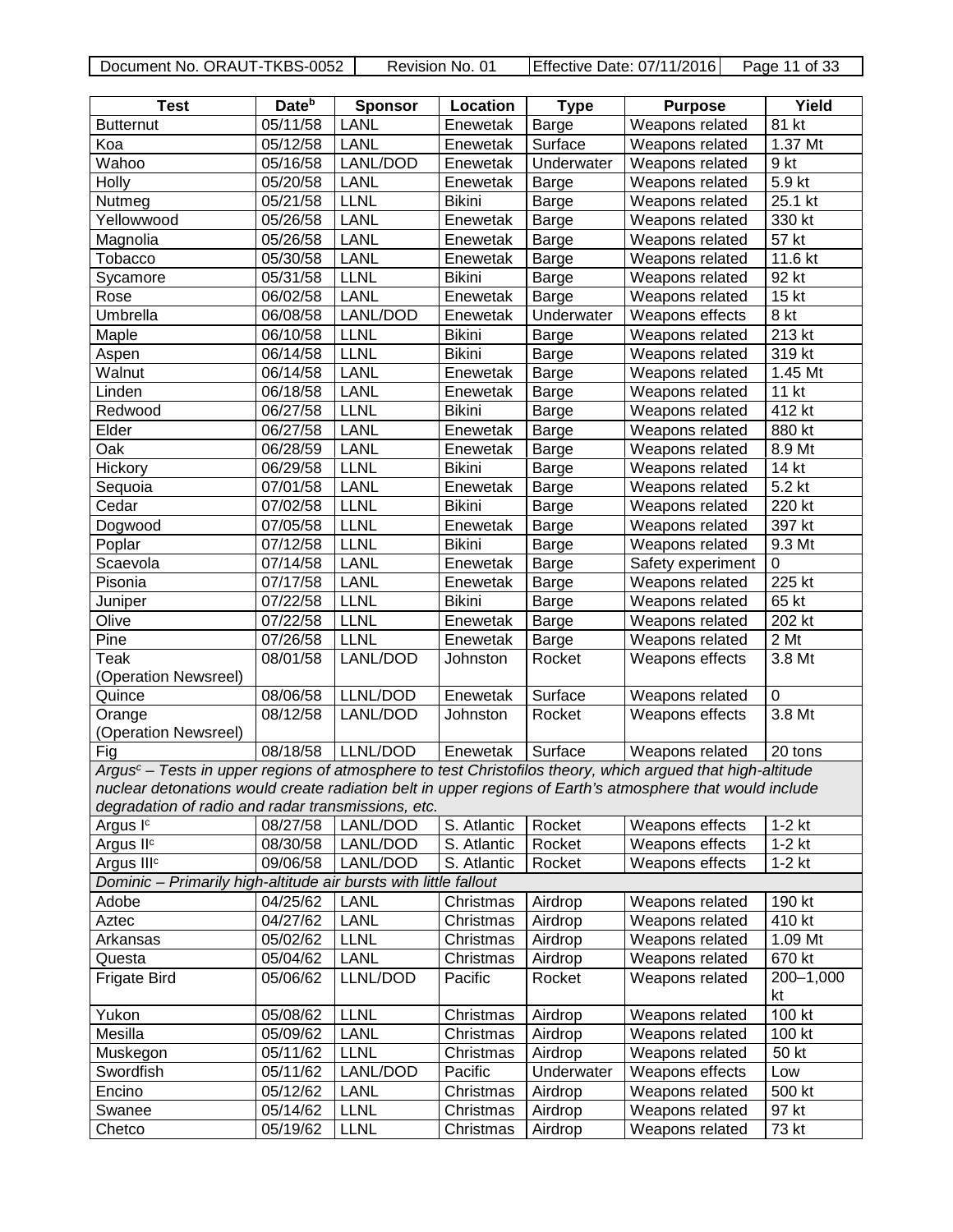Document No. ORAUT-TKBS-0052 | Revision No. 01 | Effective Date: 07/11/2016 | Page 12 of 33

| <b>Test</b>                                     | Date <sup>b</sup>     | <b>Sponsor</b>  | Location  | <b>Type</b> | <b>Purpose</b>         | Yield           |
|-------------------------------------------------|-----------------------|-----------------|-----------|-------------|------------------------|-----------------|
| Tanana                                          | 05/25/62              | LLNL            | Christmas | Airdrop     | Weapons related        | 2.6 kt          |
| Nambe                                           | 05/27/62              | <b>LANL</b>     | Christmas | Airdrop     | Weapons related        | 43 kt           |
| Alma                                            | 06/08/62              | LANL            | Christmas | Airdrop     | Weapons related        | 782 kt          |
| Truckee                                         | 06/09/62              | <b>LLNL</b>     | Christmas | Airdrop     | Weapons related        | 210 kt          |
| Yeso                                            | 06/10/62              | <b>LANL</b>     | Christmas | Airdrop     | <b>Weapons related</b> | 3 <sub>Mt</sub> |
| Harlem                                          | 06/12/62              | <b>LLNL</b>     | Christmas | Airdrop     | Weapons related        | $1.2$ Mt        |
| Rinconada                                       | 06/15/62              | LANL            | Christmas | Airdrop     | Weapons related        | 800 kt          |
| <b>Dulce</b>                                    | 06/17/62              | LANL            | Christmas | Airdrop     | Weapons related        | $52$ kt         |
| Petit                                           | 06/19/62              | <b>LLNL</b>     | Christmas | Airdrop     | Weapons related        | 2.2 kt          |
| Otowi                                           | 06/22/62              | LANL            | Christmas | Airdrop     | Weapons related        | 81.5 kt         |
| Bighorn                                         | 06/27/62              | <b>LLNL</b>     | Christmas | Airdrop     | Weapons related        | 7.65 Mt         |
| <b>Bluestone</b>                                | $\frac{0}{06}{30/62}$ | <b>LLNL</b>     | Christmas | Airdrop     | Weapons related        | 1.27 Mt         |
| Operations Fishbowl and Dominic (AKA Dominic I) |                       |                 |           |             |                        |                 |
| <b>Starfish Prime</b>                           | 07/09/62              | LANL/DOD        | Johnston  | Rocket      | Weapons effects        | 1.4 Mt          |
| (Operation Fishbowl)                            |                       |                 |           |             |                        |                 |
| Sunset                                          | 07/10/62              | <b>LANL</b>     | Christmas | Airdrop     | Weapons related        | 1 Mt            |
| (Operation Dominic)                             |                       |                 |           |             |                        |                 |
| Pamlico                                         | 07/11/62              | LLNL            | Christmas | Airdrop     | Weapons related        | 3.88 Mt         |
| (Operation Dominic)                             |                       |                 |           |             |                        |                 |
| Androscoggin                                    | 10/02/62              | <b>LLNL</b>     | Johnston  | Airdrop     | Weapons related        | 75 kt           |
| (Operation Dominic)                             |                       |                 |           |             |                        |                 |
| <b>Bumping</b>                                  | 10/06/62              | <b>LLNL</b>     | Johnston  | Airdrop     | Weapons related        | 11.3 kt         |
| (Operation Dominic)                             |                       |                 |           |             |                        |                 |
| Chama                                           | 10/18/62              | <b>LANL</b>     | Johnston  | Airdrop     | Weapons related        | 1.59 Mt         |
| (Operation Dominic)                             |                       |                 |           |             |                        |                 |
| Checkmate                                       | 10/20/62              | <b>LANL/DOD</b> | Johnston  | Rocket      | Weapons effects        | Low             |
| (Operation Fishbowl)<br><b>Bluegill 3 Prime</b> | 10/26/62              | LANL/DOD        |           |             |                        | Sub Mt          |
| (Operation Fishbowl)                            |                       |                 | Johnston  | Rocket      | Weapons effects        |                 |
| Calamity                                        | 10/27/62              | <b>LLNL</b>     | Johnston  | Airdrop     | Weapons related        | 800 kt          |
| (Operation Dominic)                             |                       |                 |           |             |                        |                 |
| Housatonic                                      | 10/30/62              | <b>LLNL</b>     | Johnston  | Airdrop     | Weapons related        | 8.3 Mt          |
| (Operation Dominic)                             |                       |                 |           |             |                        |                 |
| Kingfish                                        | 11/01/62              | LANL/DOD        | Johnston  | Rocket      | Weapons effects        | Sub Mt          |
| (Operation Fishbowl)                            |                       |                 |           |             |                        |                 |
| Tightrope                                       | 11/04/62              | <b>LANL/DOD</b> | Johnston  | Rocket      | Weapons effects        | Low             |
| (Operation Fishbowl)                            |                       |                 |           |             |                        |                 |

a. Prepared from Weary et al. (1981), Martin and Rowland (1982), Jones et al. (1982), Gladeck et al. (1982a, 1982b), Bruce-Henderson et al.1982, Berkhouse et al. (1983a, 1983b, 1983c, 1984), and DOE (2000).

b. Dates based on Greenwich Mean Time rather than local time.

c. This operation and its tests are not considered to have occurred as part of PPG operations. These data should be used to estimate dose only if this oceanic testing location becomes recognized as a covered DOE facility.

# **3.0 OCCUPATIONAL MEDICAL DOSE**

Multiple organizations based at various sites in the DOE complex sponsored and took part in the operations. Based on records from DOE, the dose reconstructor must, if possible, determine the facility or facilities in the complex with which the employee was associated during participation in an oceanic test or operation.

LANL, LLNL, SNL, and NTS provided many of the civilian scientific, research, and support participants during these operations. H&N and EG&G provided support personnel (e.g., cafeteria workers, electronics technicians, construction workers, etc.). The assignments were for all or part of an operation and lasted from 2 to 4 months for most civilian participants. Employees of some contractors, such as EG&G and H&N, were associated with more than one DOE facility. The dose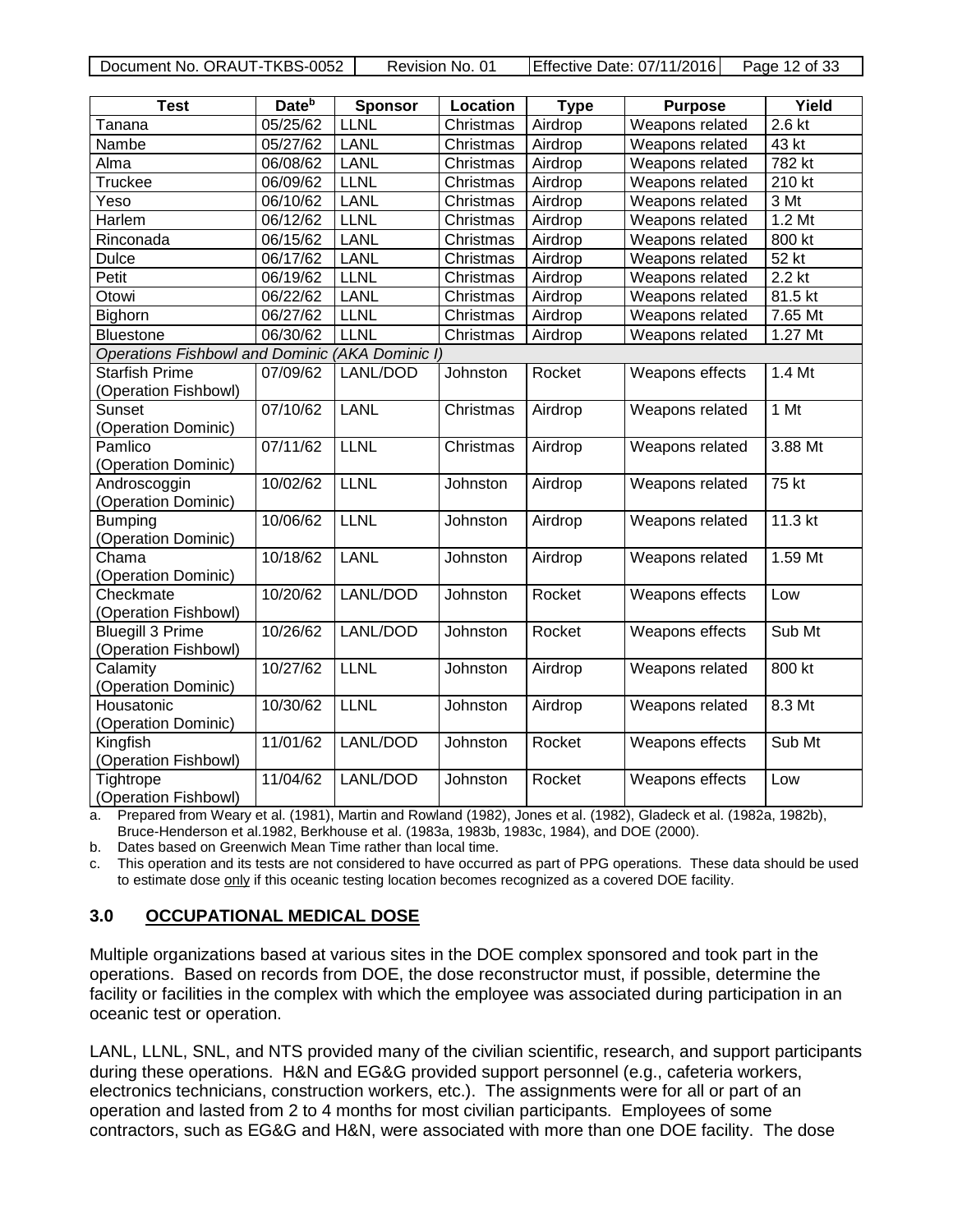| Document No. ORAUT-TKBS-0052 | Revision No. 01 | Effective Date: 07/11/2016 Page 13 of 33 |  |
|------------------------------|-----------------|------------------------------------------|--|

reconstructor should use the occupational medical dose technical basis documents (TBDs) for the participant's employers and associated DOE sites to determine X-ray dose.

For most participants, specific guidance for occupational medical dose can be found in the current published revision of:

- ORAUT-TKBS-0008-3, *Nevada Test Site Occupational Medical Dose* (ORAUT 2012);
- ORAUT-TKBS-0010-3, *Los Alamos National Laboratory Occupational Medical Dose* (ORAUT 2010a); and
- ORAUT-TKBS-0035-3, *Lawrence Livermore National Laboratory Occupational Medical Dose* (ORAUT 2010b).

While these sites provided many participants, other sites across the complex also provided participants or workers who might have been hired from the local population as support personnel. Other employers might have been associated with only one DOE facility or none at all. If an employee's records cannot be associated with a DOE facility for which a TBD is being developed at the time of the dose reconstruction, dose reconstructors should use the guidance in ORAUT-OTIB-0006, *Dose Reconstruction from Occupational Medical X-Ray Procedures* (ORAUT 2011).

NIOSH has concluded it is feasible to determine maximum potential occupational medical exposures. Because most civilian participants spent the interval of the operation (or part of the operation) at the test location and then returned to the United States, the use of site-specific information (for example, the documents listed above for NTS, LANL, and LLNL) for the participant is reasonable. Occupational medical exposures for participants that were hired on location or do not have available X-ray records linked to a covered site (e.g., NTS, LANL, and LLNL) should be evaluated in accordance with ORAUT-OTIB-0079, *Guidance on Assigning Occupational X-Ray Dose Under EEOICPA for X-Rays Administered Off Site* (ORAUT 2016).

Participants who have been linked to a covered site but for whom records are not available fall into three categories according to the DOE response (or lack of response): (1) records are not readily available, (2) records do not exist, or (3) no DOE response was provided. In the first and third cases where DOE indicated that the records are not readily available (or not retrieved) or no response was provided, X-ray procedures should be applied in accordance with the occupational medical TBD for that site if a best estimate is not required. If a best estimate is required, the case should be put on hold and a request should be sent to the covered site to provide the X-ray records. For the second case, in which DOE indicated that the X-ray records do not exist, dose from X-ray procedures should not be assigned.

## **4.0 OCCUPATIONAL ENVIRONMENTAL DOSE**

Participants with the potential for radiological exposure received dosimeters during the tests (see Table 6-1 later in this document). Starting with Operation Castle, LANL film badge dosimetry procedures were adopted (Lalos 1989). According to ORAUT (2006), external onsite ambient dose does not need to be assigned for employees who were monitored under LANL procedures. Beginning in 1955 with Operation Wigwam, all participants were issued permanent film badges. In addition, some participants were issued mission badges in addition to film badges with longer exchange frequencies. For these individuals, the mission badge dose was subtracted from the permanent badge dose; the difference became the dose of record. Therefore, beginning in 1955, external ambient dose does not need to be applied. For PPG operation participants, coworker doses have been developed using summary data (see Attachment A). Because of the large uncertainties,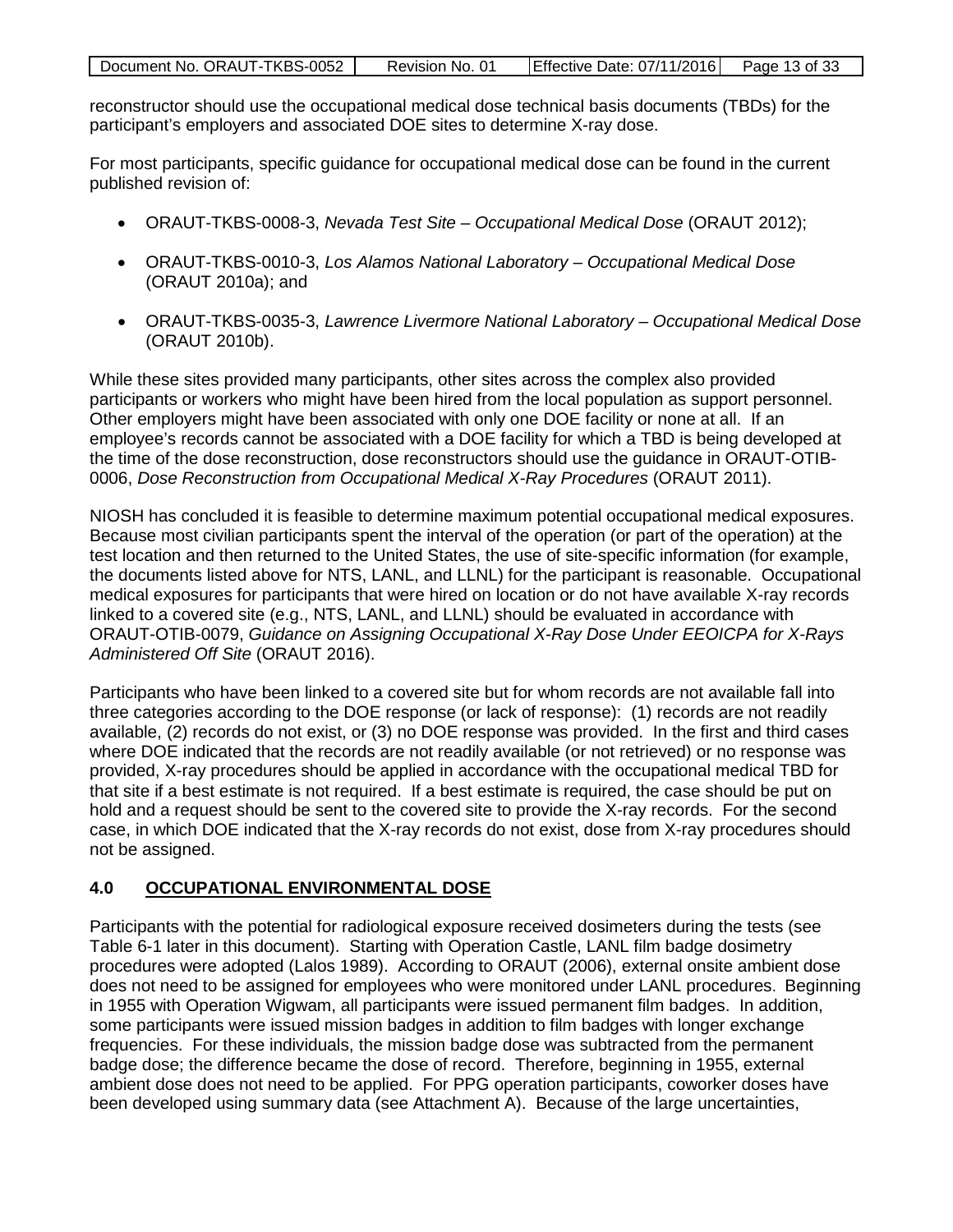| Document No. ORAUT-TKBS-0052 | Revision No. 01 | Effective Date: 07/11/2016 Page 14 of 33 |  |
|------------------------------|-----------------|------------------------------------------|--|

coworker doses should be assigned to workers at the 95th-percentile level as described in Section 6.0 in lieu of other environmental doses.

The primary source of occupational environmental dose was exposures to fallout. Assignment of potential fallout dose is discussed in Section 6.2.

## **5.0 OCCUPATIONAL INTERNAL DOSE**

NIOSH determined in the SEC Petition Evaluation Report (NIOSH 2005, 2006) that it lacks sufficient personnel monitoring, air monitoring, or source term data to adequately reconstruct the internal exposures at the PPG. As a consequence, NIOSH finds that it is not feasible to estimate with sufficient accuracy the radiation doses from internal exposures during PPG operations.

## **6.0 OCCUPATIONAL EXTERNAL DOSE**

A review of the records from DOE and application of the operation-specific parameters in Table 6-1 will provide a dose estimate for the employee. Before universal badging in 1955, because of deficiencies in the film badge dosimetry data and procedural practices that were identified by Lalos (1989) and Perkins and Hammond (1980), available DOE records might be incomplete, inaccurate, or might not include unmonitored exposures associated with employee badging. To account for these large uncertainties, the 95th-percentile coworker doses in Attachment A should be assigned for cases in which the data are incomplete or nonexistent. If, before 1955, the employee had recorded dose, the dose reconstructor should compare that recorded dose with the 95th-percentile doses in Attachment A and assign the larger of the two doses. NIOSH considers the available data and these methods adequate for performing external photon dose reconstruction for PPG activities.

NIOSH determined in the SEC Petition Evaluation Report (NIOSH 2005, 2006) that it lacks sufficient information to adequately reconstruct neutron doses at the PPG. The following specific guidance is provided for external dose reconstruction:

- Energy distribution. Assume an energy distribution of 100% 30 to 250 keV for photons. This is very favorable to claimants because it is likely that participants present during the events were exposed to photons >250 keV. Beta dose was not evaluated from the film dosimeters used during these operations. For methods to assign beta dose, see Section 6.1 below.
- Missed dose. Assign missed dose based on the number of exchanges in the dosimetry records. For after 1955, compare the recorded dose plus the missed dose with the 95th-percentile dose in Attachment A and assign the larger dose. It should be noted that before universal badging 1955, it is not possible to reconstruct missed dose because of deficiencies in film badge dosimetry data and procedural practices identified by Lalos (1989) and Perkins and Hammond (1980). During these tests there were operation badges that were worn for the entire test sequence or some other established interval of the operation and there were mission badges that were worn for the duration of a specific task. Because both badges were to be worn at the same time, only one zero should be assigned.
- Uncertainty and bias. Assign uncertainty to the measured photon dose. As an assignment that is favorable to claimants, bias has been defaulted to 1.0 for both the missed and measured doses. According to the information in *Film Badge Dosimetry in Atmospheric Nuclear Tests* (Lalos 1989)*,* the dose of record was to be divided by the bias, however it is favorable to claimants to assign as discussed above.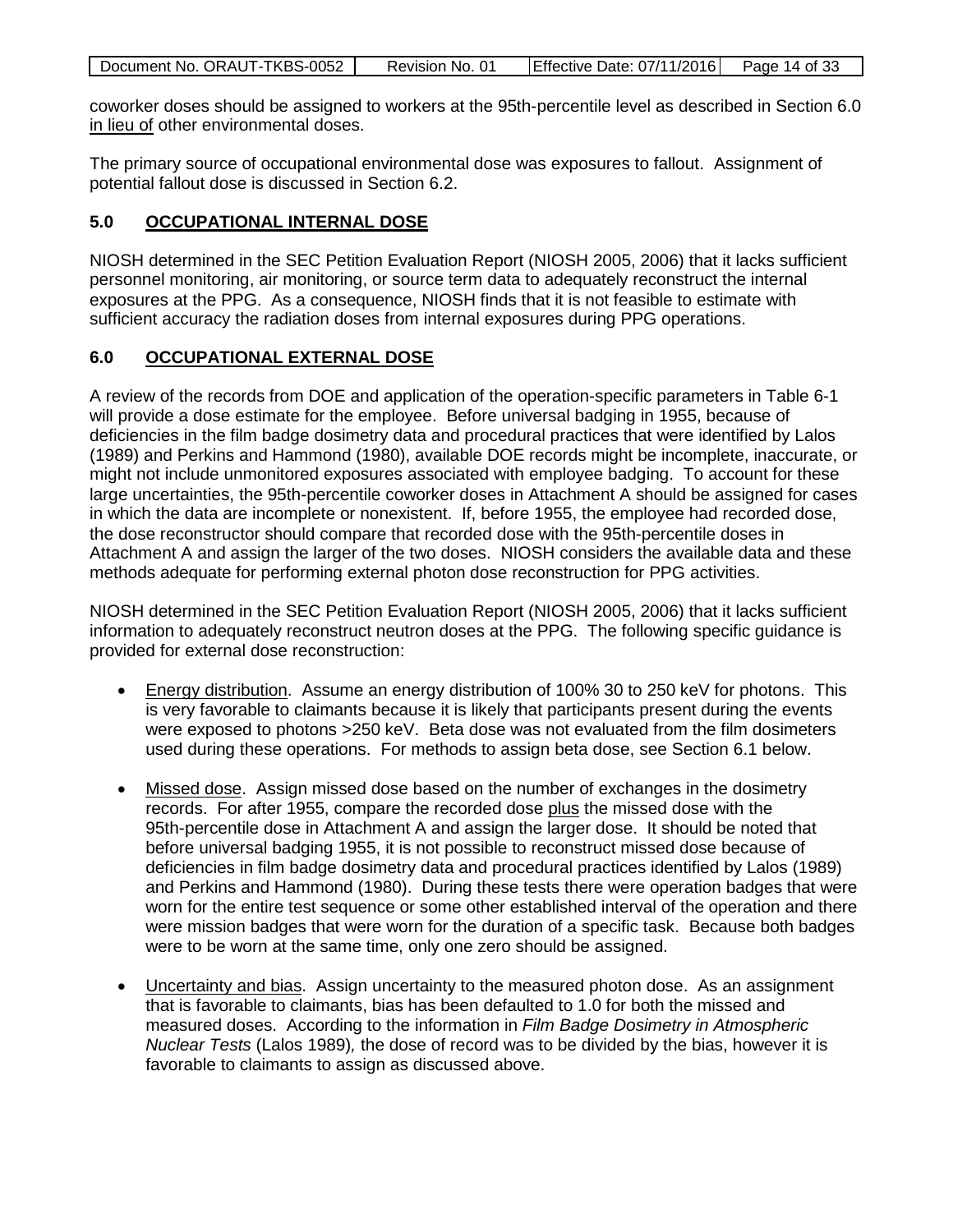| Year | <b>Operation</b>        | <b>Dosimeter</b> | <b>Description</b>                                                   | <b>Issue and exchange</b>                             | <b>MPE</b>                            | <b>Bias</b> b | <b>Uncertainty</b> | <b>MDL</b> |
|------|-------------------------|------------------|----------------------------------------------------------------------|-------------------------------------------------------|---------------------------------------|---------------|--------------------|------------|
| 1946 | Crossroads              | Dental film      | Single component type K double-                                      | <b>Issued to RadSafe</b>                              | Photon exposure                       | 1.1           | 1.7                | 40 mR      |
|      | (2 events)              | packet           | emulsion dental film packet                                          | monitors or a few RadSafe                             | with objective of                     |               |                    |            |
|      |                         |                  | covered by 0.020-in.-thick lead                                      | monitors in groups                                    | keeping daily                         |               |                    |            |
|      |                         |                  | cross filter. This filter was not                                    | (approximately 1 to 2                                 | exposure below                        |               |                    |            |
|      |                         |                  | totally effective in correcting over-                                | monitors with dosimeters                              | $0.1 R$ , not to                      |               |                    |            |
|      |                         |                  | response caused by photons of                                        | for 100 participants -                                | exceed 50-60                          |               |                    |            |
|      |                         |                  | lower energy. Plastic envelope                                       | cohort badging). Also                                 | R/2 wk. Employee                      |               |                    |            |
|      |                         |                  | was used to minimize damage to<br>film from moisture. Exposure range | issued to aircrews.<br>Exchanged daily but            | withdrawn from<br>operation at 10 R/d |               |                    |            |
|      |                         |                  | 0 to 2 R.                                                            | record indicates some                                 | or 60 R/2 wk.                         |               |                    |            |
|      |                         |                  |                                                                      | were worn up to 9 d. Used                             |                                       |               |                    |            |
|      |                         |                  |                                                                      | during decontamination of                             |                                       |               |                    |            |
|      |                         |                  |                                                                      | ships and for unloading                               |                                       |               |                    |            |
|      |                         |                  |                                                                      | ammunition at Kwajalein                               |                                       |               |                    |            |
|      |                         |                  |                                                                      | after August 1946.                                    |                                       |               |                    |            |
| 1948 | Sandstone               | Eastman          | Type K exposure range (0.06 to                                       | Issued for single-day use                             | Exposure to be                        | 1.1           | 1.8                | 60 mR      |
|      | (3 events)              |                  | types K and $(2 R)$ . Type A exposure range (1 to                    | to all personnel with                                 | below 0.1 R/d or                      |               |                    |            |
|      |                         | A film           | 10 R). Covered by 0.020-in.-thick                                    | exposure potential.                                   | 3 R for certain                       |               |                    |            |
|      |                         |                  | lead cross filter. This filter was not                               | Example: on 04/24/1948,                               | missions                              |               |                    |            |
|      |                         |                  | totally effective in correcting the                                  | 9 d after test "X-ray," all                           |                                       |               |                    |            |
|      |                         |                  | over-response caused by photons                                      | participants who were                                 |                                       |               |                    |            |
|      |                         |                  | of lower energy. Plastic envelope                                    | expected to come closer                               |                                       |               |                    |            |
|      |                         |                  | was used to minimize damage to<br>film from moisture.                | than 530 yd of ground zero<br>were issued dosimeters. |                                       |               |                    |            |
| 1951 | Greenhouse   DuPont 553 |                  | DuPont 553 packet, including                                         | Cohort representative,                                | 3.9 R/13 wk;                          | 1.1           | 1.9                | 40 mR      |
|      | (4 events)              | packet           | Type 502 low-range element (0.05                                     | aircrews, and ground                                  | $0.1$ R/d not to                      |               |                    |            |
|      |                         |                  | to 10 R), type 510 high-range                                        | crews maintaining                                     | exceed 0.7 R/wk                       |               |                    |            |
|      |                         |                  | element (1 to 50 R), and type $606$                                  | contaminated aircraft.                                |                                       |               |                    |            |
|      |                         |                  | high-range element (10 to 300 R).                                    | Originally recorded dose                              |                                       |               |                    |            |
|      |                         |                  | No measurable density above                                          | probably reflects                                     |                                       |               |                    |            |
|      |                         |                  | background was reported for type                                     | subtraction for fallout.                              |                                       |               |                    |            |
|      |                         |                  | 606 element. Lead filters 0.020 in.                                  |                                                       |                                       |               |                    |            |
|      |                         |                  | thick. This filter was not totally                                   |                                                       |                                       |               |                    |            |
|      |                         |                  | effective in correcting over-                                        |                                                       |                                       |               |                    |            |
|      |                         |                  | response caused by photons of                                        |                                                       |                                       |               |                    |            |
|      |                         |                  | lower energy.                                                        |                                                       |                                       |               |                    |            |

Table 6-1. External dosimetry using photon-beta dosimeters, 1946 to 1962.<sup>a</sup>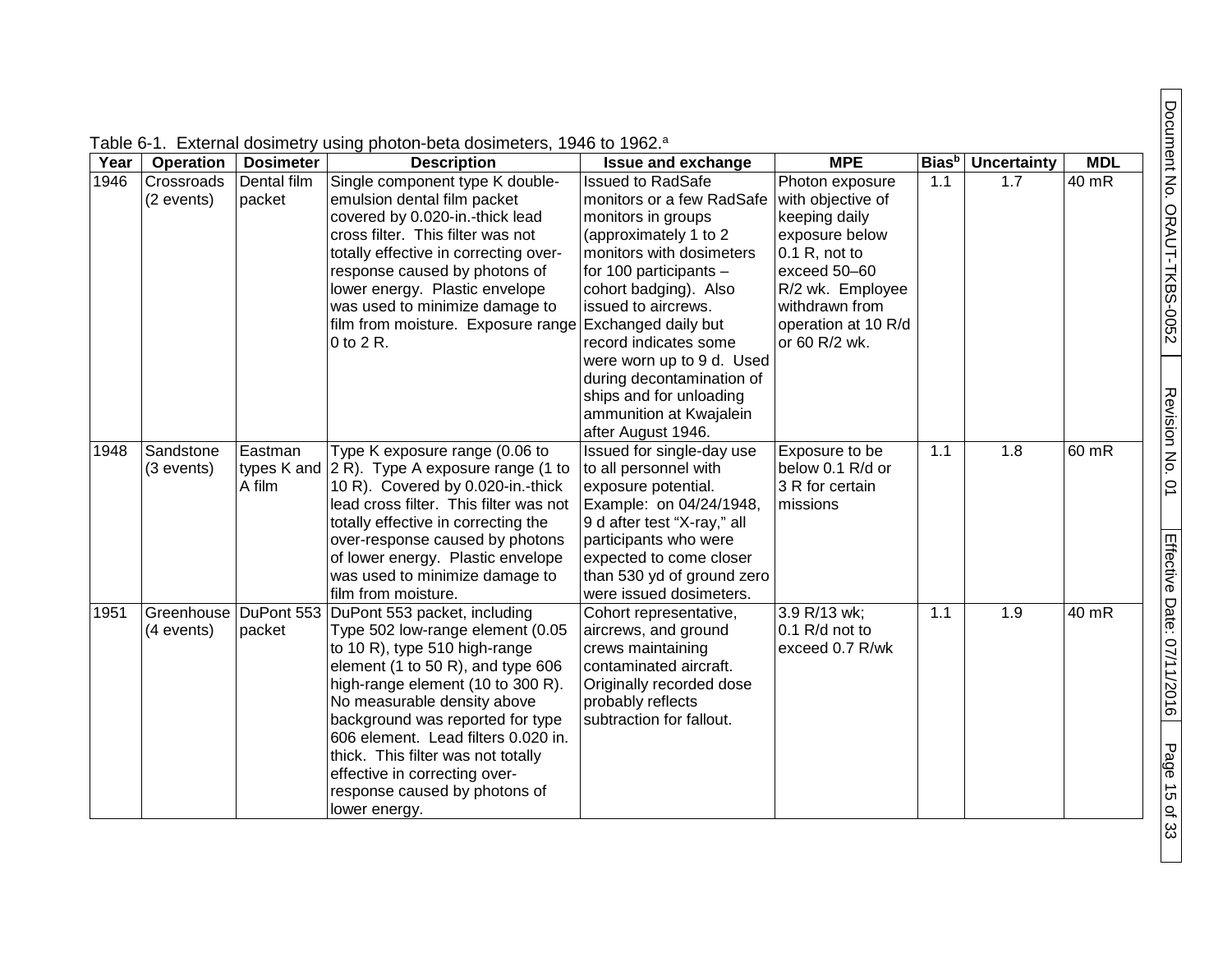| Year | <b>Operation</b>                   | <b>Dosimeter</b>     | <b>Description</b>                                                                                                                                                                                                                                                                                                                         | Issue and exchange                                                                                                                                                                                                                                                                                              | <b>MPE</b>                                           | <b>Bias</b> b | <b>Uncertainty</b> | <b>MDL</b> |
|------|------------------------------------|----------------------|--------------------------------------------------------------------------------------------------------------------------------------------------------------------------------------------------------------------------------------------------------------------------------------------------------------------------------------------|-----------------------------------------------------------------------------------------------------------------------------------------------------------------------------------------------------------------------------------------------------------------------------------------------------------------|------------------------------------------------------|---------------|--------------------|------------|
| 1952 | Ivy<br>(2 events)                  | DuPont 558<br>packet | DuPont 558 packet including<br>type 508 low-range element (0.05<br>to 10 R) and type 1290 high-range<br>element (10 to 750 R). Lead filters<br>0.020 in. thick. This filter was not<br>totally effective in correcting over-<br>response caused by photons of<br>lower energy.                                                             | Issued to aircrews, ground<br>crews assigned to working<br>on contaminated aircraft,<br>and reentry parties.<br>Badges were usually<br>issued on mission basis<br>and worn for approximately<br>1 d.                                                                                                            | 3.9 R/operation for<br>gamma only                    | 1.1           | 1.5 <sup>c</sup>   | 40 mR      |
| 1954 | Castle<br>(6 events)               | DuPont 509<br>packet | DuPont 509 packet including<br>type 502 low-range element (0.02<br>to 10 R) and type 606 high-range<br>element (10 to 300 R). Lead filters<br>0.028 in. thick, (symmetrical<br>coverage on both sides with open<br>area). This change in thickness<br>from previous filter caused 20%<br>change in response to 120- and<br>70-keV photons. | Issued to all aircrews in air<br>at time of detonation within augmented with<br>185 km of the shot site.<br>Also, all participants likely<br>to receive a significant<br>amount of radiation<br>exposure and a<br>representative 10% of<br>other personnel.                                                     | 3.9 R/13 wk<br>0.3 R/wk after that                   | 1.0           | $\overline{2.1}$   | 40 mR      |
| 1955 | Wigwam <sup>d</sup><br>$(1$ event) | DuPont 559<br>packet | DuPont 559 packet including<br>type 502 low-range element (0.02<br>to 10 R) and type 606 high-range<br>element (10 to 300 R). Lead filters<br>0.028 in. thick (symmetrical<br>coverage on both sides with open<br>area).                                                                                                                   | Issued to almost all<br>participates with extra<br>exchanges for those<br>involved in posttest<br>sampling and recovery of<br>test instruments. Badge<br>indicated beta to gamma<br>ratios ranged from 1:1 to<br>3:1.                                                                                           | 3.5 R/operation;<br>20 R/operation<br>hands and feet | 1.0           | 1.4                | $40$ mR    |
| 1956 | Redwing<br>(17 events)             | DuPont 559<br>packet | DuPont 559 packet including<br>type 502 low-range element (0.02<br>to 10 R) and type 606 high-range<br>element (10 to 300 R). Lead filters<br>0.028 in. thick (symmetrical<br>coverage on both sides with open<br>area).                                                                                                                   | Permanent badges were<br>issued to all participants.<br>Cellulose acetate holder<br>was found to be defective,<br>so after first 6 wk film<br>packets were dipped in<br>ceresin wax to keep out<br>moisture. Mission badges<br>(exchanged daily) were<br>issued to personnel<br>entering contaminated<br>areas. | 3.9 R/13 wk                                          | 1.0           | 1.5                | 40 mR      |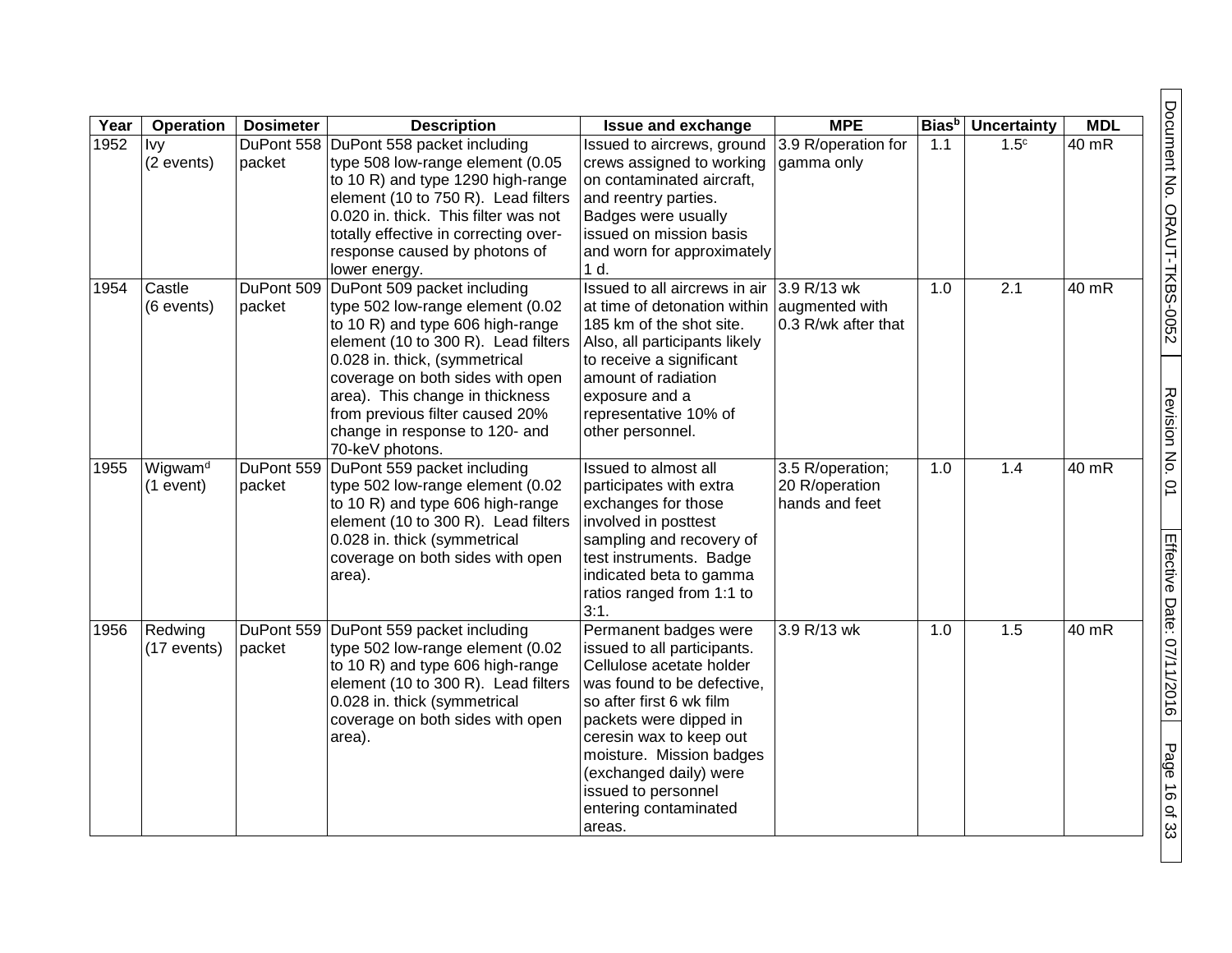| Year | <b>Operation</b>                                         | <b>Dosimeter</b>                  | <b>Description</b>                                                                                                                                                                                                                                                                                                                                                                                      | <b>Issue and exchange</b>                                                                                                                                                                                                                                                                          | <b>MPE</b>                                                    | <b>Bias</b> b     | <b>Uncertainty</b> | <b>MDL</b> |
|------|----------------------------------------------------------|-----------------------------------|---------------------------------------------------------------------------------------------------------------------------------------------------------------------------------------------------------------------------------------------------------------------------------------------------------------------------------------------------------------------------------------------------------|----------------------------------------------------------------------------------------------------------------------------------------------------------------------------------------------------------------------------------------------------------------------------------------------------|---------------------------------------------------------------|-------------------|--------------------|------------|
| 1958 | <b>Hardtack</b><br>and<br><b>Newsreel</b><br>(35 events) | DuPont 559<br>packet              | DuPont 559 packet including<br>type 502 low-range element (0.02<br>to 10 R) and type 834 high-range<br>element (5 to 800 R). Lead filters<br>0.028 in. thick (symmetrical<br>coverage on both sides with open<br>area). Film was wax covered and<br>housed in rigid polyvinylchloride<br>case. Designed to be worn for<br>several months, no significant<br>failure observed with up to 6 mo of<br>use. | Film badges were called in<br>at 60-d intervals. All<br>participants were to wear<br>dosimetry at all times.                                                                                                                                                                                       | 3.75 R/13 wk;<br>5 R for operation                            | 1.2               | 1.4                | 40 mR      |
| 1958 | Argus <sup>d</sup><br>(3 events)                         | DuPont 559<br>packet <sup>d</sup> | Uncertain which film badge was<br>used. Possibly same as Operation<br>Plumbbob at NTS [i.e., type 502<br>low-range element (0.02 to 10 R)<br>and type 606 high-range element<br>(10 to 300 R)].                                                                                                                                                                                                         | 4,000 film badges were<br>provided but, due to<br>classified nature of tests<br>only 264 film badges were<br>assigned, all to personnel<br>with knowledge of the<br>tests. No records of the<br>dosimetry are available.<br>Highest exposure recorded<br>by individual's packet was<br>$0.010 R$ . | 3 rem/13 wk and<br>$5(N-18)$ <sup>e</sup> rem/yr <sup>f</sup> | 1.09 <sup>g</sup> | 1.49               | 40 mR      |
| 1962 | Dominic<br>(Dominic I)<br>and<br>Fishbowl<br>(36 events) | DuPont 556<br>packet              | DuPont 556 packet including<br>type 508 low-range element (0.02<br>to 10 R) and type 834 high-range<br>element (5 to 800 R). Lead filters<br>0.028 in. thick (symmetrical<br>coverage on both sides with open<br>area). Film was wax covered and<br>housed in rigid polyvinylchloride<br>case.                                                                                                          | Aircrews and all<br>participants with exception<br>of certain remote locations.                                                                                                                                                                                                                    | 3 rem/13 wk and<br>$5(N-18)$ rem/yr                           | 1.2               | 1.4                | 40 mR      |

a. Prepared from Weary et al. (1981), Martin and Rowland (1982), Jones et al. (1982), Gladeck et al. (1982a, 1982b), Bruce-Henderson et al. (1982), Berkhouse et al. (1983a, 1983b, 1983c, 1984), and Lalos (1989).

b. For the purpose of providing an assignment of dose that is favorable to claimants, the bias will default to 1.

c. Bias is 1.4 for flight personnel.

d. This test is not considered part of the PPG cohort. These data should be used to estimate dose only if this oceanic testing location is recognized as a covered DOE facility.

e. *N* equals the age of the participant.

f. Routine maximum permissible exposure (MPE) is from IEER (2000).

g. Information is from Operation Plumbbob at NTS.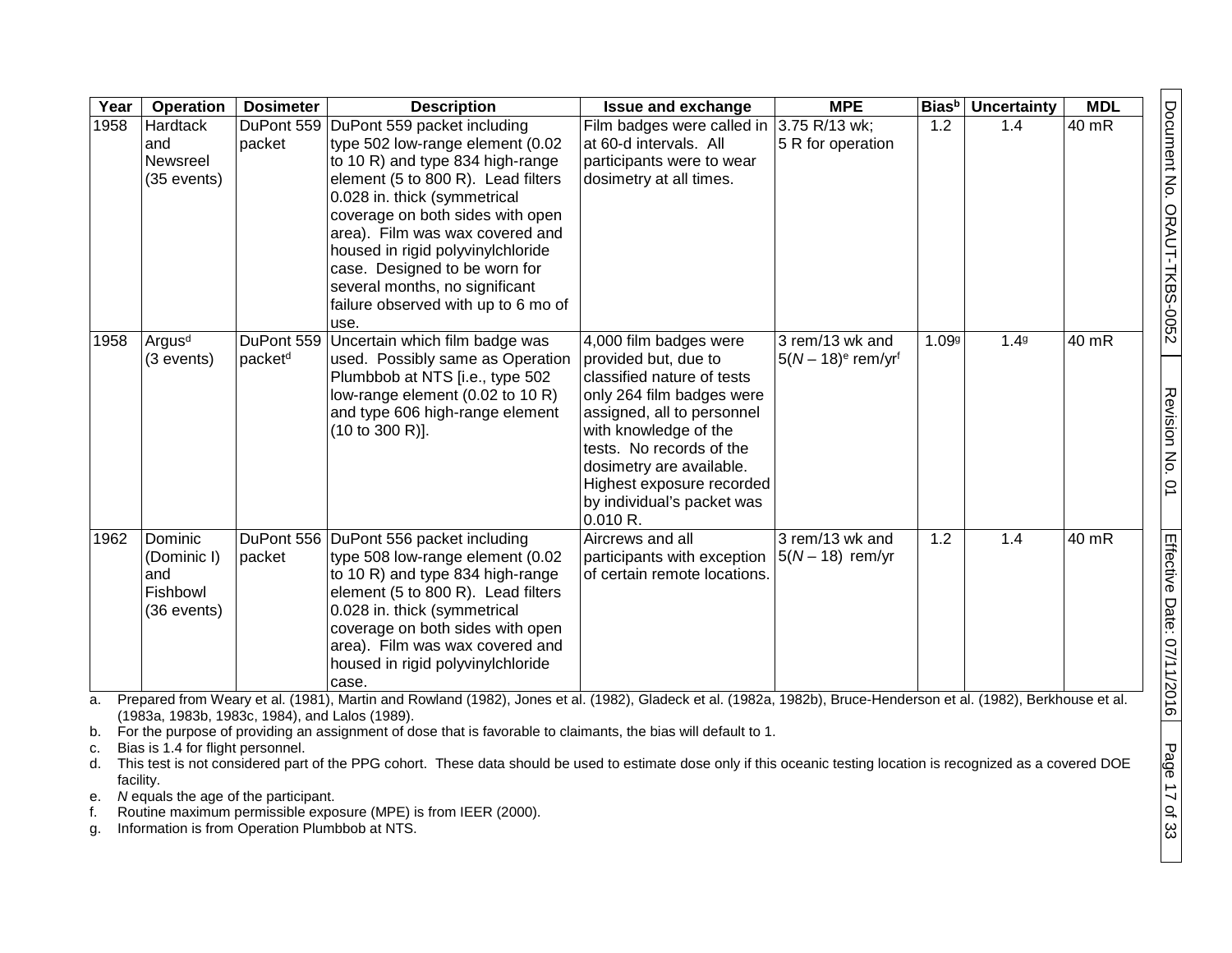| Document No. ORAUT-TKBS-0052 | Revision No. 01 | Effective Date: 07/11/2016 | Page 18 of 33 |
|------------------------------|-----------------|----------------------------|---------------|
|                              |                 |                            |               |

## **6.1 UNMONITORED SKIN DOSE BETA-TO-GAMMA RATIOS**

Beta dose was not evaluated from the film dosimeters used during PPG operations. In the absence of shallow dose measurements from beta radiation from fallout, dose reconstructors should use the beta-to-gamma ratios in Table 6-2 to derive appropriate ratios to apply for each cancer location.

Table 6-2. Beta-to-gamma dose ratios for bare skin exposures to mixed fission products at PPG test sites at various distances (cm) from the source plane (Barrs and Weitz 2006).

|                                 |       |       |       |       | <b>Raw Distance From Source Plane (cm)</b> |      |      |      |
|---------------------------------|-------|-------|-------|-------|--------------------------------------------|------|------|------|
| <b>Time after</b><br>detonation | 1     | 20    | 40    | 80    | 100                                        | 120  | 160  | 200  |
| 0.5 <sub>hr</sub>               | 36.4  | 24.2  | 17.7  | 11.9  | 10.4                                       | 9.1  | 7.0  | 5.4  |
| 1 $hr$                          | 32.5  | 21.4  | 15.5  | 10.3  | 8.9                                        | 7.8  | 5.9  | 4.5  |
| 2 <sub>hr</sub>                 | 32.0  | 20.8  | 15.0  | 9.9   | 8.5                                        | 7.4  | 5.5  | 4.2  |
| 4 hr                            | 40.3  | 25.9  | 18.5  | 12.0  | 10.3                                       | 8.9  | 6.7  | 5.0  |
| 6 hr                            | 51.1  | 32.6  | 23.1  | 14.9  | 12.7                                       | 11.0 | 8.2  | 6.2  |
| 12 <sub>hr</sub>                | 65.6  | 41.0  | 28.6  | 17.8  | 15.0                                       | 12.8 | 9.3  | 6.8  |
| 1 d                             | 65.1  | 38.7  | 25.8  | 14.9  | 12.2                                       | 10.0 | 6.8  | 4.7  |
| 2d                              | 64.4  | 35.2  | 22.1  | 11.8  | 9.3                                        | 7.4  | 4.7  | 2.9  |
| 3 d                             | 62.8  | 32.2  | 19.3  | 9.8   | 7.6                                        | 6.0  | 3.6  | 2.1  |
| 1 wk                            | 62.3  | 29.0  | 16.3  | 7.7   | 5.8                                        | 4.5  | 2.5  | 1.4  |
| 2 wk                            | 65.5  | 30.5  | 17.1  | 8.1   | 6.2                                        | 4.7  | 2.7  | 1.6  |
| 1 <sub>mo</sub>                 | 72.4  | 34.7  | 19.9  | 9.8   | 7.6                                        | 6.0  | 3.7  | 2.2  |
| 2 mo                            | 85.7  | 39.8  | 22.8  | 11.8  | 9.5                                        | 7.8  | 5.1  | 3.3  |
| 4 mo                            | 907   | 40.4  | 23.0  | 12.5  | 10.5                                       | 9.0  | 6.4  | 4.4  |
| 6 mo                            | 94.6  | 42.5  | 24.5  | 13.9  | 11.9                                       | 10.4 | 7.7  | 5.5  |
| 9 mo                            | 116.7 | 54.5  | 32.5  | 19.6  | 15.4                                       | 15.4 | 11.8 | 8.8  |
| 1 yr                            | 166.1 | 81.2  | 50.3  | 31.7  | 25.6                                       | 25.6 | 20.1 | 15.2 |
| 2 yr                            | 494.2 | 251.9 | 160.5 | 104.2 | 85.3                                       | 85.3 | 68.0 | 52.3 |

The factors that determine a favorable to claimant ratio include the time after detonation and the distance the skin cancer location is from the source plane. To determine a reasonable maximum time after detonation, the frequency of the detonations must be considered as well as the elapsed time between separate operations. For example, during some PPG operations detonations occurred on a daily basis while other operations involved weekly or biweekly detonations. Because the dose rate for both gamma and beta radiation diminishes exponentially with time after detonation, the relative importance of the dose from older fallout is significantly less than the importance of fresh fallout to total dose. Therefore, the maximum "effective" age of the fallout during PPG operations is probably no more than 2 months.

However, the time between operations varied between 1 and 4 years. Therefore, if participants were exposed, for example, in the first quarter of 1958 before the start of Operation Hardtack-1, according to Tables 6-3 and 6-4, a beta-to-gamma ratio as high as 85 would be expected for exposure to a skin cancer on the upper arm because the fallout from the previous operation (REDWING) would have been the likely source of the exposure and that fallout would have aged more than 2 years. However, empirical studies at the NTS (ORAUT 2012) indicate that for fallout that has been exposed to weathering for more than 6 months (atmospheric testing at the NTS ceased in July of 1962), the actual measured beta-to-gamma ratio was much lower. The NTS data showed that, for the period from 1966 to 1987, the 50th-percentile beta-to-gamma ratio from 369 data pairs of measured shallow and penetration dose was 1.04 and that the 95th-percentile ratio was 4.59 with geometric standard deviations (GSDs) of 2.41. These measurements were performed with badges on the chest (i.e., 120 cm from source plane). Therefore, for exposures to fallout that has weathered for the length of time between different operations, the ratios shown in Table 6-3 for weathered fallout should be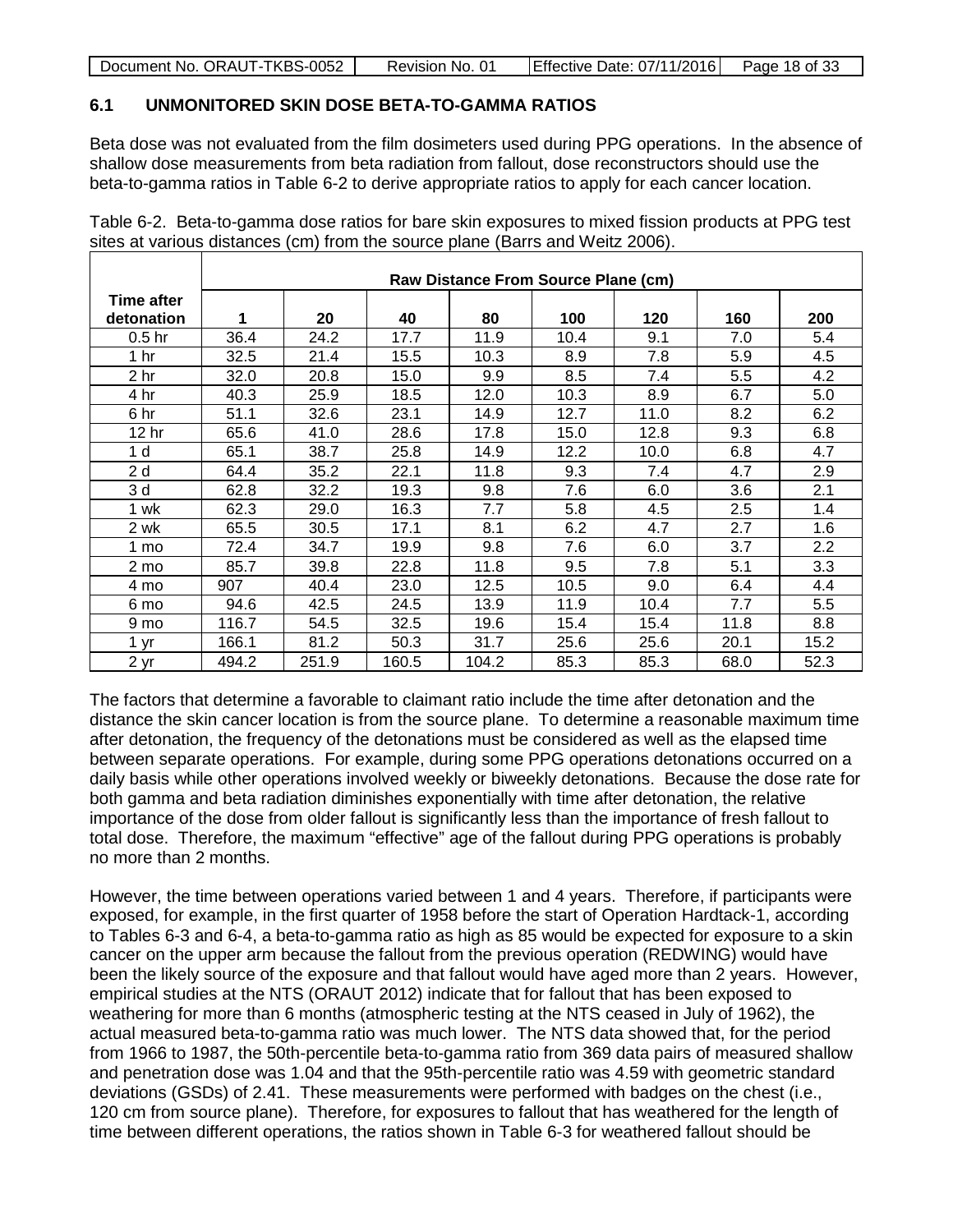| Table 6-3. Maximum beta-to-gamma ratios between   |
|---------------------------------------------------|
| 12 hours and 2 months after detonation at various |
| distances above the source plane.                 |

| <b>Distance above</b><br>source plane (cm) | Maximum beta-to-gamma ratio<br>from 12 hours to 2 months |
|--------------------------------------------|----------------------------------------------------------|
| 20                                         | 41                                                       |
| 40                                         | 28.6                                                     |
| 80                                         | 17.8                                                     |
| 100                                        | 15                                                       |
| 120                                        | 12.8                                                     |
| 160                                        | 9.3                                                      |
|                                            | 6 R                                                      |

applied. The shallow doses that were derived using the weathered ratios should be applied as a lognormal distribution with a GSD of 2.41.

In relation to the minimum time of exposure to fallout after detonation, inspection of the data in Table 6-2 shows a peak effect at 12 hours. Therefore, to derive a beta-to-gamma ratio that is favorable to claimants, the largest ratio between 2 months and 12 hours was chosen for each of the distances in Table 6-2. These ratios are shown in Table 6-3.

Table 6-4 provides the approximate distances for various body locations for the average man (5 ft, 8 in. tall). Using linear interpolation, beta-to-gamma ratios at these distances can be derived and are also provided in Table 6-4. Shallow dose derived from application of the fresh fallout beta-to-gamma ratios should be applied as a constant.

| Location  | <b>Distance from source</b><br>plane (cm) | Beta-to-gamma ratio,<br>fresh fallout <sup>a</sup> | Beta-to-gamma ratio,<br>weathered fallout <sup>b</sup> |
|-----------|-------------------------------------------|----------------------------------------------------|--------------------------------------------------------|
| Lower leg | 25                                        | 37                                                 | 13                                                     |
| Upper leg | 69                                        | 21                                                 |                                                        |
| Hand      | 65                                        | 22                                                 |                                                        |
| Wrist     | 84                                        | 18                                                 |                                                        |
| Lower arm | 97                                        | 16                                                 |                                                        |
| Upper arm | 125                                       | 12                                                 |                                                        |
| Shoulder  | 142                                       | 11                                                 |                                                        |
| Neck      | 151                                       | 10                                                 | 3                                                      |
| Head      | 162                                       |                                                    | 3                                                      |
| Scalp     | 173                                       | 8                                                  | 3                                                      |

Table 6-4. Anatomical distances to source plane and corresponding beta-to-gamma ratios.

a. Calculated doses using these ratios should be entered as constants.

b. Calculated 95th-percentile doses using these ratios should be entered as a lognormal distribution with a GSD of 2.41.

As an efficiency method when a best estimate is not required, the beta-to-gamma ratios in Table 6-5 may be used.

Another consideration in the assignment of beta dose is attenuation. Beta dose should not be assigned to locations below the ankles because the workers always wore shoes during the recovery and decontamination operations. Further, photographic records indicate these activities often involved only short pants and shoes because of the heat and humidity. Therefore, attenuation factors should not be applied except for cancer locations from the waist down to just above the knees. For cancer locations from the waist to just above the knees, the best-estimate attenuation factor of 0.855 (ORAUT 2005) should be applied.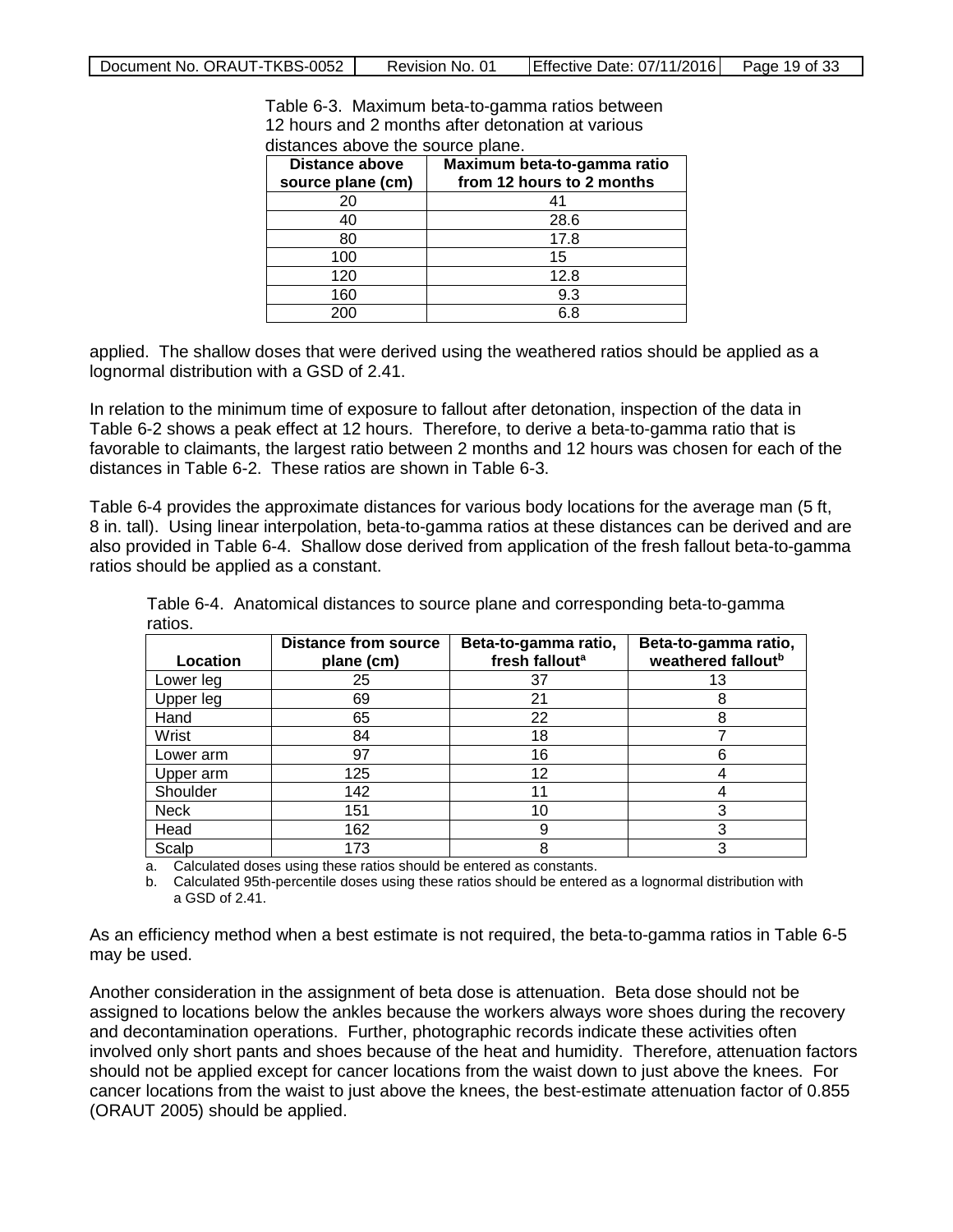|  | Document No. ORAUT-TKBS-0052 | Revision No. 01 | Effective Date: 07/11/2016 Page 20 of 33 |  |
|--|------------------------------|-----------------|------------------------------------------|--|
|--|------------------------------|-----------------|------------------------------------------|--|

| Location                             | Beta-to-gamma ratio,<br>fresh fallout <sup>a</sup> | Beta-to-gamma ratio,<br>weathered fallout <sup>b</sup> |
|--------------------------------------|----------------------------------------------------|--------------------------------------------------------|
| Lower leg                            | 40                                                 |                                                        |
| Upper leg/hand/wrist/lower arm/chest | 20                                                 |                                                        |
| Upper arm/shoulder/neck/head/scalp   |                                                    |                                                        |

Table 6-5. Efficiency beta-to-gamma ratios for fresh and weathered fallout.

a. Calculated doses using these ratios should be entered as constants.

b. Calculated 95th-percentile doses using these ratios should be entered as a lognormal distribution with a GSD of 2.41.

## **6.2 UNMONITORED SKIN DOSE FROM FALLOUT**

Exposure to ionizing radiation during atmospheric nuclear testing is the sum of exposures from activities that required personnel to undertake missions in radioactive areas, or to deal with radioactive materials, and of exposures from increased background radiation in normally nonradioactive areas that might be caused, for example, by fallout. All nuclear testing had some exposures of the first type, but Operation Greenhouse in 1951 also had fallout exposures. Three shots of the series deposited radioactive fallout over the base islands at Enewetak and six nearby ships, exposing personnel to radiation.

Before 1955, film badges were almost exclusively used for personnel on missions that had the potential for radiation exposure. Only a portion of the personnel in areas where exposure was not expected were badged. Therefore, radiation from the unexpected fallout was unrecorded for the large majority of Operation Greenhouse participants. However, fallout radiation was recorded by instruments used to monitor background radiation on film badges staked outside of buildings on Parry Island as well as by sample badges issued to selected personnel working in the areas affected by fallout. These basic background measurements and sample badges were used by radiation safety personnel at the time of Operation Greenhouse to estimate the maximum possible exposures from the fallout. Estimates were made for personnel on the base islands of Enewetak, Parry, and Japtan as well as the support ships (DNA 1983).

Cumulative radiation exposure data were used to produce a matrix of the estimated doses in rem for the entire Operation Greenhouse test period for Parry, Enewetak, and Japtan Islands as shown in Figures 6-1, 6-2, and 6-3, respectively.

About 70% of the 2,952 U.S. Navy personnel at Operation Greenhouse were badged. These included the boat pool personnel who were expected to enter radioactive areas as they ferried scientific parties to the shot islands. The air patrol squadron personnel who could have flown in the vicinity of the radioactive clouds and air transport personnel who flew radioactive samples to Hawaii and the U.S. mainland were also badged.

A search of Navy medical records indicates that 1,609 doses were assigned immediately after the tests to nearly all personnel aboard the USS *Curtiss* (*AV-4*), USS *Sproston* (*DDE-577*), USS *Walker* (*DDE-517*), USS *Cabildo* (*LSD-16*), the USS *LST-859*, and those in the boat pool, for the period they were not badged. These doses accounted for fallout exposure. The documentation for these calculations has not been found. However, a 1981 scientific reconstruction of the probable fallout exposures for these ships is consistent with the assigned levels (DNA 1983). Assignments for the *Cabildo* and the boat pool appear to have considered individual assignment or work area and the number of days not badged because the same assignment was not made for all crewmembers of these units.

The fallout exposure to personnel aboard ships should be considerably lower than that for land-based personnel. Not only were ship structures more effective radiation shields than the light aluminum and canvas shelters on the islands, but decontamination of the ships during and after fallout removed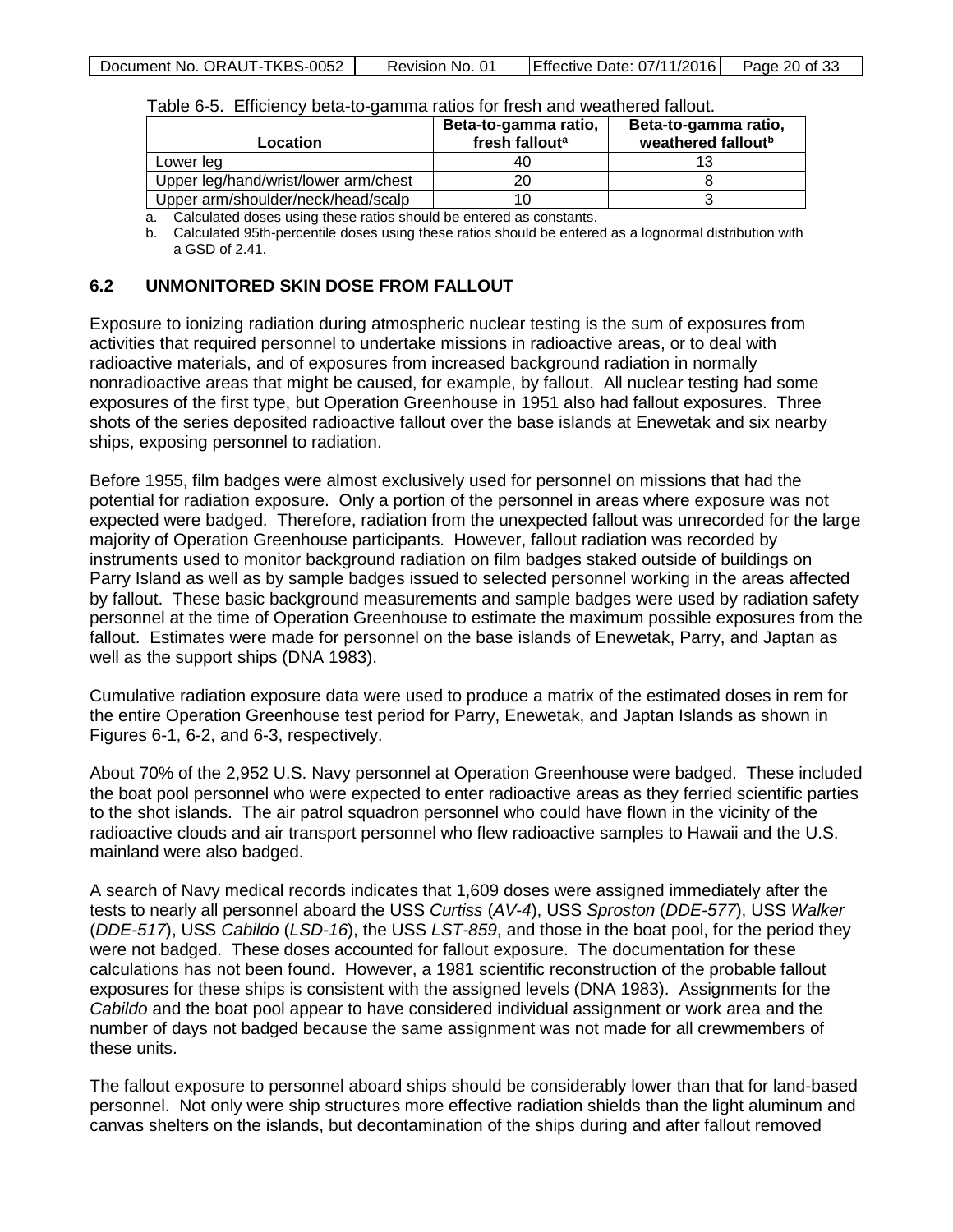| 0.53<br>0.93<br>1.12<br>28<br>2.53<br>0.60<br>2.13<br>2.72<br>26<br>$\Omega$<br>0.60<br>2.13<br>2.53<br>2.72<br>24<br>2.13<br>2.53<br>2.72<br>0<br>0.60<br>22<br>ARRIVAL DATE PARRY ISLAND<br>2.13<br>2.53<br>2.72<br>20<br>۲<br>n<br>0.60<br>MAY<br>2.13<br>2.53<br>$\Omega$<br>0.60<br>2.72<br>n<br>0<br>0.60<br>2.13<br>2.53<br>2.72<br>16<br>n<br>$\theta$<br>14<br>0.01<br>0.01<br>0.01<br>0.01<br>0.01<br>2.54<br>2.73<br>0.61<br>2.14<br>0.01<br>0.01<br>0.02<br>2.55<br>12<br>0.02<br>0.02<br>0.02<br>0.02<br>0.62<br>2.15<br>2.74<br>0.01<br>0.02<br>0.02<br>0.03<br>0.03<br>0.03<br>0.03<br>0.03<br>0.63<br>2.16<br>2.56<br>2.75<br>10<br>8<br>0.02<br>0.03<br>0.04<br>0.04<br>0.05<br>0.05<br>0.05<br>0.05<br>0.05<br>0.65<br>2.18<br>2.58<br>2.77<br>6<br>0.02<br>0.06<br>0.07<br>0.08<br>0.08<br>0.09<br>0.09<br>0.09<br>0.09<br>0.09<br>2.62<br>0.69<br>2.22<br>2.81<br>0.02<br>0.06<br>0.10<br>0.11<br>0.12<br>0.12<br>0.13<br>$0.13$ $0.13$ $0.13$<br>0.13<br>0.73<br>2.26<br>2.66<br>2.85<br>4<br>0.03<br>0.07<br>0.11<br>$\overline{2}$<br>0.15<br>0.16<br>0.17<br>0.18<br>0.18<br>0.18<br>0.18<br>$2.31$ $2.71$<br>0.17<br>0.18<br>0.78<br>2.90<br>0.03<br>0.16<br>0.20<br>0.21<br>30<br>0.08<br>0.12<br>0.22<br>0.22<br>0.23<br>0.23<br>0.23<br>0.23<br>0, 23<br>0.83<br>2.36<br>2.76<br>2.95<br>0.02<br>0.08<br>0.21<br>0.27<br>0.28<br>0.28<br>28<br>0.13<br>0.17<br>0.25<br>0.26<br>0.27<br>0.28<br>0.28<br>0.28<br>0.88<br>2.41 2.81<br>3.00<br><b>PRIL</b><br>0.02<br>$0.23 \quad 0.27$<br>0.33<br>0.34<br>0.08<br>0.31<br>0.32<br>$0.34$ $0.33$<br>$0.34$ $0.34$ $0.34$<br>$2.47$ $2.87$<br>0.14<br>0.19<br>0.94<br>3.06<br>26<br>0.42<br>0.04<br>0.10<br>0.16<br>0.22<br>0.31<br>0.35<br>0.39<br>0.40<br>0.42<br>0.41<br>0.41<br>0.42<br>0.42<br>0.42<br>1.02<br>2.55<br>2.95<br>3.14<br>24<br>0.27<br>0.03<br>0.47<br>0.47<br>1.07<br>3.00<br>22<br>0.09<br>0.15<br>0.21<br>0.27<br>0.32<br>0.36<br>0.40<br>0.45<br>0.46<br>0.46<br>0.47<br>0.47<br>0.47<br>2.60<br>3.19<br>0.44<br>0.01<br>0.08<br>0.52<br>0.52<br>20<br>0.14<br>0.20<br>0.26<br>0.32<br>0.37<br>0.45<br>0.50<br>0.51<br>0.51<br>0.52<br>0.52<br>$0.52^{\circ}$<br>1.12<br>2.65<br>3.05<br>3.24<br>0.41<br>0.49<br>0.01<br>18<br>0.04<br>0.11<br>0.55<br>1.15<br>3.08<br>0.17<br>0.23<br>0.29<br>0.35<br>0.40<br>0.44<br>0.48<br>0.52<br>0.53<br>0.54<br>0.54<br>0.55<br>0.55<br>0.55<br>0.55<br>2.68<br>3.27 | 16 | 0.03<br>14 0.14<br>12 0.35<br>10 0.75 | 0.07<br>0.18<br>0.39<br>0.79 | 0.10<br>0.21<br>0.42<br>0.82 | 0.17<br>0.28<br>0.49<br>0.89 | 0.23<br>0.34<br>0.55<br>0.95 | 0.29<br>0.40<br>0.61<br>1.01 | 0.35<br>0.46<br>0.67<br>1.07 | 0.41<br>0.52<br>0.73<br>1.13 | 0.46<br>0.57<br>0.78<br>1.18 | 0.50<br>0.61<br>0.82<br>1.22 | 0.54<br>0.65<br>0.86<br>1.26 | 0.58<br>0.69<br>0.90<br>1.30 | 0.59<br>0.70<br>0.91<br>1.31 | 0.60<br>0.71<br>0.92<br>1.32 | 0.60<br>0.71<br>0.92<br>1.32 | 0.61<br>0.72<br>0.93<br>1.33 | 0.61<br>0.72<br>0.93<br>1.33 | 0.61<br>0.72<br>0.93<br>1.33 | 0.61<br>0.72<br>0.93<br>1.33 | 0.61<br>0.72<br>0.93<br>1.33 | 1.21<br>1.32<br>1,53<br>1.93 | 2.74<br>2.85<br>3.06<br>3.46 | 3.14<br>3.25<br>3.46<br>3.86 | 3.33<br>3.44<br>3.65<br>4.05 |
|------------------------------------------------------------------------------------------------------------------------------------------------------------------------------------------------------------------------------------------------------------------------------------------------------------------------------------------------------------------------------------------------------------------------------------------------------------------------------------------------------------------------------------------------------------------------------------------------------------------------------------------------------------------------------------------------------------------------------------------------------------------------------------------------------------------------------------------------------------------------------------------------------------------------------------------------------------------------------------------------------------------------------------------------------------------------------------------------------------------------------------------------------------------------------------------------------------------------------------------------------------------------------------------------------------------------------------------------------------------------------------------------------------------------------------------------------------------------------------------------------------------------------------------------------------------------------------------------------------------------------------------------------------------------------------------------------------------------------------------------------------------------------------------------------------------------------------------------------------------------------------------------------------------------------------------------------------------------------------------------------------------------------------------------------------------------------------------------------------------------------------------------------------------------------------------------------------------------------------------------------------------------------------------------------------------------------------------------------------------------------------------------------------|----|---------------------------------------|------------------------------|------------------------------|------------------------------|------------------------------|------------------------------|------------------------------|------------------------------|------------------------------|------------------------------|------------------------------|------------------------------|------------------------------|------------------------------|------------------------------|------------------------------|------------------------------|------------------------------|------------------------------|------------------------------|------------------------------|------------------------------|------------------------------|------------------------------|
|                                                                                                                                                                                                                                                                                                                                                                                                                                                                                                                                                                                                                                                                                                                                                                                                                                                                                                                                                                                                                                                                                                                                                                                                                                                                                                                                                                                                                                                                                                                                                                                                                                                                                                                                                                                                                                                                                                                                                                                                                                                                                                                                                                                                                                                                                                                                                                                                            |    |                                       |                              |                              |                              |                              |                              |                              |                              |                              |                              |                              |                              |                              |                              |                              |                              |                              |                              |                              |                              |                              |                              |                              |                              |
|                                                                                                                                                                                                                                                                                                                                                                                                                                                                                                                                                                                                                                                                                                                                                                                                                                                                                                                                                                                                                                                                                                                                                                                                                                                                                                                                                                                                                                                                                                                                                                                                                                                                                                                                                                                                                                                                                                                                                                                                                                                                                                                                                                                                                                                                                                                                                                                                            |    |                                       |                              |                              |                              |                              |                              |                              |                              |                              |                              |                              |                              |                              |                              |                              |                              |                              |                              |                              |                              |                              |                              |                              |                              |
|                                                                                                                                                                                                                                                                                                                                                                                                                                                                                                                                                                                                                                                                                                                                                                                                                                                                                                                                                                                                                                                                                                                                                                                                                                                                                                                                                                                                                                                                                                                                                                                                                                                                                                                                                                                                                                                                                                                                                                                                                                                                                                                                                                                                                                                                                                                                                                                                            |    |                                       |                              |                              |                              |                              |                              |                              |                              |                              |                              |                              |                              |                              |                              |                              |                              |                              |                              |                              |                              |                              |                              |                              |                              |
|                                                                                                                                                                                                                                                                                                                                                                                                                                                                                                                                                                                                                                                                                                                                                                                                                                                                                                                                                                                                                                                                                                                                                                                                                                                                                                                                                                                                                                                                                                                                                                                                                                                                                                                                                                                                                                                                                                                                                                                                                                                                                                                                                                                                                                                                                                                                                                                                            |    |                                       |                              |                              |                              |                              |                              |                              |                              |                              |                              |                              |                              |                              |                              |                              |                              |                              |                              |                              |                              |                              |                              |                              |                              |
|                                                                                                                                                                                                                                                                                                                                                                                                                                                                                                                                                                                                                                                                                                                                                                                                                                                                                                                                                                                                                                                                                                                                                                                                                                                                                                                                                                                                                                                                                                                                                                                                                                                                                                                                                                                                                                                                                                                                                                                                                                                                                                                                                                                                                                                                                                                                                                                                            |    |                                       |                              |                              |                              |                              |                              |                              |                              |                              |                              |                              |                              |                              |                              |                              |                              |                              |                              |                              |                              |                              |                              |                              |                              |
|                                                                                                                                                                                                                                                                                                                                                                                                                                                                                                                                                                                                                                                                                                                                                                                                                                                                                                                                                                                                                                                                                                                                                                                                                                                                                                                                                                                                                                                                                                                                                                                                                                                                                                                                                                                                                                                                                                                                                                                                                                                                                                                                                                                                                                                                                                                                                                                                            |    |                                       |                              |                              |                              |                              |                              |                              |                              |                              |                              |                              |                              |                              |                              |                              |                              |                              |                              |                              |                              |                              |                              |                              |                              |
|                                                                                                                                                                                                                                                                                                                                                                                                                                                                                                                                                                                                                                                                                                                                                                                                                                                                                                                                                                                                                                                                                                                                                                                                                                                                                                                                                                                                                                                                                                                                                                                                                                                                                                                                                                                                                                                                                                                                                                                                                                                                                                                                                                                                                                                                                                                                                                                                            |    |                                       |                              |                              |                              |                              |                              |                              |                              |                              |                              |                              |                              |                              |                              |                              |                              |                              |                              |                              |                              |                              |                              |                              |                              |
|                                                                                                                                                                                                                                                                                                                                                                                                                                                                                                                                                                                                                                                                                                                                                                                                                                                                                                                                                                                                                                                                                                                                                                                                                                                                                                                                                                                                                                                                                                                                                                                                                                                                                                                                                                                                                                                                                                                                                                                                                                                                                                                                                                                                                                                                                                                                                                                                            |    |                                       |                              |                              |                              |                              |                              |                              |                              |                              |                              |                              |                              |                              |                              |                              |                              |                              |                              |                              |                              |                              |                              |                              |                              |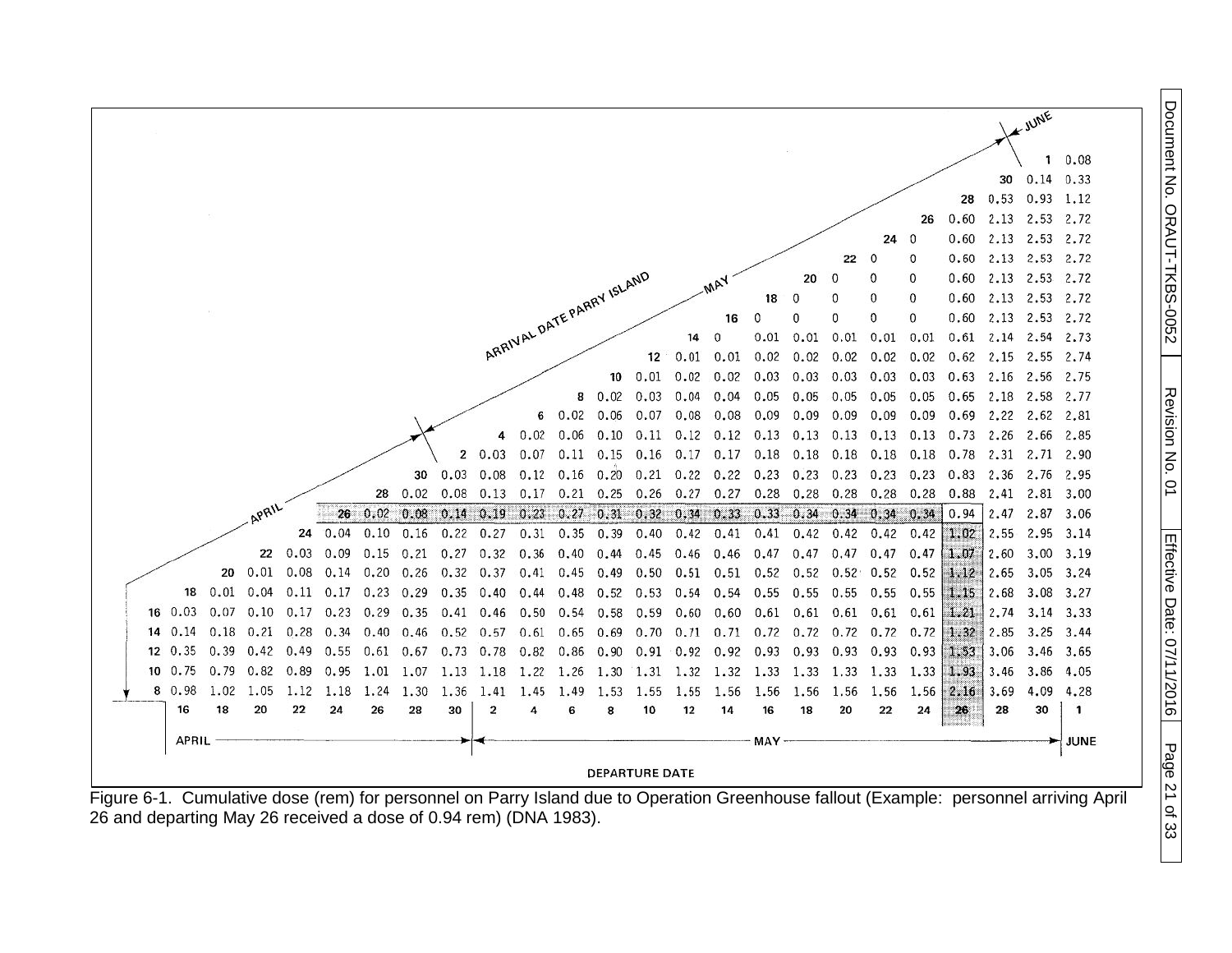|    | APRIL        |            |              |            |            |            |            |              |              |                              |              | <b>DEPARTURE DATE</b>     |                   |              |                       | MAY        |                   |                      |               |              |                    |              |              | JUNE                 |
|----|--------------|------------|--------------|------------|------------|------------|------------|--------------|--------------|------------------------------|--------------|---------------------------|-------------------|--------------|-----------------------|------------|-------------------|----------------------|---------------|--------------|--------------------|--------------|--------------|----------------------|
|    |              |            |              |            |            |            |            |              |              |                              |              |                           |                   |              |                       |            |                   |                      |               |              |                    |              |              |                      |
| 8  | 0.41<br>16   | 0.43<br>18 | 0.45<br>20   | 0.47<br>22 | 0.49<br>24 | 0.53<br>26 | 0.56<br>28 | 0.58<br>30   | 0.60<br>2    | 0.62<br>4                    | 0.64<br>6    | 0.66<br>8                 | 0.67<br>10        | 0.67<br>12   | 0.67<br>14            | 0.67<br>16 | 0.67<br>18        | 0.67<br>20           | 0.67<br>22    | 0.67<br>24   | 1.51<br>26         | 3.47<br>28   | 3.98<br>30   | 4.23<br>$\mathbf{1}$ |
| 10 | 0.33         | 0.35       | 0.37         | 0.39       | 0.41       | 0.45       | 0.48       | 0.50         | 0.52         | 0.54                         | 0.56         | 0.58                      | 0.59              | 0.59         | 0.59                  | 0.59       | 0.59              | 0.59                 | 0.59          | 0.59         | 1.43               | 3.39         | 3.90         | 4.15                 |
|    | $12 \t 0.15$ | 0.17       | 0.19         | 0.21       | 0.23       | 0.27       | 0.30       | 0.32         | 0.34         | 0.36                         | 0.38         | 0.40                      | 0.41              | 0.41         | 0.41                  | 0.41       | 0.41              | 0.41                 | 0.41          | 0.41         | 1.25               | 3.21         | 3.72         | 3.97                 |
|    | 14 0.06      | 0.08       | 0.10         | 0.12       | 0.14       | 0.18       | 0.21       | 0.23         | 0.25         | 0.27                         | 0.29         |                           | $0.31 \quad 0.32$ | 0.32         | 0.32                  | 0.32       | 0.32              | 0.32                 | 0.32          | 0.32         | 1.16               | 3.12         | 3.63         | 3.88                 |
| 16 | 0.02         | 0.04       | 0.06         | 0.08       | 0.10       | 0.14       | 0.17       | 0.19         | 0.21         | 0.23                         | 0.25         | 0.27                      | 0.28              | 0.28         | 0,28                  | 0.28       | 0.28              | 0.28                 | 0.28          | 0.28         | 1.12               | 3.08         | 3.59         | 3.84                 |
|    | 18           | 0.01       | 0.03         | 0.05       | 0.07       | 0.11       | 0.14       | 0.16         | 0.18         | 0.20                         | 0.22         | 0.24                      | 0.25              | 0.25         | 0.25                  | 0.25       | 0.25              | 0.25                 | 0.25          | 0.25         | 1.09               | 3.05         | 3.56         | 3.81                 |
|    |              | 20         | 0.01         | 0.03       | 0.05       | 0.09       | 0.12       | 0.14         | 0.16         | 0.18                         | 0.20         | 0.22                      | 0.23              | 0.23         | 0.23                  | 0.23       | 0.23              | 0.23                 | 0.23          | 0.23         | 1.07               | 3.03         | 3.54         | 3.79                 |
|    |              |            | 22           | 0.01       | 0.03       | 0.07       | 0.10       | 0.12         | 0.14         | 0.16                         | 0.18         | 0.20                      | 0.21              |              | $0.21$ $0.21$         | 0.21       | 0.21              | 0.21                 | $0.21$ $0.21$ |              | 1.05               | 3.01         | 3.52         | 3.77                 |
|    |              |            |              | 24         | 0.01       | 0.05       | 0.08       | 0.10         | 0.12         | 0.14                         | 0.16         |                           | $0.18$ 0.19       | 0.19         | $0.19$ $0.19$         |            | $0.19$ 0.19       |                      | 0.19          | 0.19         | $\vert 1.03 \vert$ | 2.99         | 3.50         | 3.75                 |
|    |              |            | <b>LPRIL</b> |            | 26         | 0.02       | 0.05       | 0.07         | 0.09         | 0.11                         | 0.13         | 0.15                      | 0.16              | 0.16         | $0.16$ 0.16           |            |                   | $0.16$ 0.16 0.16     |               | 0.16         | 1.00               | 2.96         | 3.47         | 3.69<br>3.72         |
|    |              |            |              |            |            | 28         | 30<br>0.02 | 0.01<br>0.04 | 0.06         | 0.05<br>0.08                 | 0.07<br>0.10 | 0.09<br>$0.12 \quad 0.13$ |                   | 0.10<br>0.13 | 0.10<br>$0.13$ $0.13$ | 0.10       | $0.10 \quad 0.10$ | $0.13$ $0.13$ $0.13$ | 0.10          | 0.10<br>0.13 | 0.94<br>0.97       | 2.90<br>2.93 | 3.41<br>3.44 | 3.66                 |
|    |              |            |              |            |            |            |            | 2            | 0.01<br>0.03 | 0.03                         | 0.05         | 0.07                      | 0.08<br>0.10      | 0.08         | 0.08                  | 0.08       | 0.08              | 0.08                 | 0.08          | 0.08         | 0.92               | 2,88         | 3.39         | 3.64                 |
|    |              |            |              |            |            |            |            |              | 4            | 0.01                         | 0.03         | 0.05                      | 0.06              | 0.06         | 0.06                  | 0.06       | 0.06              | 0.06                 | 0.06          | 0.06         | 0.90               | 2.86         | 3.37         | 3.62                 |
|    |              |            |              |            |            |            |            |              |              | 6                            | 0.01         | 0.03                      | 0.04              | 0.04         | 0.04                  | 0.04       | 0.04              | 0.04                 | 0.04          | 0.04         | 0.88               | 2.84         | 3.35         | 3.60                 |
|    |              |            |              |            |            |            |            |              |              |                              | 8            | 0.01                      | 0.02              | 0.02         | 0.02                  | 0.02       | 0.02              | 0.02                 | 0.02          | 0.02         | 0.86               | 2.82         | 3.33 3.58    |                      |
|    |              |            |              |            |            |            |            |              |              |                              |              | 10                        | 0.01              | 0.01         | 0.01                  | 0.01       | 0.01              | 0.01                 | 0.01          | 0.01         | 0.85               | 2.81         | 3.32 3.57    |                      |
|    |              |            |              |            |            |            |            |              |              |                              |              |                           | 12                | $\Omega$     |                       |            | $\Omega$          | $\Omega$             | $\Omega$      | $\Omega$     | 0.84               | 2.80         | 3.31 3.56    |                      |
|    |              |            |              |            |            |            |            |              |              |                              |              |                           |                   | 14           |                       |            |                   | 0                    | 0             | $\Omega$     | 0.84               | 2.80         | 3.31 3.56    |                      |
|    |              |            |              |            |            |            |            |              |              |                              |              |                           |                   |              | 16                    |            |                   |                      | $\bf{0}$      | $\Omega$     | 0.84               | 2.80         | 3.31 3.56    |                      |
|    |              |            |              |            |            |            |            |              |              | ARRIVAL DATE ENENETAK ISLAND |              |                           |                   |              |                       | 18         |                   |                      | $\Omega$      | O            | 0.84               | 2.80         | 3.31 3.56    |                      |
|    |              |            |              |            |            |            |            |              |              |                              |              |                           |                   |              |                       |            | 20                | $\Omega$             | 0             | O            | 0.84               | 2.80         | 3.31 3.56    |                      |
|    |              |            |              |            |            |            |            |              |              |                              |              |                           |                   |              |                       |            |                   | 22                   | $\theta$      | O            | 0.84               | 2.80         | 3.31 3.56    |                      |
|    |              |            |              |            |            |            |            |              |              |                              |              |                           |                   |              |                       |            |                   |                      | 24            | $\mathbf{0}$ | 0.84               | 2.80         | 3.31 3.56    |                      |
|    |              |            |              |            |            |            |            |              |              |                              |              |                           |                   |              |                       |            |                   |                      |               | 26           | 0.84               | 2.80         | 3.31 3.56    |                      |
|    |              |            |              |            |            |            |            |              |              |                              |              |                           |                   |              |                       |            |                   |                      |               |              | 28                 | 0.66         | $1.17$ 1.42  |                      |
|    |              |            |              |            |            |            |            |              |              |                              |              |                           |                   |              |                       |            |                   |                      |               |              |                    | 30           | $0.17$ 0.42  |                      |
|    |              |            |              |            |            |            |            |              |              |                              |              |                           |                   |              |                       |            |                   |                      |               |              |                    |              |              | 0.11                 |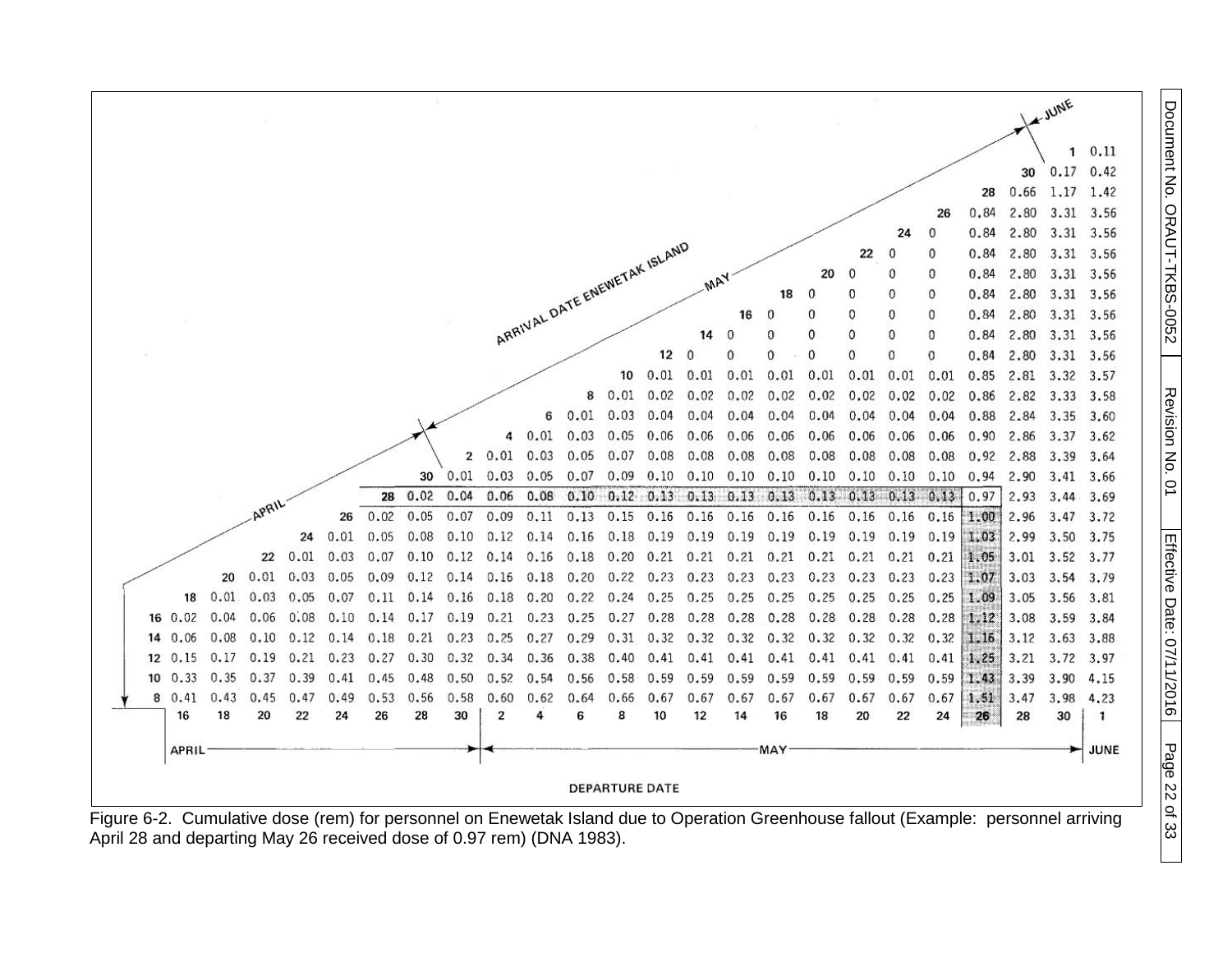|              |             |      |      |      |           |           |                      |           |                  |                             |                               |                   |             |                                       |          |                   |                                         |              |                  |                              | 30             | $0.14$ 0.33              |           |
|--------------|-------------|------|------|------|-----------|-----------|----------------------|-----------|------------------|-----------------------------|-------------------------------|-------------------|-------------|---------------------------------------|----------|-------------------|-----------------------------------------|--------------|------------------|------------------------------|----------------|--------------------------|-----------|
|              |             |      |      |      |           |           |                      |           |                  |                             |                               |                   |             |                                       |          |                   |                                         |              | 26               | 28<br>0.60                   | 0.53<br>2.13   | $0.93$ 1.12<br>2.53 2.72 |           |
|              |             |      |      |      |           |           |                      |           |                  |                             |                               |                   |             |                                       |          |                   |                                         | 24           | $\Omega$         | 0.60                         | 2.13           | 2.53 2.72                |           |
|              |             |      |      |      |           |           |                      |           |                  |                             | ARRIVAL DATE JAPTAN ISLAND    |                   |             |                                       |          |                   | 22                                      |              | 0                | 0.60                         | 2.13           | 2.53 2.72                |           |
|              |             |      |      |      |           |           |                      |           |                  |                             |                               |                   |             |                                       |          |                   |                                         | 0            | 0                | 0.60                         | 2.13           | 2.53 2.72                |           |
|              |             |      |      |      |           |           |                      |           |                  |                             |                               |                   |             |                                       | 18       |                   |                                         | 0            | $\Omega$         | 0.60                         | 2.13           | 2.53 2.72                |           |
|              |             |      |      |      |           |           |                      |           |                  |                             |                               |                   |             | 16                                    | $\Omega$ |                   |                                         | 0            | $\Omega$         | 0.60                         | 2.13           | 2.53 2.72                |           |
|              |             |      |      |      |           |           |                      |           |                  |                             |                               |                   | 14          | $\Omega$                              | ٥        | O                 |                                         | 0            | $\mathbf 0$      | 0.60                         | 2.13           | 2.53 2.72                |           |
|              |             |      |      |      |           |           |                      |           |                  |                             |                               | 12                | 0.01        | 0.01                                  | 0.01     |                   | $0.01$ $0.01$                           | 0.01         | 0.01             | $0.61$ $2.14$                |                | 2.54 2.73                |           |
|              |             |      |      |      |           |           |                      |           |                  |                             | 10                            | 0.01              | 0.02        | 0.02                                  | 0.02     | 0.02              | 0.02                                    | 0.02         | 0.02             | 0.62                         | 2.15           | 2.55 2.74                |           |
|              |             |      |      |      |           |           |                      |           |                  | 8                           | 0.02                          | 0.04              | 0.05        | 0.05                                  | 0.05     | 0.05              | 0.05                                    | 0.05         | 0.05             | 0.65                         | 2.18           | 2.58 2.77                |           |
|              |             |      |      |      |           |           |                      |           | 6                | 0.02                        | 0.05                          | 0.07              | 0.08        | 0.08                                  | 0.08     | 0.08              | 0.08                                    | 0.08         | 0.08             | 0.68                         | 2.21           | 2.61 2.80                |           |
|              |             |      |      |      |           |           | $\overline{2}$       | 4<br>0.03 | 0.02<br>0.08     | 0.06                        | 0.09<br>$0.12 \quad 0.15$     | 0.11<br>0.17      |             | $0.12$ $0.12$ $0.12$<br>$0.18$ $0.18$ | 0.18     | $0.12 \quad 0.12$ | $0.18$ 0.18                             | 0.12<br>0.18 | $0.18$ 0.78      | $0.12 \quad 0.72 \quad 2.25$ | 2.31 2.71 2.90 | 2.65                     | 2.84      |
|              |             |      |      |      |           | 30        | $0.03$ $0.08$ $0.13$ |           |                  | 0.17                        |                               | $0.20 \quad 0.22$ |             | $0.23$ $0.23$ $0.23$                  |          |                   | $0.23$ 0.23                             | 0.23         | 0.23             | 0.83                         | 2.36           | 2.76 2.95                |           |
|              |             |      |      |      |           | 28 0.03   |                      |           |                  | $0.09$ $0.14$ $0.19$ $0.23$ | 0.26                          | 0.28              |             |                                       |          |                   | $0.29$ 0.29 0.29 0.29 0.29 0.29 0.29    |              |                  | 0.89                         | 2.42           | 2,82 3,01                |           |
|              |             | PRIL |      | 26   | 0.03      | 0.10      | 0.16                 | 0.21      | 0.26             | 0.30                        | 0.33                          | 0.35              | 0.36        | 0.36                                  | 0.36     | 0.36              | 0.36                                    | 0.36         | 0.36             | 0.96                         | 2.49           | 2,89 3.08                |           |
|              |             |      | 24   | 0.04 | 0.10      | 0.17      | 0.23                 | 0.28      | 0.33             | 0.37                        | 0.40                          | 0.42              | 0.43        | 0.43                                  | 0.43     |                   | $0.43$ 0.43                             |              | $0.43$ $0.43$    | 1.03                         | 2.56           |                          | 2.96 3.15 |
|              |             | 22   | 0.03 | 0.10 | 0.16      | 0.23      | 0.29                 | 0.34      | 0.39             | 0.43                        | 0.46                          | 0.48              | 0.49        | 0.49                                  | 0.49     | 0.49              | 0.49                                    | 0.49         | 0.49             | 1.09                         | 2.62           | $3.02 \quad 3.21$        |           |
|              | 20          | 0.02 | 0.08 | 0.15 | 0.21      | 0.28      | 0.34                 | 0.39      | 0.44             | 0.48                        | 0.51                          | 0.53              | $0.54$ 0.54 |                                       | 0.54     | 0.54              | 0.54                                    | 0.54         | 0.54             | 1.14                         | 2.67           |                          | 3.07 3.26 |
| 18           | 0.02        | 0.07 | 0.13 | 0.20 | 0.26      | 0.33      | 0.39                 |           | $0.44\quad 0.49$ | 0.53                        | 0.56                          | 0.58              |             | 0.59 0.59                             | 0.59     | 0.59              | 0.59                                    | 0.59         | 0.59             | 1.19                         | 2.72           | $3.12 \quad 3.31$        |           |
| 16 0.03      | 0.08        | 0.13 | 0.19 | 0.26 | 0.32      | 0.39      | 0.45                 | 0.50      | 0.55             | 0.59                        | 0.62                          | 0.64              |             | $0.65$ 0.65                           | 0.65     |                   | $0.65$ 0.65                             | 0.65         | $0.65$ 1.25      |                              | 2.78           | 3.18 3.37                |           |
| 14 0.16      | 0.21        | 0.26 | 0.32 | 0.39 | 0.45      | 0.52      | 0.58                 | 0.63      | 0.68             |                             | 0.72 0.75 0.77                |                   |             | 0.78 0.78 0.78                        |          | 0.78 0.78         |                                         |              | $0.78$ 0.78 1.38 |                              | 2.91           | 3.31 3.50                |           |
| 12 0.39      | $0.44$ 0.49 |      | 0.55 | 0.62 | 0.68      | 0.75      | 0.81                 | 0.86      | 0.91             |                             | 0.95 0.98 1.00                |                   |             |                                       |          |                   | 1.01 1.01 1.01 1.01 1.01 1.01 1.01 1.61 |              |                  |                              | 3.14           |                          | 3.54 3.73 |
| $10 \t 0.91$ | 0.96        | 1.01 | 1.07 | 1.14 | 1.20 1.27 |           |                      |           |                  |                             | 1.33 1.38 1.43 1.47 1.50 1.52 |                   |             |                                       |          |                   | 1.53 1.53 1.53 1.53 1.53 1.53 1.53 2.13 |              |                  |                              | 3.66           |                          | 4.06 4.25 |
| 1.14         | 1.19        | 1.24 | 1.30 | 1.37 |           | 1.43 1.50 | 1.56 1.61 1.66       |           | Δ                | 1.70 1.73<br>6              |                               | 1.75              | 1.76        | 1.76                                  | 1.76     | 1.76              | 1.76                                    | 1.76         |                  | $1.76$ $2.36$                | 3.89           | 4.29<br>30               | 4.48      |
| 16           | 18          | 20   | 22   | 24   | 26        | 28        | 30                   | 2         |                  |                             | 8                             | 10                | 12          | 14                                    | 16       | 18                | 20                                      | 22           | 24               | 26                           | 28             |                          | 1         |
| APRIL        |             |      |      |      |           |           |                      |           |                  |                             |                               |                   |             |                                       | MAY      |                   |                                         |              |                  |                              |                |                          | JUNE      |

28 and departing May 26 received dose of 0.89 rem) (DNA 1983).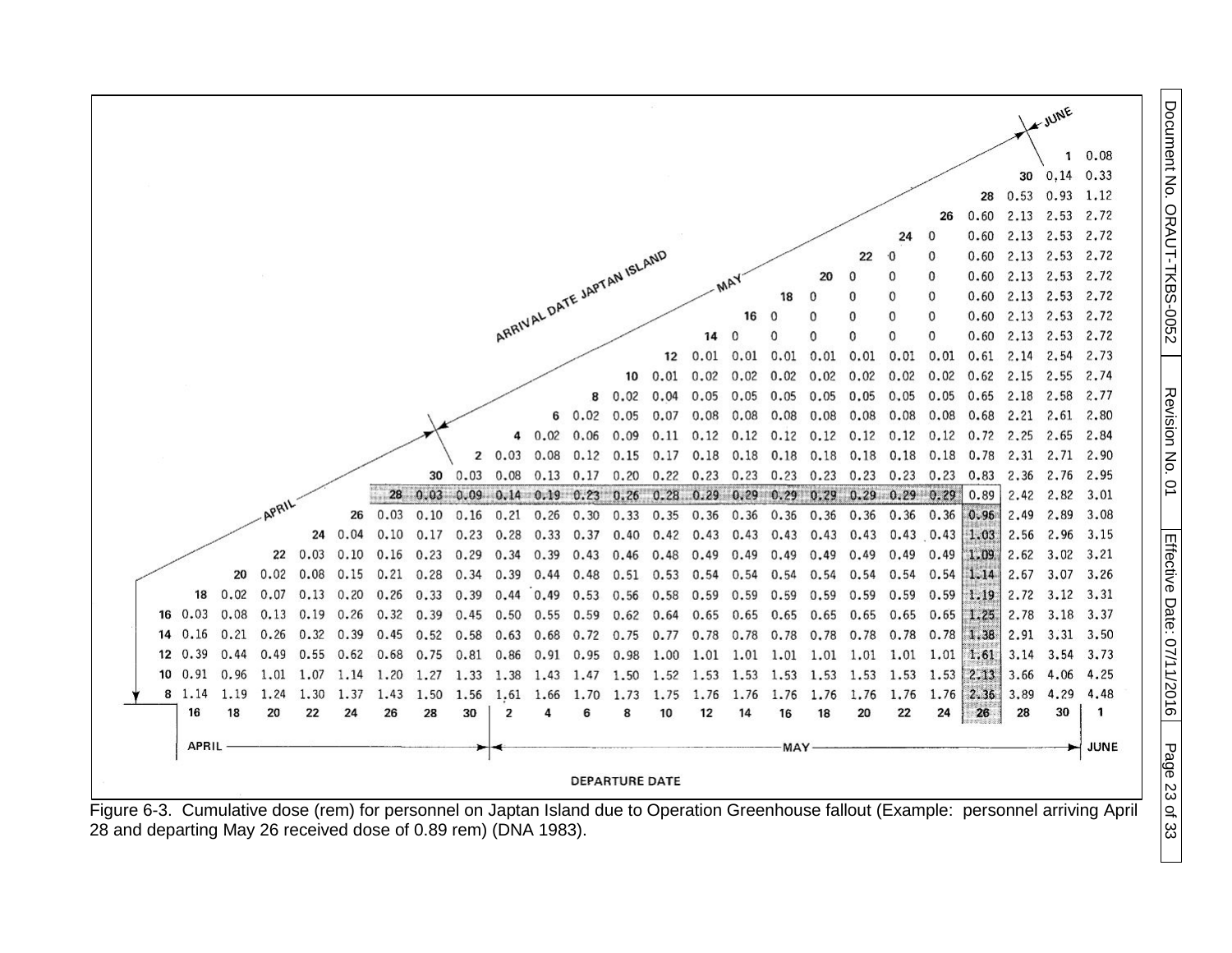| Document No. ORAUT-TKBS-0052 | Revision No. 01 | Effective Date: $07/11/2016$ Page 24 of 33 |  |
|------------------------------|-----------------|--------------------------------------------|--|

radiating particles from the ships. Unless particles on the islands were covered, leached into the soil, or blown away, they continued to retain exposure potential until completely decayed.

The assigned fallout exposures in the Navy medical records for personnel who were aboard ships for the entire test period are shown in Table 6-6.

Table 6-6. Operation Greenhouse fallout

| rapio o o: Oporation Oroormodoo ranodt       |                              |  |  |  |  |  |  |  |
|----------------------------------------------|------------------------------|--|--|--|--|--|--|--|
| exposures for personnel aboard ships for the |                              |  |  |  |  |  |  |  |
| entire test period. <sup>a</sup>             |                              |  |  |  |  |  |  |  |
| <b>Ship</b><br>Exposure (R)                  |                              |  |  |  |  |  |  |  |
| USS Curtiss (AV-4)                           | 1.043                        |  |  |  |  |  |  |  |
| CTG 3.3 Staff (USS Curtiss)                  | 1.043                        |  |  |  |  |  |  |  |
| USS Cabildo (LSD-16)                         | $0.700 - 1.100b$             |  |  |  |  |  |  |  |
| USS Sproston (DDE-577)                       | 1.000                        |  |  |  |  |  |  |  |
| USS Walker (DDE-517)                         | 0.433                        |  |  |  |  |  |  |  |
| <b>USS LST-859</b>                           | 0.334                        |  |  |  |  |  |  |  |
| Boat pool                                    | $0.700 - 2.100$ <sup>b</sup> |  |  |  |  |  |  |  |
|                                              |                              |  |  |  |  |  |  |  |

a. For dose reconstruction, 1 R is assumed to be equivalent to 1 rem.

b. For dose reconstruction, apply the higher value.

## **6.3 INSTRUCTIONS TO DOSE RECONSTRUCTORS**

## **6.3.1 Penetrating Dose Determination**

Before 1955, covered employees who were not badged should be assigned the 95th-percentile doses in Attachment A. If, before 1955, the employee had recorded dose, the dose reconstructor should compare that recorded dose with the 95th-percentile doses in Attachment A and assign the larger of the two doses. These doses should be converted to organ doses using exposure (R) DCFs and be applied as constants.

## **6.3.2 Nonpenetrating Dose Determination**

Shallow or beta dose is determined for susceptible cancers (e.g., skin, breast, testes, penis, and lips) by multiplying the penetrating dose (Section 6.3.1) by the appropriate beta-to-gamma ratio (Section 6.1). The use of the efficiency method in Section 6.1 is allowed for cases where a best estimate is not required. These doses should be assigned as constants.

## **6.3.3 Penetrating and Nonpenetrating Doses from Fallout**

For cases where occupation on the various islands and ships (for the period April 8, 1951, through May 14, 1951) is documented in the dosimetry records and the covered employee stay times are known, additional penetrating dose should be assigned (1) in accordance with Figures 6-1, 6-2, and 6-3 or (2) in accordance with Table 6-5. The additional dose should be added to the dose as derived in Section 6.3.1. This new summed penetrating dose should then be multiplied by the appropriate beta-to-gamma ratio in Section 6.1 to determine the beta dose for susceptible cancers. The derived penetrating dose should be assigned as a constant. The nonpenetrating dose derived from fresh fallout should be applied as constants and the nonpenetrating dose derived from weathered fallout should be applied as a lognormal distribution with a GSD of 2.41. Nonpenetrating dose should be evaluated in accordance with the ORAUT (2005) with respect to organ dose conversion factors and other modifying factors. Penetrating dose should be evaluated in accordance with NIOSH (2007) with regard to organ dose conversion factors. For penetrating dose, AP geometry an AP-to-ROT geometry comparison for bone surfaces, red bone marrow, esophagus, and lung, should be considered as favorable to the claimant with ISO geometry assumed for cases requiring a best estimate. The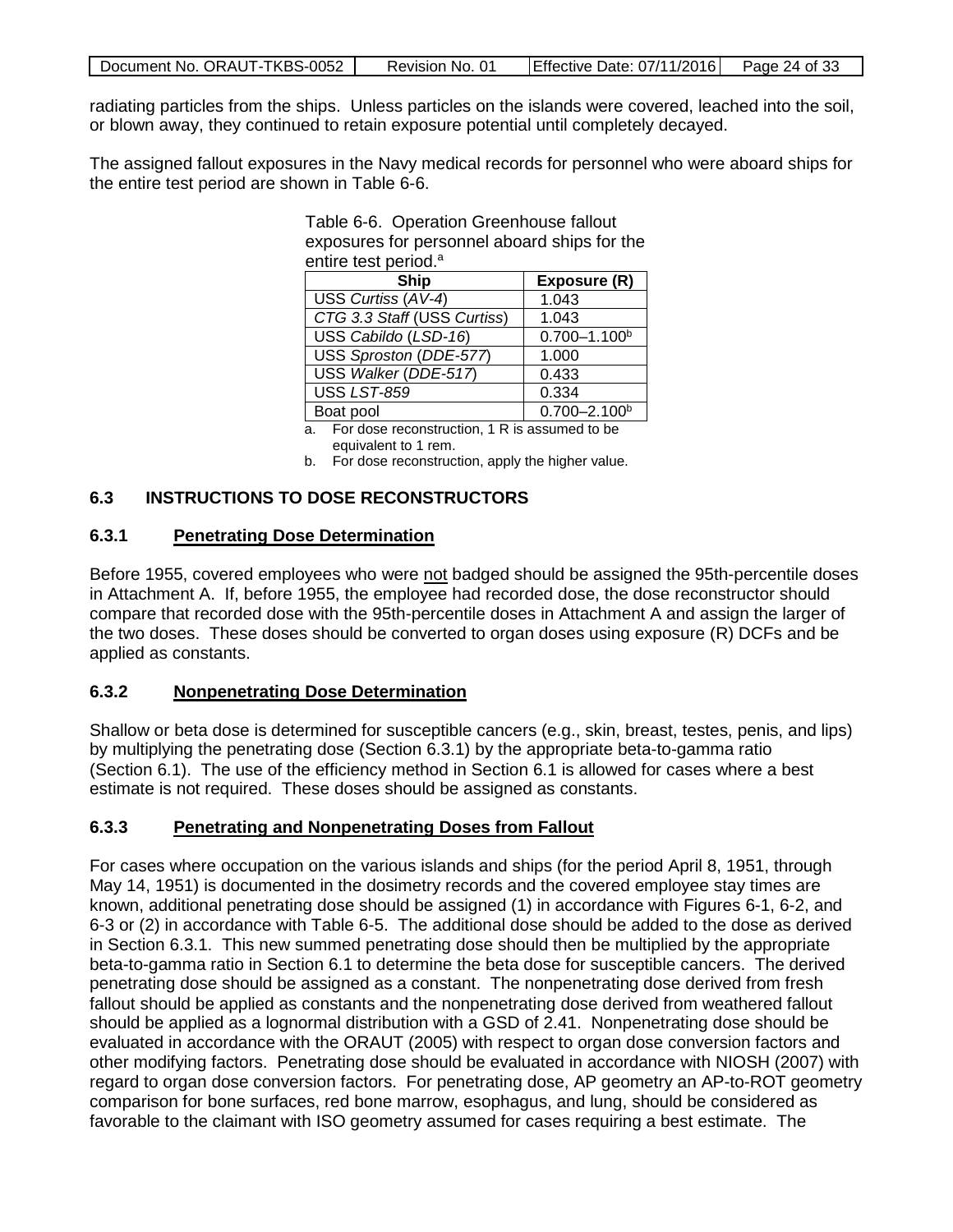| Document No. ORAUT-TKBS-0052 | Revision No. 01 | Effective Date: 07/11/2016 Page 25 of 33 |  |
|------------------------------|-----------------|------------------------------------------|--|
|                              |                 |                                          |  |

penetrating dose derived from Figures 6-1, 6-2, and 6-3 should be converted to organ doses using the H\*10 DCFs from NIOSH (2007) while the penetrating dose derived from Table 6-5 should be converted to organ dose using the exposure (R) DCFs.

# **7.0 SUMMARY**

This site profile provides guidance for dose reconstruction of non-SEC cancers and those presumptive cancer claims that represent less than 250 days (or 83 days if assignment was continuous duty) of employment for EEOICPA claimants who worked at the PPG. NIOSH finds that the external monitoring records and operational histories available with other methods described in this TBD are sufficient to complete photon and beta external dose reconstructions for these employees. For participants with available X-ray records that are linked to a covered DOE site, dose reconstructors should use existing NIOSH TBDs and procedures to estimate possible occupational medical exposures. Occupational medical exposures for participants who were hired on location or who do not have available X-ray records linked to a covered site (e.g., NTS, LANL, LLNL, etc.) should be evaluated in accordance with ORAUT (2016). Coworker doses should be assigned to workers at the 95th-percentile level as described in Section 6.0 in lieu of other environmental doses. NIOSH lacks access to source term data, bioassay data, or internal monitoring data to estimate internal doses associated with potential inhalation of radionuclides.

# **8.0 ATTRIBUTIONS AND ANNOTATIONS**

All information requiring identification was addressed via references integrated into the reference section of this document.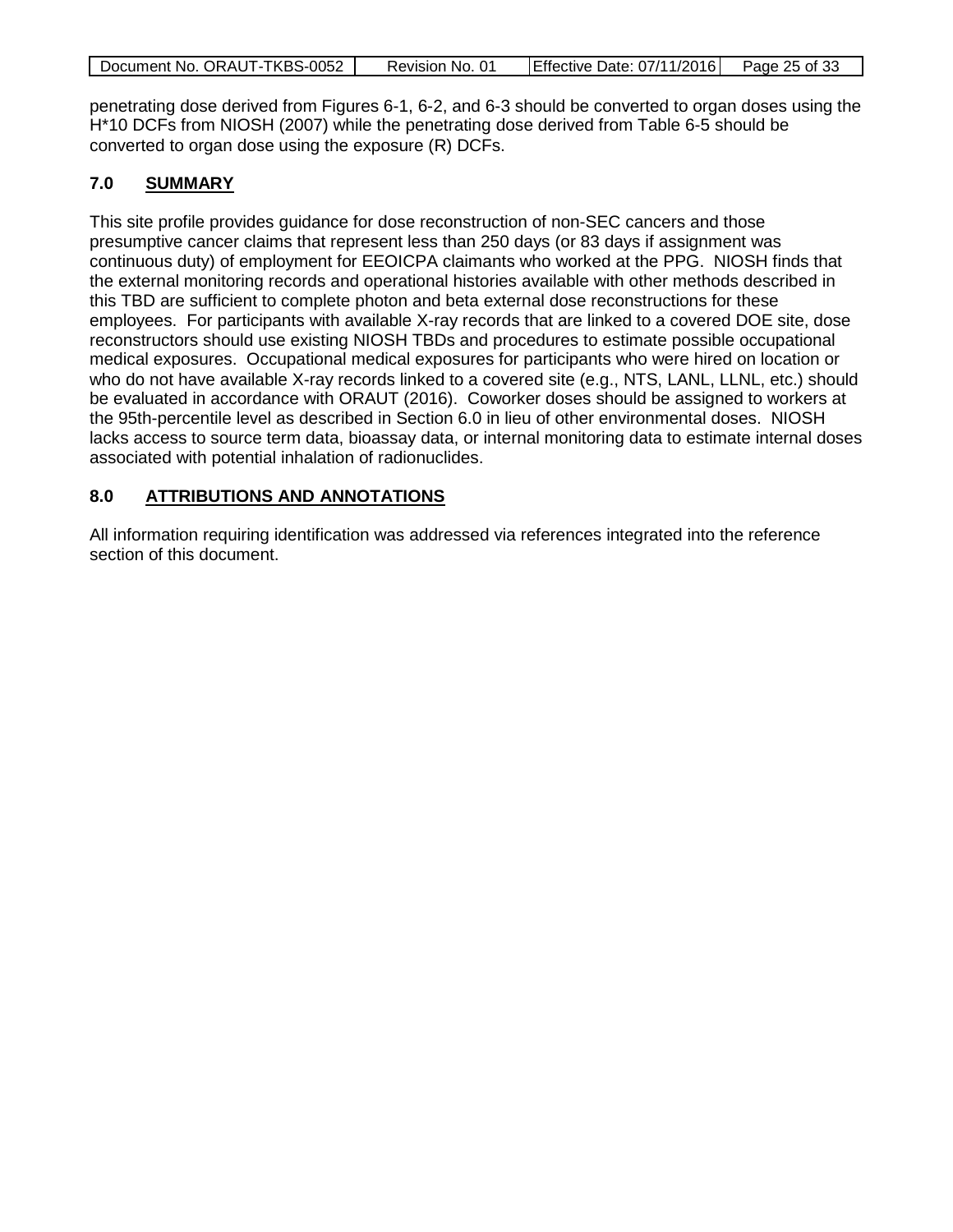| Document No. ORAUT-TKBS-0052 | Revision No. 01 | Effective Date: 07/11/2016 Page 26 of 33 |  |
|------------------------------|-----------------|------------------------------------------|--|
|                              |                 |                                          |  |

### **REFERENCES**

- Barrs, N. M., and R. L. Weitz, 2006, "Reconstruction of External Dose from Beta Radiation Sources of Nuclear Weapon Origin," *Health Physics*, volume 91, number 4, pp. 379–389. [SRDB Ref ID: 26776]
- Berkhouse, L., S. E. Davis, F. R. Gladeck, J. H. Hallowell, C. B. Jones, E. J. Martin, R. A. Miller, F. W. McMullan, and M. J. Osborne, 1983a, *Operation Dominic I—1962*, DNA 6040F, Defense Nuclear Agency, Washington, D.C., February 1. [SRDB Ref ID: 1672]
- Berkhouse, L., S. E. Davis, F. R. Gladeck, J. H. Hallowell, C. B. Jones, E. J. Martin, R. A. Miller, F. W. McMullan, and M. J. Osborne, 1983b, *Operation Greenhouse—1951*, DNA 6034F, Defense Nuclear Agency, Washington, D.C., June 15. [SRDB Ref ID: 1658]
- Berkhouse, L., S. E. Davis, F. R. Gladeck, J. H. Hallowell, C. B. Jones, E. J. Martin, F. W. McMullan, M. J. Osborne, and W. E. Rogers, 1983c, *Operation Sandstone: 1948*, DNA 6033F, Defense Nuclear Agency, Washington, D.C., December 19. [SRDB Ref ID: 1655]
- Berkhouse, L., S. E. Davis, F. R. Gladeck, J. H. Hallowell, C. B. Jones, E. J. Martin, F. W. McMullan, and M. J. Osborne, 1984, *Operation Crossroads—1946*, DNA 6032F, Defense Nuclear Agency, Washington, D.C., May 1. [SRDB Ref ID: 1652]
- Bruce-Henderson, S., F. R. Gladeck, J. H. Hallowell, E. J. Martin, F. W. McMullan, R. H. Miller, W. E. Rogers, R. H. Rowland, C. F. Shelton, P. Sturman, L. Berkhouse, S. Davis, H. DeSantis, P. Dean, M. K. Doyle, and D. S. Patterson, 1982, *Operation Redwing: 1956*, DNA 6037F, Defense Nuclear Agency, Washington, D.C., August 1. [SRDB Ref ID: 1664]
- DOE (U.S. Department of Energy), 2000, *United States Nuclear Tests, July 1945 through September 1992*, DOE/NV--209-REV 15, Nevada Operations Office, Las Vegas, Nevada, December. [SRDB Ref ID: 2433]
- DOL (U.S. Department of Labor), 2006, *Processing Claims for the Pacific Proving Grounds SEC Class, 1946 - 1962*, EEOICPA Bulletin No. 06-15, Washington, D.C., September 27. [SRDB Ref ID: 155208]
- DOL (U.S. Department of Labor), 2007, *Supplemental Guidance for Processing Claims for the Pacific Proving Grounds SEC Class, 1946–1962*, EEOICPA Bulletin No. 07-05, Washington, D.C., January 11. [SRDB Ref ID: 131050]
- DNA (Defense Nuclear Agency), 1983, *Operation Greenhouse*–1951, DNA 6034F, Washington, D.C., June 15. [SRDB Ref ID: 1658]
- Gladeck, F. R., K. G. Gould, J. H. Hallowell, E. J. Martin, F. W. McMullan, R. A. Miller, M. J. Osborne, C. F. Shelton, L. Berkhouse, and F. S. Calhoun, 1982a, *Operation Hardtack I—1958*, DNA 6038F, Defense Nuclear Agency, Washington, D.C., December 1. [SRDB Ref ID: 1667]
- Gladeck, F. R., J. H. Hallowell, E. J. Martin, F. W. McMullan, R. H. Miller, R. Pozega, W. E. Rogers, R. H. Rowland, C. F. Shelton, L. Berkhouse, S. Davis, M. K. Doyle, and C. B. Jones, 1982b, *Operation Ivy: 1952*, DNA 6036F, Defense Nuclear Agency, Washington, D.C., December 1. [SRDB Ref ID: 1662]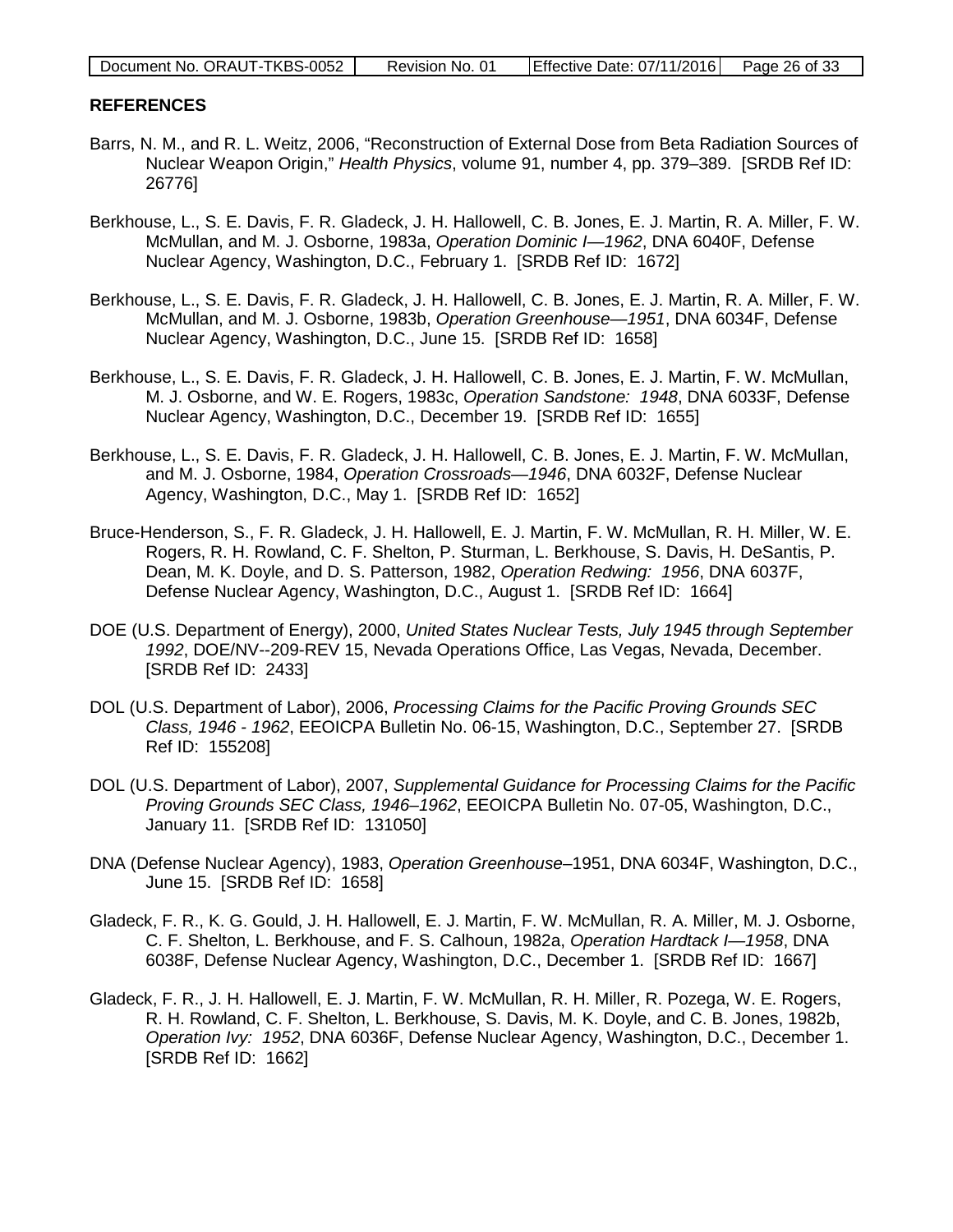- IEER (Institute for Energy and Environmental Research), 2000, *Summary of Historical Annual Regulatory Dose Limits for the United States*, Takoma Park, Maryland, December. [SRDB Ref ID: 33222]
- Jones, C. B., M. K. Doyle, L. H. Berkhouse, F. S. Calhoun, E. J. Martin, and K. Tempo, 1982, *Operation Argus 1958*, DNA 6039F, Defense Nuclear Agency, Washington, D.C., April 30. [SRDB Ref ID: 1671]
- Lalos, G., editor, 1989, *Film Badge Dosimetry in Atmospheric Nuclear Tests*, National Academy of Sciences, National Academy Press, Washington, D.C. [SRDB Ref ID: 1905]
- Leavitt, M. O., 2006, *HHS Designation of Additional Members of the Special Exposure Cohort under the Energy Employees Occupational Illness Compensation Program Act, Designating a Class of Employees from Pacific Proving Grounds, Enewetak Atoll*, U.S. Department of Health and Human Services, Office of the Secretary, Washington, D.C., June 26. [SRDB Ref ID: 142698]
- Martin, E. J., and R. H. Rowland, 1982, *Castle Series, 1954*, DNA 6035F, Defense Nuclear Agency, Washington, D.C., April 1. [SRDB Ref ID: 1661]
- NIOSH (National Institute for Occupational Safety and Health), 2005, *SEC Petition Evaluation Report, Petition SEC-00020*, Office of Compensation Analysis and Support, Cincinnati, Ohio, October 20. [SRDB Ref ID: 26384]
- NIOSH (National Institute for Occupational Safety and Health), 2006, *SEC Petition Evaluation Report Supplement, Petition SEC-00020*, Office of Compensation Analysis and Support, Cincinnati, Ohio, January 19. [SRDB Ref ID: 142703]
- NIOSH (National Institute for Occupational Safety and Health), 2007, *External Dose Reconstruction Implementation Guideline,* OCAS-IG-001, Rev. 3, Office of Compensation Analysis and Support, Cincinnati, Ohio, November 21.
- NIOSH (National Institute for Occupational Safety and Health), 2010, *Radiation Exposures Covered for Dose Reconstructions Under Part B of the Energy Employees Occupational Illness Compensation Program Act*, DCAS-IG-003, Rev. 1, Division of Compensation Analysis and Support, Cincinnati, Ohio, October 5.
- ORAUT (Oak Ridge Associated Universities Team), 2005, *Application of Internal Doses Based on Claimant-Favorable Assumptions for Processing as Best Estimates*, ORAUT-OTIB-0033, Rev. 00, Oak Ridge, Tennessee, April 20.
- ORAUT (Oak Ridge Associated Universities Team), 2006, *Occupational Onsite Ambient Dose Reconstruction for DOE Sites*, ORAUT-PROC-0060, Rev. 01, Oak Ridge, Tennessee, June 28.
- ORAUT (Oak Ridge Associated Universities Team), 2005, *Technical Information Bulletin: Interpretation of Dosimetry Data for Assignment of Shallow Dose,* ORAUT-OTIB-0017, Rev 01, Oak Ridge, Tennessee, October 11.
- ORAUT (Oak Ridge Associated Universities Team), 2010a, *Los Alamos National Laboratory – Occupational Medical Dose*, ORAUT-TKBS-0010-3, Rev. 01, Oak Ridge, Tennessee, September 14.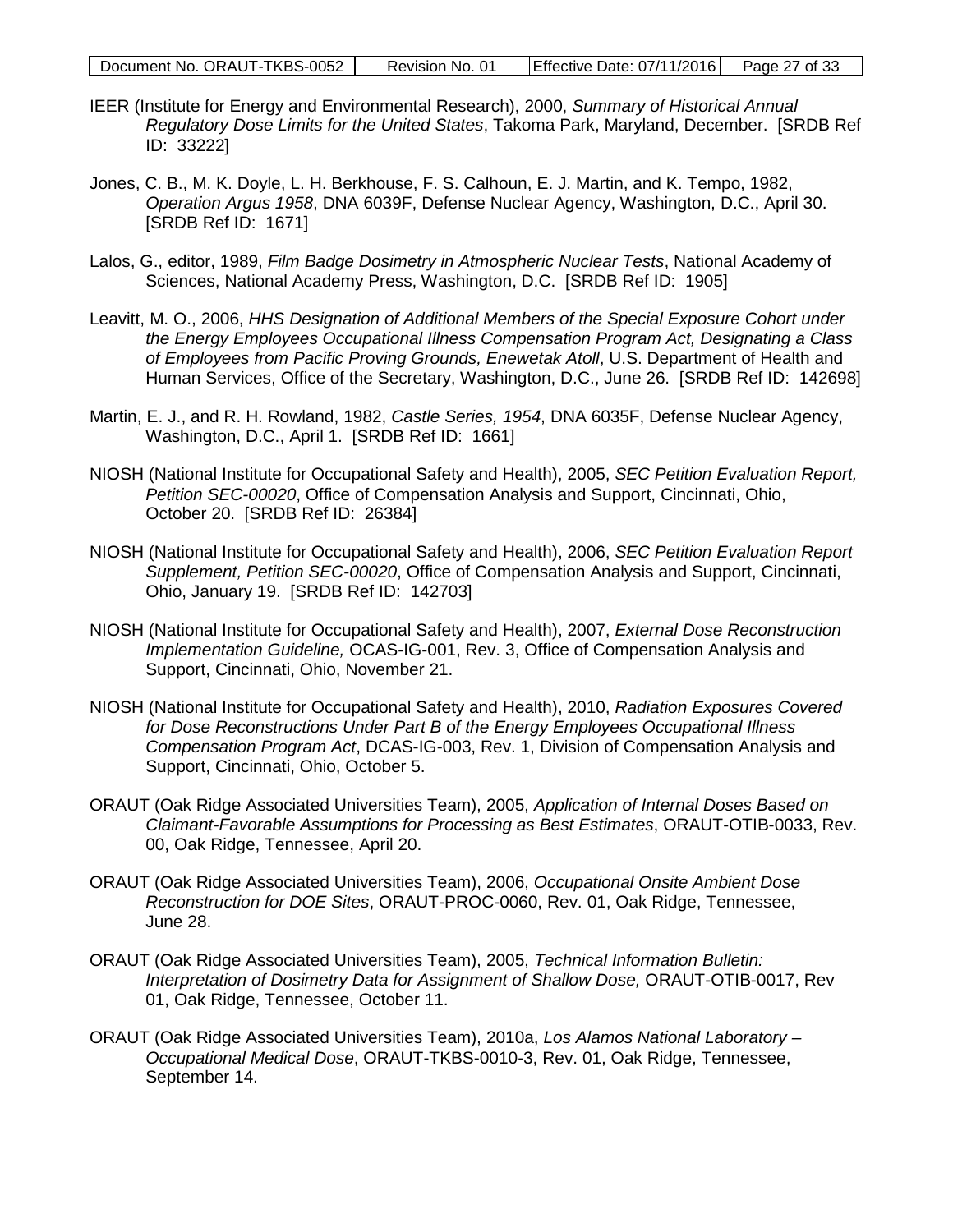- ORAUT (Oak Ridge Associated Universities Team), 2010b, *Lawrence Livermore National Laboratory – Occupational Medical Dose*, ORAUT-TKBS-0035-3, Rev. 01, Oak Ridge, Tennessee, August 27.
- ORAUT (Oak Ridge Associated Universities Team), 2010c, *Occupational Medical X-Ray Dose Reconstruction for DOE Sites*, ORAUT-PROC-0061, Rev. 03, Oak Ridge, Tennessee, March 3.
- ORAUT (Oak Ridge Associated Universities Team), 2011, *Dose Reconstruction from Occupational Medical X-Ray Procedures*, ORAUT-OTIB-0006, Rev. 04, Oak Ridge, Tennessee, June 20.
- ORAUT (Oak Ridge Associated Universities Team), 2016, *Guidance on Assigning Occupational X-Ray Dose Under EEOICPA for X-Rays Administered Off Site*, ORAUT-OTIB-0079, Rev. 01, Oak Ridge Associated Universities Team, Cincinnati, Ohio, March 18.
- ORAUT (Oak Ridge Associated Universities Team), 2012, *Nevada Test Site – Occupational Medical Dose*, ORAUT-TKBS-0008-3, Rev. 02, Oak Ridge, Tennessee, November 26.
- ORAUT (Oak Ridge Associated Universities Team), 2012, *Nevada Test Site – Occupational External Dose*, ORAUT-TKBS-0008-6, Rev. 03, Oak Ridge, Tennessee, November 9.
- Perkins, W.W., and R. R. Hammond, 1980, *Navy Film Badge Review: DOMINIC, Navy Nuclear Test Personnel Review Program*, NOSC TR 583, Naval Ocean Systems Center, San Diego, California, May 28. [SRDB Ref ID: 156605]
- Weary, S. E., W. J. Ozeroff, J. L. Sperling, B. Collins, C. W. Lowery, and S. K. Obermiller, 1981, *Operation Wigwam (Series Volume)*, DNA 6000F, Defense Nuclear Agency, Washington, D.C., September 1. [SRDB Ref ID: 1586]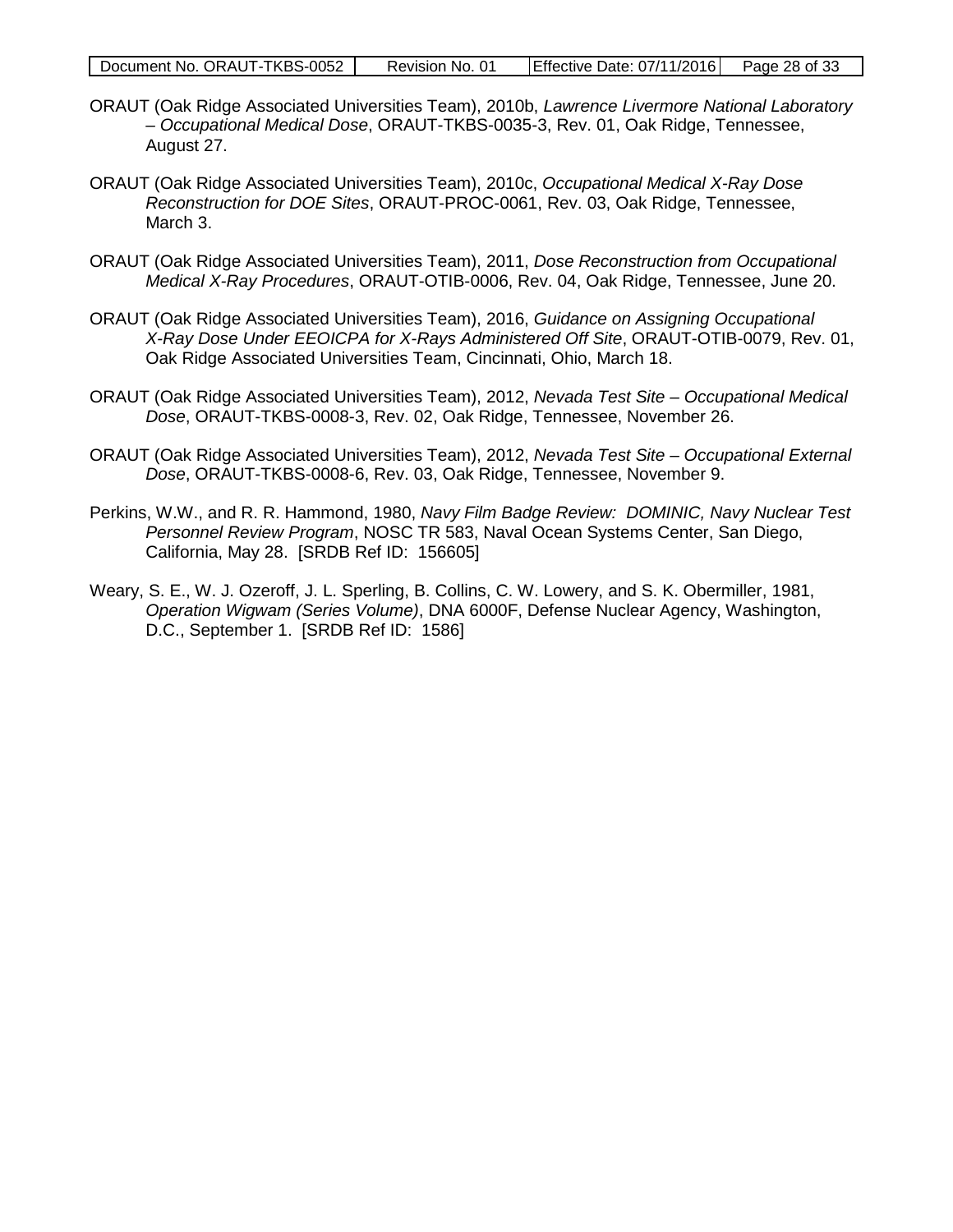## **GLOSSARY**

#### **beta radiation**

Charged particle emitted from some radioactive elements with a mass equal to 1/1,837 that of a proton. A negatively charged beta particle is identical to an electron. A positively charged beta particle is a positron.

### **dose**

In general, the specific amount of energy from ionizing radiation that is absorbed per unit of mass. Effective and equivalent doses are in units of rem or sievert; other types of dose are in units of roentgens, rad, rep, or grays.

#### **dosimeter**

Device that measures the quantity of received radiation, usually a holder with radiationabsorbing filters and radiation-sensitive inserts packaged to provide a record of absorbed dose received by an individual. See *film dosimeter*.

#### **exposure**

(1) In general, the act of being exposed to ionizing radiation. See *acute exposure* and *chronic exposure*. (2) Measure of the ionization produced by X- and gamma-ray photons in air in units of roentgens.

### **film dosimeter**

Package of film for measurement of ionizing radiation exposure for personnel monitoring purposes. A film dosimeter can contain two or three films of different sensitivities, and it can contain one or more filters that shield parts of the film from certain types of radiation. When developed, the film has an image caused by radiation measurable with an optical densitometer. Also called film badge.

#### **neutron (n)**

Basic nucleic particle that is electrically neutral with mass slightly greater than that of a proton. There are neutrons in the nuclei of every atom heavier than normal hydrogen.

#### **nonpenetrating dose**

Dose from beta and lower energy photon (X-ray and gamma) radiation that does not penetrate the skin. It is often determined from the open window dose minus the shielded window dose. See *dose*.

#### **penetrating dose**

Dose from moderate to higher energy photons and neutrons that penetrates the outer layers of the skin. See *dose*.

## **radiation**

Subatomic particles and electromagnetic rays (photons) with kinetic energy that interact with matter through various mechanisms that involve energy transfer.

#### **radioactive**

Of, caused by, or exhibiting radioactivity.

## **radioactivity**

Property possessed by some elements (e.g., uranium) or isotopes (e.g., <sup>14</sup>C) of spontaneously emitting energetic particles (electrons or alpha particles) by the disintegration of their atomic nuclei.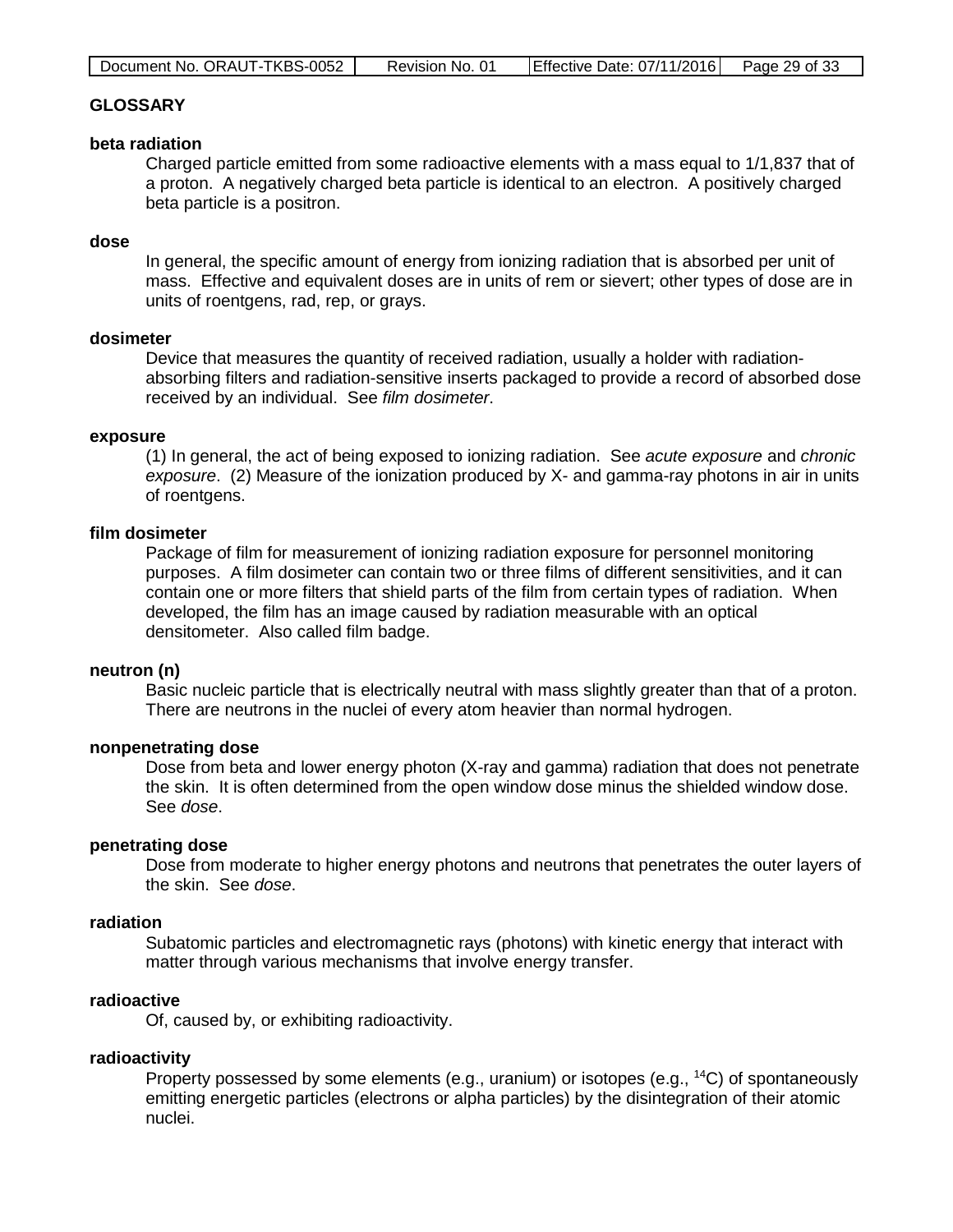#### **rem**

Traditional unit of radiation dose equivalent that indicates the biological damage caused by radiation equivalent to that caused by 1 rad of high-penetration X-rays multiplied by a quality factor. The sievert is the International System unit; 1 rem equals 0.01 sievert. The word derives from roentgen equivalent in man; rem is also the plural.

## **roentgen (R)**

Unit of photon (gamma or X-ray) exposure for which the resultant ionization liberates a positive or negative charge equal to 2.58  $\times$  10<sup>-4</sup> coulombs per kilogram (or 1 electrostatic unit of electricity per cubic centimeter) of dry air at 0 degrees Celsius and standard atmospheric pressure. An exposure of 1 R is approximately equivalent to an absorbed dose of 1 rad in soft tissue for higher energy photons (generally greater than 100 kiloelectron-volts).

## **shallow dose equivalent**

Dose equivalent in units of rem or sievert at a depth of 0.07 millimeters (7 milligrams per square centimeter) in tissue equal to the sum of the penetrating and nonpenetrating doses.

## **skin dose**

See *shallow dose equivalent*.

#### **uncertainty**

Standard deviation of the mean of a set of measurements. The standard error reduces to the standard deviation of the measurement when there is only one determination. See *accuracy*, *confidence interval or level*, and *error*. Also called standard error.

#### **X-ray**

See *X-ray radiation*.

## **X-ray radiation**

Electromagnetic radiation (photons) produced by bombardment of atoms by accelerated particles. X-rays are produced by various mechanisms including bremsstrahlung and electron shell transitions within atoms (characteristic X-rays). Once formed, there is no difference between X-rays and gamma rays, but gamma photons originate inside the nucleus of an atom.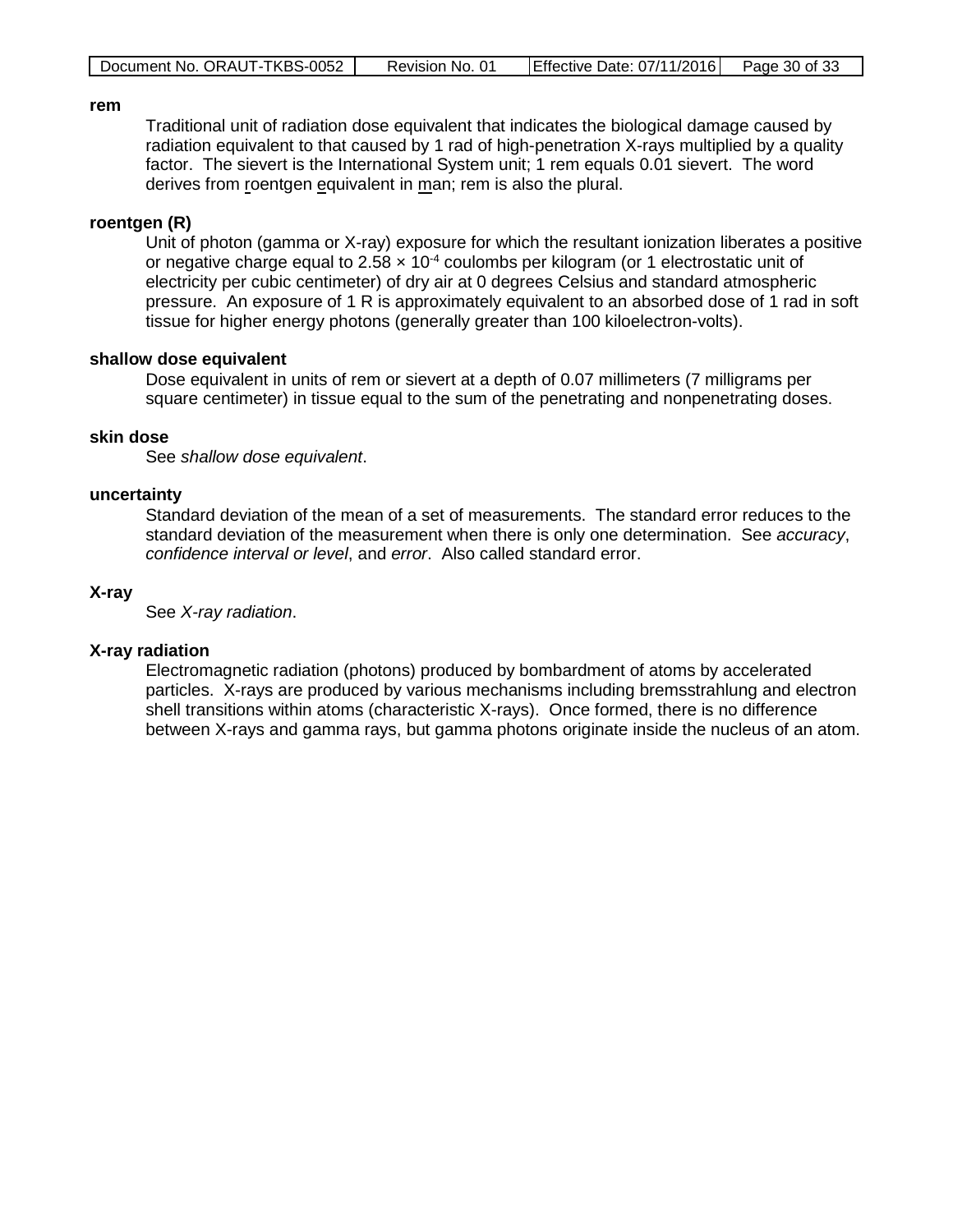## **ATTACHMENT A COWORKER DOSE**

# **LIST OF TABLES**

### **TABLE TITLE PAGE**

| $A-1$   |                                                                          |  |
|---------|--------------------------------------------------------------------------|--|
| $A-2$   | Film badge readings for non-DOD participants for Operation Sandstone  32 |  |
| $A-3$   | Film badge readings for non-DOD participants for Operation Greenhouse32  |  |
| $A - 4$ |                                                                          |  |
| A-5     |                                                                          |  |
| A-6     | Film badge readings for non-DOD participants for Operation Wigwam 33     |  |
| $A - 7$ |                                                                          |  |
| A-8     |                                                                          |  |
| A-9     |                                                                          |  |
|         |                                                                          |  |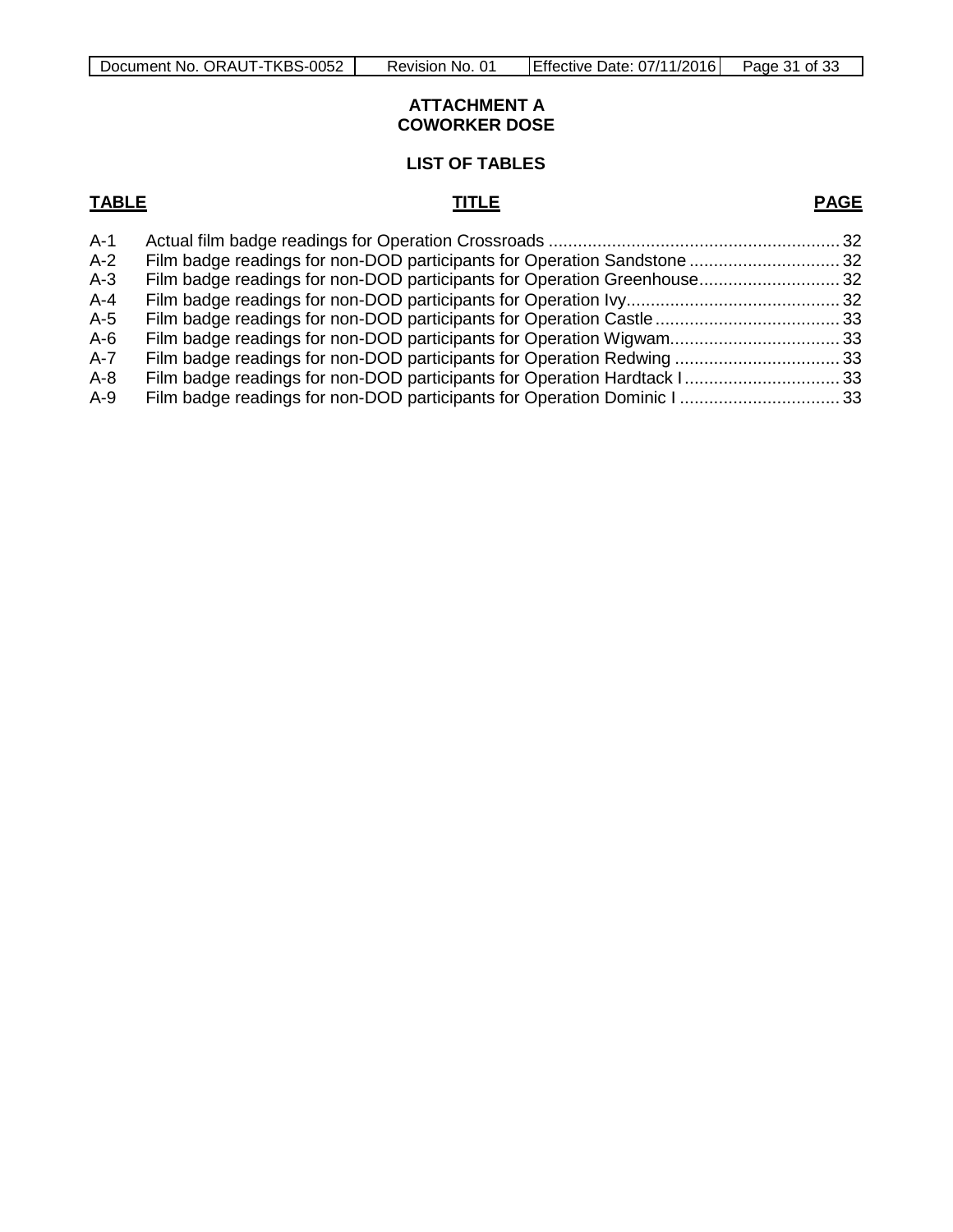# **ATTACHMENT A COWORKER DOSE (continued)**

The following information is available in the Defense Nuclear Agency radiation reports for the various PPG operations (Weary et al. 1981; Martin and Rowland 1982; Jones et al. 1982; Gladeck et al. 1982a, 1982b; Bruce-Henderson et al.1982; Berkhouse et al 1983a, 1983b, 1983c, 1984; and DOE 2000). Using the summary data from the reports, Equation A-1 determined the 50th or 95th percentile of each distribution and then multiplied it by the number of non-DOD participants or badges (for the Operation Crossroads data) that hypothetically received that mid-point dose. These were summed across all distributions and then divided by the total. This provides the 50th- or 95th-percentile dose for each operation that can be used as coworker dose, until such time as coworker data is available.

<span id="page-31-0"></span>50% or 95% dose = 
$$
\sum (A_n B_n) / C
$$
 (A-1)

where

*A* = 50th or 95th percentile of the dose for each distribution *B* = total non-DOD participants or badges within the distribution *C* = total non-DOD participants or badges

| able ATT. Actual film bauge readings for Operation Crossivaus (IX gamma). |                     |             |                 |                |                |  |  |  |  |  |
|---------------------------------------------------------------------------|---------------------|-------------|-----------------|----------------|----------------|--|--|--|--|--|
| <b>Month</b>                                                              | <b>Total badges</b> | 0 to $0.04$ | $0.04$ to $0.1$ | $0.101$ to 1.0 | 1.001 to 3.720 |  |  |  |  |  |
| July totals                                                               | 3.767               | 2,843       | 689             | 232            |                |  |  |  |  |  |
| % of badges                                                               | 100                 | 75          | 18              |                | <0.1           |  |  |  |  |  |
| August totals                                                             | 6.664               | 3.947       | 2.139           | 570            |                |  |  |  |  |  |
| % of badges                                                               | 100                 | 59          | 32              |                |                |  |  |  |  |  |

Table A-1. Actual film badge readings for Operation Crossroads (R gamma).

The highest dose during Operation Crossroads was to a radiation safety monitor at 3.72 R. The calculated dose at 50% is 0.192 rem, and that at 95% is 0.365 rem.

> Table A-2. Film badge readings for non-DOD participants (119 badged) for Operation Sandstone (R gamma).

<span id="page-31-1"></span>

| April/May                  | $0$ to $0.06$ | 0.06 to | 1 to 2 | 2 to 17 |
|----------------------------|---------------|---------|--------|---------|
| Total non-DOD participants |               |         |        |         |

Eleven individuals from the Radiation Safety group received doses above the imposed standard of 3 R. The highest dose received was 17 R. The average dose for all participants (including DOD) was 0.25 R with 65% receiving a zero recorded exposure. The calculated dose at 50% is 1.236 rem, and that at 95% is 2.348 rem.

> Table A-3. Film badge readings for non-DOD participants (551 badged) for Operation Greenhouse (R gamma)

<span id="page-31-2"></span>

| ivi Oporation Oroomioaoo (it gamma). |           |           |        |          |
|--------------------------------------|-----------|-----------|--------|----------|
| <b>April/May</b>                     | 0 to 0.04 | 0.04 to 1 | 1 to 3 | 3 to 8.6 |
| Total non-DOD participants           | 110       | 325       | 82     | 34       |

The average dose was 0.5 R. The highest dose received was 8.6 R. The calculated dose at 50% is 0.787 rem, and that at 95% is 1.813 rem.

> Table A-4. Film badge readings for non-DOD participants (367 badged) for Operation Ivy (R gamma).

<span id="page-31-3"></span>

| <b>November</b>            | 0 to $0.04$ | 0.04 to 0.999 | 1 to 2.999 | 3 to 3.2 |
|----------------------------|-------------|---------------|------------|----------|
| Total non-DOD participants | 45          | 245           |            |          |